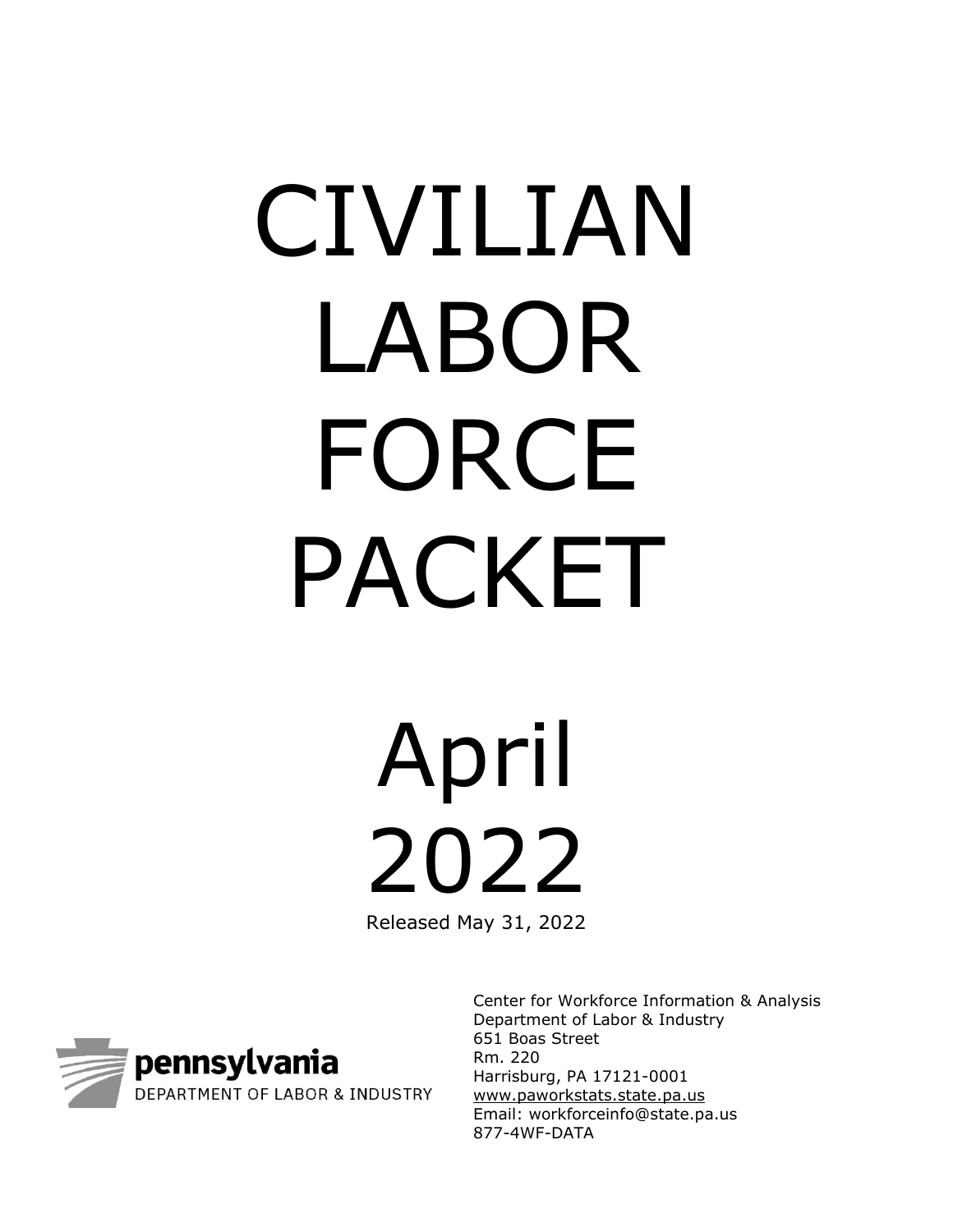# **Table of Contents**

**[Labor Market Area of Residence –](#page-2-0) April 2022 [Labor Market Area of Residence –](#page-3-0) March 2022 [Counties Ranked by Seasonally Adjusted Rate of Unemployment –](#page-4-0) April 2022 [County of Residence, Seasonally Adjusted –](#page-5-0) April 2022 County of [Residence](#page-6-0) – April 2022 [County of Residence, Seasonally Adjusted –](#page-7-0) March 2022 [County of Residence –](#page-8-0) March 2022 [City/Borough/Township of Residence –](#page-9-0) April 2022 [City/Borough/Township of Residence –](#page-10-0) March 2022 Workforce Development [Area, Seasonally Adjusted](#page-11-0) – April 2022 [Workforce Development](#page-12-0) Area – April 2022 Workforce Development [Area, Seasonally Adjusted –](#page-13-0) March 2022 [Workforce Development](#page-14-0) Area – March 2022 [Labor Market Areas Ranked on Basis of Rate of Unemployment –](#page-15-0) April 2022 Labor [Market Area of Residence –](#page-16-0) April 2021 [County of Residence, Seasonally Adjusted –](#page-17-0) April 2021 [County of Residence –](#page-18-0) April 2021 [City/Borough/Township of Residence –](#page-19-0) April 2021 Workforce Development [Area, Seasonally Adjusted –](#page-20-0) April 2021 [Workforce Development](#page-21-0) Area – April 2021**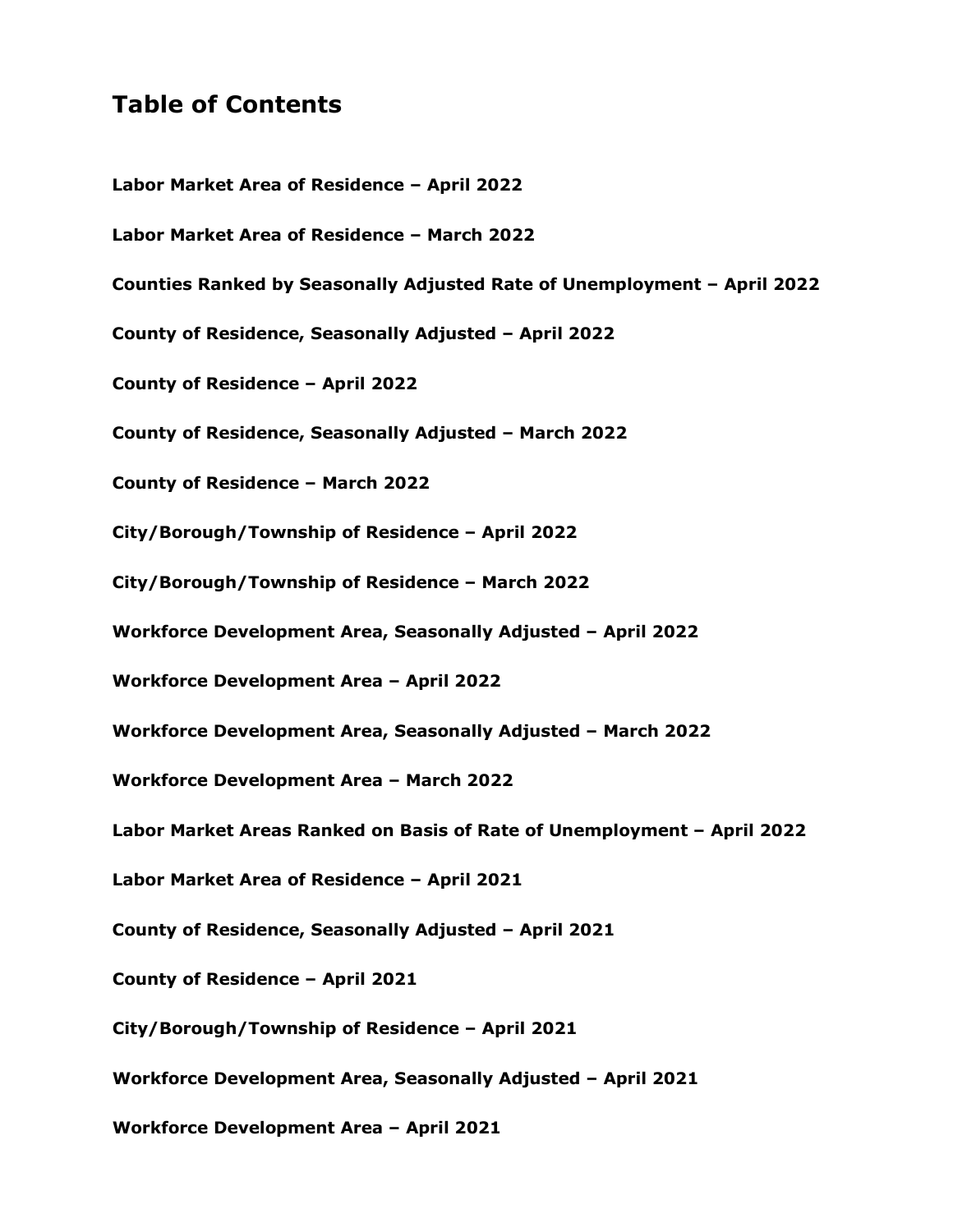# **PENNSYLVANIA CIVILIAN LABOR FORCE DATA BY LABOR MARKET AREA OF RESIDENCE**

April 2022 (in thousands)

<span id="page-2-0"></span>

|                                                                      |                       | <b>Not Seasonally Adjusted</b> | (III uluusallus    |                         | <b>Seasonally Adjusted</b> |                  |                    |                |
|----------------------------------------------------------------------|-----------------------|--------------------------------|--------------------|-------------------------|----------------------------|------------------|--------------------|----------------|
|                                                                      | <b>Civilian Labor</b> | Total                          | <b>Total Unem-</b> |                         | <b>Civilian Labor</b>      | Total            | <b>Total Unem-</b> |                |
|                                                                      | Force                 | Employment                     | ployment           | Rate                    | Force                      | Employment       | ployment           | Rate           |
| <b>UNITED STATES</b>                                                 | 163,449               | 157,991                        | 5,458              | 3.3                     | 164.046                    | 158,105          | 5,941              | 3.6            |
| PENNSYLVANIA                                                         | 6,381                 | 6,113                          | 268                | 4.2                     | 6,410                      | 6,102            | 308                | 4.8            |
| METROPOLITAN STATISTICAL AREAS                                       |                       |                                |                    |                         |                            |                  |                    |                |
| ALLENTOWN-BETH-EASTON PA METRO DIV.                                  | 391.0                 | 374.4                          | 16.7               | 4.3                     | 394.9                      | 376.7            | 18.2               | 4.6            |
| ALLENTOWN-BETH-EASTON PA-NJ MSA                                      | 448.8                 | 430.4                          | 18.4               | 4.1                     | 449.7                      | 429.2            | 20.5               | 4.6            |
| <b>ALTOONA MSA</b>                                                   | 58.6                  | 56.3                           | 2.3                | 4.0 <sub>1</sub>        | 59.1                       | 56.5             | 2.6                | 4.4            |
| <b>BLOOMSBURG-BERWICK MSA</b>                                        | 42.1                  | 40.6                           | 1.5                | 3.5                     | 42.2                       | 40.5             | 1.7                | 4.1            |
| <b>BLOOMSBURG-BERWICK-SUNBURY CSA</b><br>CHAMBERSBURG-WAYNESBORO MSA | 121.8<br>76.3         | 117.0<br>73.8                  | 4.8<br>2.5         | 4.0<br>3.3              | 123.0<br>76.8              | 117.4<br>74.1    | 5.6<br>2.7         | 4.5<br>3.6     |
| <b>EAST STROUDSBURG MSA</b>                                          | 82.1                  | 77.4                           | 4.6                | 5.6                     | 82.4                       | 77.3             | 5.1                | 6.2            |
| <b>ERIE MSA</b>                                                      | 125.9                 | 119.6                          | 6.3                | 5.0                     | 126.4                      | 119.4            | 7.0                | 5.5            |
| <b>ERIE-MEADVILLE CSA</b>                                            | 163.0                 | 155.1                          | 8.0                | 4.9                     | 164.9                      | 155.9            | 8.9                | 5.4            |
| <b>GETTYSBURG MSA</b><br>HARRISBURG-CARLISLE MSA                     | 54.5<br>306.2         | 53.0<br>296.0                  | 1.5<br>10.2        | 2.8<br>3.3              | 54.9<br>306.3              | 53.2<br>294.6    | 1.7<br>11.6        | 3.2<br>3.8     |
| <b>HARRISBURG-YORK-LEBANON CSA</b>                                   | 668.5                 | 646.2                          | 22.3               | 3.3                     | 677.2                      | 651.4            | 25.7               | 3.8            |
| JOHNSTOWN MSA                                                        | 55.0                  | 52.3                           | 2.7                | 4.8                     | 55.2                       | 52.2             | 3.0                | 5.4            |
| JOHNSTOWN-SOMERSET CSA                                               | 86.7                  | 82.5                           | 4.2                | 4.8                     | 87.8                       | 82.9             | 4.9                | 5.6            |
| <b>LANCASTER MSA</b>                                                 | 281.0                 | 272.1                          | 8.9                | 3.2                     | 283.9                      | 273.8            | 10.1               | 3.5            |
| <b>LEBANON MSA</b><br>MONT-BUCKS-CHESTER COUNTIES METRO DIV          | 72.6<br>1,084.4       | 70.1<br>1,049.8                | 2.5<br>34.6        | 3.4<br>3.2              | 72.9<br>1,087.6            | 70.1<br>1,048.8  | 2.8<br>38.8        | 3.8<br>3.6     |
| PHILA-DELAWARE COUNTIES METRO DIV.                                   | 1,014.2               | 958.5                          | 55.7               | 5.5                     | 1,015.3                    | 953.4            | 62.0               | 6.1            |
| PHILADELPHIA PA-NJ-DE-MD CSA                                         | 3.683.9               | 3,529.9                        | 154.0              | 4.2                     | 3,703.0                    | 3,533.7          | 169.3              | 4.6            |
| PHILADELPHIA PA-NJ-DE-MD MSA                                         | 3,157.7               | 3,029.3                        | 128.4              | 4.1                     | 3,159.2                    | 3,013.7          | 145.5              | 4.6            |
| <b>PITTSBURGH MSA</b>                                                | 1,172.4               | 1,123.0                        | 49.4               | 4.2                     | 1,170.6                    | 1,114.0          | 56.6               | 4.8            |
| PITTSBURGH-NEW CASTLE CSA<br><b>READING MSA</b>                      | 1,297.9<br>208.1      | 1,242.4<br>199.1               | 55.5<br>9.0        | 4.3<br>4.3              | 1,308.6<br>209.1           | 1,245.1<br>199.1 | 63.5<br>10.1       | 4.9<br>4.8     |
| SCRANTON--WILKES-BARRE--HAZLETON MSA                                 | 273.3                 | 259.3                          | 14.0               | 5.1                     | 273.7                      | 258.0            | 15.6               | 5.7            |
| <b>STATE COLLEGE MSA</b>                                             | 77.5                  | 75.3                           | 2.2                | 2.9                     | 76.9                       | 74.3             | 2.6                | 3.4            |
| STATE COLLEGE-DUBOIS CSA                                             | 112.6                 | 108.5                          | 4.0                | 3.6                     | 112.4                      | 107.9            | 4.5                | 4.0            |
| <b>WILLIAMSPORT MSA</b>                                              | 54.2                  | 51.7                           | 2.5                | 4.6                     | 54.6                       | 51.8             | 2.7                | 5.0            |
| WILLIAMSPORT-LOCK HAVEN CSA<br>YORK-HANOVER MSA                      | 71.2<br>235.2         | 67.9<br>227.1                  | 3.3<br>8.1         | 4.6 <sub>1</sub><br>3.4 | 71.8<br>235.6              | 68.0<br>226.3    | 3.8<br>9.3         | 5.2<br>4.0     |
| <b>OTHER LABOR MARKET AREAS</b>                                      |                       |                                |                    |                         |                            |                  |                    |                |
|                                                                      |                       |                                |                    |                         |                            |                  |                    |                |
| <b>Bedford County</b><br>Bradford mSA                                | 23.5<br>16.4          | 22.5<br>15.6                   | 0.9<br>0.8         | 4.0<br>5.1              | 23.8<br>16.6               | 22.8<br>15.7     | 1.0<br>0.9         | 4.3<br>5.4     |
| <b>Cameron County</b>                                                | 2.0                   | 1.9                            | 0.1                | 5.2                     | 2.0                        | 1.9              | 0.1                | 5.7            |
| <b>Clarion County</b>                                                | 16.6                  | 15.8                           | 0.7                | 4.4                     | 16.6                       | 15.8             | 0.8                | 5.0            |
| DuBois mSA                                                           | 35.0                  | 33.2                           | 1.8                | 5.1                     | 35.5                       | 33.5             | 2.0                | 5.7            |
| <b>Forest County</b>                                                 | 1.7                   | 1.6                            | 0.1                | 6.1                     | 1.7                        | 1.6              | 0.1                | 6.4            |
| <b>Fulton County</b><br><b>Greene County</b>                         | 7.0<br>15.4           | 6.7<br>14.6                    | 0.3<br>0.8         | 3.8<br>5.3              | 7.1<br>15.5                | 6.8<br>14.6      | 0.3<br>0.9         | 4.4<br>5.8     |
| Huntingdon mSA                                                       | 19.0                  | 18.1                           | $0.9\,$            | 4.9                     | 19.2                       | 18.1             | 1.1                | $5.8\,$        |
| Indiana mSA                                                          | 36.3                  | 34.7                           | 1.7                | 4.6                     | 36.5                       | 34.5             | 2.0                | $5.5\,$        |
| Jefferson County                                                     | 19.3                  | 18.5                           | 0.9                | 4.5                     | 19.7                       | 18.7             | 1.0                | $5.0\,$        |
| Juniata County<br>Lewisburg mSA                                      | 12.5                  | 12.1                           | 0.4                | 3.5                     | 12.7                       | 12.2             | 0.5                | 4.0            |
| Lewistown mSA                                                        | 19.3<br>20.5          | 18.7<br>19.6                   | 0.6<br>0.9         | 3.3<br>4.3              | 19.5<br>20.8               | 18.8<br>19.8     | 0.8<br>1.0         | 4.0<br>4.9     |
| Lock Haven mSA                                                       | 17.0                  | 16.2                           | 0.8                | 4.8                     | 17.2                       | 16.2             | 0.9                | 5.4            |
| Meadville mSA                                                        | 37.2                  | 35.5                           | 1.7                | 4.5                     | 37.5                       | 35.7             | 1.9                | 5.0            |
| <b>Mercer County</b>                                                 | 47.0                  | 44.8                           | 2.3                | 4.8                     | 47.6                       | 45.0             | 2.6                | 5.4            |
| New Castle mSA                                                       | 39.1                  | 37.0                           | 2.1                | 5.3                     | 39.5                       | 37.2<br>20.1     | 2.3                | 5.8            |
| Oil City mSA<br><b>Pike County</b>                                   | 21.1<br>25.4          | 20.1<br>24.0                   | 1.0<br>1.5         | 4.8<br>5.7              | 21.3<br>25.8               | 24.2             | 1.1<br>1.6         | 5.3<br>6.2     |
| <b>Potter County</b>                                                 | 6.9                   | 6.5                            | 0.4                | 5.2                     | 7.1                        | 6.7              | 0.4                | $5.5\,$        |
| Pottsville mSA                                                       | 64.1                  | 61.1                           | 3.0                | 4.7                     | 65.2                       | 61.8             | 3.4                | $5.2\,$        |
| Sayre mSA                                                            | 27.4                  | 26.3                           | 1.1                | 3.9                     | 27.9                       | 26.8             | $1.2$              | 4.2            |
| Selinsgrove mSA<br>Somerset mSA                                      | 19.4<br>31.7          | 18.7<br>30.2                   | 0.7<br>1.5         | 3.6<br>4.8              | 19.5<br>32.5               | 18.7<br>30.7     | 0.8<br>1.7         | 4.2<br>5.3     |
| St Marys mSA                                                         | 14.7                  | 14.0                           | 0.7                | 4.8                     | 14.9                       | 14.1             | 0.8                | 5.4            |
| <b>Sullivan County</b>                                               | 2.5                   | 2.4                            | 0.1                | $5.0\,$                 | 2.6                        | $2.4\,$          | 0.1                | 5.4            |
| Sunbury mSA                                                          | 41.0                  | 39.0                           | 2.0                | 4.9                     | 41.8                       | 39.6             | 2.2                | 5.4            |
| Susquehanna County                                                   | 19.9                  | 19.1                           | 0.8                | 3.8                     | 20.4                       | 19.5             | 0.8                | 4.1            |
| <b>Tioga County</b><br>Warren mSA                                    | 18.6<br>17.3          | 17.7<br>16.6                   | 0.9<br>0.7         | 4.6<br>4.3              | 18.8<br>17.5               | 17.9<br>16.7     | 0.9<br>0.8         | $5.0\,$<br>4.8 |
| <b>Wayne County</b>                                                  | 21.7                  | 20.7                           | $1.1$              | 4.9                     | 22.3                       | 21.1             | $1.2$              | $5.2\,$        |

ALL DATA ARE ON 2021 BENCHMARK.

SOURCE: Center for Workforce Information and Analysis, Pennsylvania Dept. of Labor and Industry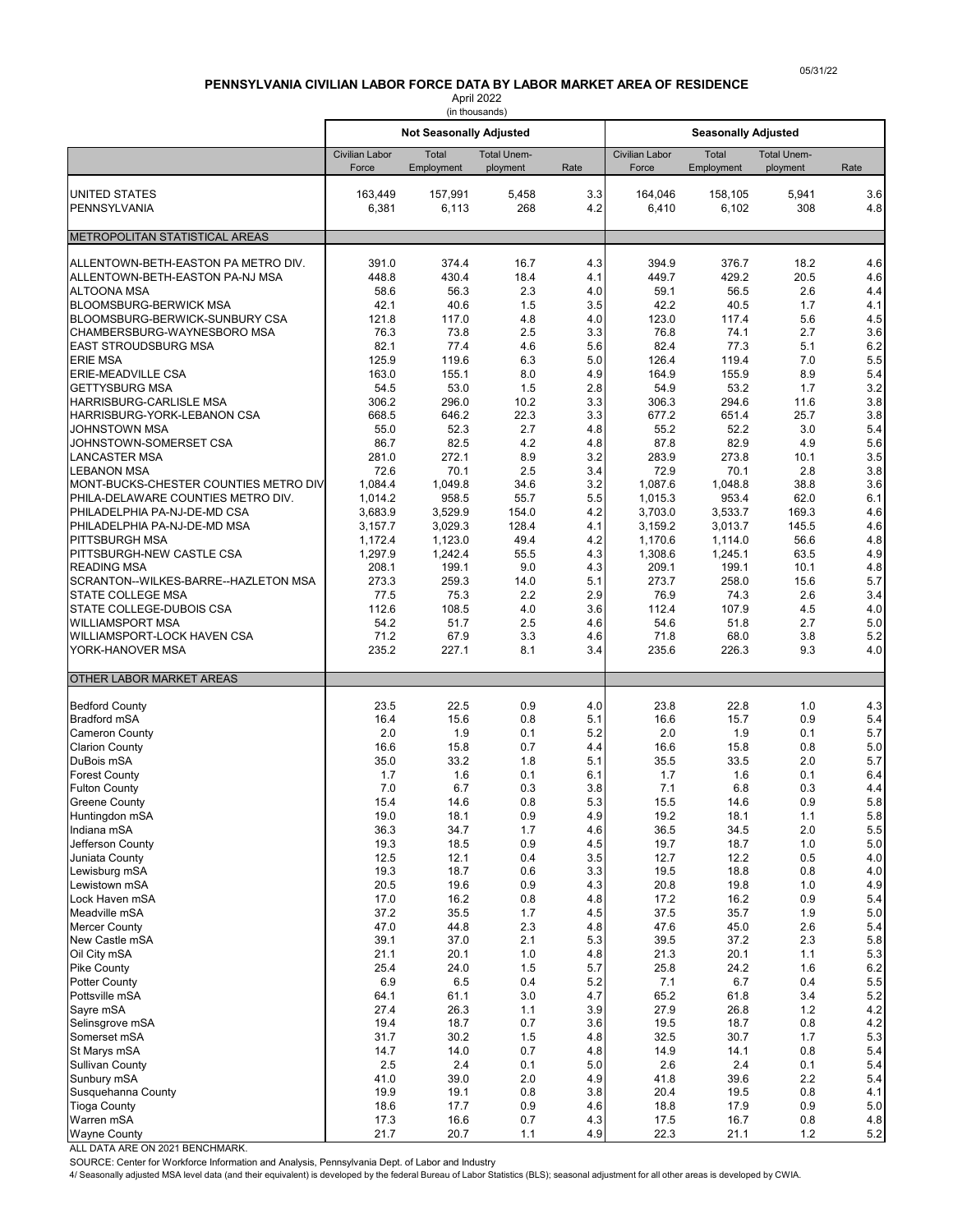# **PENNSYLVANIA CIVILIAN LABOR FORCE DATA BY LABOR MARKET AREA OF RESIDENCE**

March 2022 (in thousands)

<span id="page-3-0"></span>

|                                                                    |                                | <b>Not Seasonally Adjusted</b> |                                |            | <b>Seasonally Adjusted</b> |                     |                                |                |
|--------------------------------------------------------------------|--------------------------------|--------------------------------|--------------------------------|------------|----------------------------|---------------------|--------------------------------|----------------|
|                                                                    | <b>Civilian Labor</b><br>Force | Total<br>Employment            | <b>Total Unem-</b><br>ployment | Rate       | Civilian Labor<br>Force    | Total<br>Employment | <b>Total Unem-</b><br>ployment | Rate           |
| <b>UNITED STATES</b><br>PENNSYLVANIA                               | 164,274<br>6,403               | 158,106<br>6,112               | 6,168<br>292                   | 3.8<br>4.6 | 164,409<br>6,387           | 158,458<br>6,074    | 5,952<br>313                   | 3.6<br>4.9     |
|                                                                    |                                |                                |                                |            |                            |                     |                                |                |
| METROPOLITAN STATISTICAL AREAS                                     |                                |                                |                                |            |                            |                     |                                |                |
| ALLENTOWN-BETH-EASTON PA METRO DIV.                                | 393.9                          | 375.8                          | 18.0                           | 4.6        | 395.0                      | 377.1               | 17.9                           | 4.5            |
| ALLENTOWN-BETH-EASTON PA-NJ MSA                                    | 452.0                          | 431.8                          | 20.2                           | 4.5        | 449.2                      | 428.0               | 21.2                           | 4.7            |
| <b>ALTOONA MSA</b><br><b>BLOOMSBURG-BERWICK MSA</b>                | 59.0<br>42.6                   | 56.4<br>40.8                   | 2.6<br>1.8                     | 4.4<br>4.2 | 59.0<br>42.3               | 56.4<br>40.5        | 2.6<br>1.8                     | 4.5<br>4.3     |
| BLOOMSBURG-BERWICK-SUNBURY CSA                                     | 122.3                          | 116.8                          | 5.5                            | 4.5        | 123.2                      | 117.9               | 5.3                            | 4.3            |
| CHAMBERSBURG-WAYNESBORO MSA                                        | 76.7                           | 74.0                           | 2.7                            | 3.5        | 76.8                       | 73.9                | 2.8                            | 3.7            |
| <b>EAST STROUDSBURG MSA</b>                                        | 82.7                           | 77.7                           | 5.0                            | 6.1        | 82.1                       | 76.9                | 5.2                            | 6.3            |
| <b>ERIE MSA</b><br><b>ERIE-MEADVILLE CSA</b>                       | 126.9<br>163.8                 | 119.8<br>154.9                 | 7.1<br>8.9                     | 5.6<br>5.5 | 126.2<br>165.0             | 119.1<br>156.5      | 7.2<br>8.5                     | 5.7<br>5.1     |
| <b>GETTYSBURG MSA</b>                                              | 54.7                           | 53.1                           | 1.6                            | 3.0        | 54.9                       | 53.1                | 1.8                            | 3.2            |
| HARRISBURG-CARLISLE MSA                                            | 306.5                          | 295.4                          | 11.0                           | 3.6        | 305.0                      | 293.1               | 12.0                           | 3.9            |
| HARRISBURG-YORK-LEBANON CSA                                        | 669.7                          | 645.8                          | 23.9                           | 3.6        | 675.2                      | 651.0               | 24.2                           | 3.6            |
| <b>JOHNSTOWN MSA</b><br>JOHNSTOWN-SOMERSET CSA                     | 55.6<br>87.8                   | 52.6<br>83.0                   | 3.0<br>4.8                     | 5.4<br>5.5 | 55.2<br>88.0               | 52.2<br>83.5        | 3.1<br>4.5                     | 5.5<br>5.1     |
| <b>LANCASTER MSA</b>                                               | 281.6                          | 272.0                          | 9.6                            | 3.4        | 284.0                      | 273.7               | 10.3                           | 3.6            |
| <b>LEBANON MSA</b>                                                 | 72.7                           | 70.0                           | 2.7                            | 3.7        | 72.8                       | 69.9                | 2.9                            | 3.9            |
| MONT-BUCKS-CHESTER COUNTIES METRO DIV                              | 1,089.9                        | 1,052.8                        | 37.1                           | 3.4        | 1,086.0                    | 1,046.3             | 39.7                           | 3.7            |
| PHILA-DELAWARE COUNTIES METRO DIV.<br>PHILADELPHIA PA-NJ-DE-MD CSA | 1,021.0<br>3,698.4             | 962.8<br>3,530.0               | 58.2<br>168.5                  | 5.7<br>4.6 | 1,014.4<br>3,706.0         | 950.5<br>3,542.1    | 63.9<br>163.9                  | 6.3<br>4.4     |
| PHILADELPHIA PA-NJ-DE-MD MSA                                       | 3,172.7                        | 3,033.6                        | 139.1                          | 4.4        | 3,155.1                    | 3,005.2             | 150.0                          | 4.8            |
| <b>PITTSBURGH MSA</b>                                              | 1,170.9                        | 1,116.5                        | 54.4                           | 4.6        | 1,168.2                    | 1,110.3             | 57.9                           | 5.0            |
| PITTSBURGH-NEW CASTLE CSA                                          | 1,296.6                        | 1,235.1                        | 61.5                           | 4.7        | 1,304.1                    | 1,244.2             | 59.9                           | 4.6            |
| <b>READING MSA</b>                                                 | 209.1                          | 199.3<br>258.3                 | 9.8                            | 4.7        | 209.1                      | 198.7               | 10.4<br>16.1                   | 5.0<br>5.9     |
| SCRANTON--WILKES-BARRE--HAZLETON MSA<br><b>STATE COLLEGE MSA</b>   | 273.8<br>77.8                  | 75.2                           | 15.5<br>2.6                    | 5.7<br>3.3 | 273.3<br>76.8              | 257.2<br>74.1       | 2.7                            | 3.5            |
| STATE COLLEGE-DUBOIS CSA                                           | 113.0                          | 108.4                          | 4.6                            | 4.1        | 112.3                      | 107.9               | 4.4                            | 3.9            |
| <b>WILLIAMSPORT MSA</b>                                            | 55.0                           | 52.2                           | 2.8                            | 5.1        | 54.5                       | 51.7                | 2.8                            | 5.1            |
| WILLIAMSPORT-LOCK HAVEN CSA<br>YORK-HANOVER MSA                    | 72.0<br>235.9                  | 68.3<br>227.3                  | 3.8<br>8.6                     | 5.2<br>3.6 | 72.3<br>235.1              | 68.9<br>225.5       | 3.4<br>9.6                     | 4.8<br>4.1     |
| <b>OTHER LABOR MARKET AREAS</b>                                    |                                |                                |                                |            |                            |                     |                                |                |
|                                                                    |                                |                                |                                |            |                            |                     |                                |                |
| <b>Bedford County</b><br><b>Bradford mSA</b>                       | 23.4<br>16.5                   | 22.3<br>15.6                   | 1.1<br>0.9                     | 4.7<br>5.6 | 23.6<br>16.7               | 22.7<br>15.8        | 0.9<br>0.9                     | 3.9<br>5.1     |
| <b>Cameron County</b>                                              | 1.9                            | 1.8                            | 0.1                            | 6.3        | 2.0                        | 1.9                 | 0.1                            | 5.3            |
| <b>Clarion County</b>                                              | 16.6                           | 15.7                           | 0.9                            | 5.3        | 16.5                       | 15.8                | 0.8                            | 4.6            |
| DuBois mSA                                                         | 35.2                           | 33.2                           | 2.0                            | 5.7        | 35.1                       | 33.4                | 1.8                            | 5.0            |
| <b>Forest County</b><br><b>Fulton County</b>                       | 1.7<br>7.0                     | 1.6<br>6.7                     | 0.1<br>0.3                     | 6.5<br>4.6 | 1.7<br>7.0                 | 1.6<br>6.7          | 0.1<br>0.3                     | 5.2<br>3.9     |
| <b>Greene County</b>                                               | 15.5                           | 14.6                           | 0.9                            | 5.6        | 15.5                       | 14.7                | 0.8                            | 5.3            |
| Huntingdon mSA                                                     | 18.9                           | 17.8                           | 1.1                            | $6.0\,$    | 19.0                       | 18.1                | 0.9                            | 4.7            |
| Indiana mSA                                                        | 36.5                           | 34.5                           | 2.0                            | 5.5        | 36.5                       | 34.6                | 1.9                            | $5.3\,$        |
| Jefferson County                                                   | 19.3                           | 18.3                           | 1.0                            | 5.1        | 19.6                       | 18.7                | 0.9                            | 4.6<br>3.4     |
| Juniata County<br>Lewisburg mSA                                    | 12.4<br>19.4                   | 11.9<br>18.7                   | 0.5<br>0.7                     | 4.0<br>3.6 | 12.6<br>19.5               | 12.1<br>18.8        | 0.4<br>0.7                     | 3.4            |
| Lewistown mSA                                                      | 20.5                           | 19.5                           | 1.0                            | 4.7        | 20.7                       | 19.8                | 0.9                            | 4.3            |
| Lock Haven mSA                                                     | 17.1                           | 16.1                           | 1.0                            | 5.7        | 17.1                       | 16.2                | 0.8                            | $5.0$          |
| Meadville mSA                                                      | 37.0                           | 35.1                           | 1.9                            | 5.1        | 37.5                       | 35.7                | 1.8                            | 4.8            |
| <b>Mercer County</b><br>New Castle mSA                             | 47.2<br>39.0                   | 44.7<br>36.5                   | 2.5<br>2.5                     | 5.3<br>6.4 | 47.7<br>39.3               | 45.3<br>37.2        | 2.4<br>2.1                     | 5.1<br>5.4     |
| Oil City mSA                                                       | 21.0                           | 19.9                           | 1.1                            | 5.3        | 21.2                       | 20.2                | 1.0                            | 4.8            |
| <b>Pike County</b>                                                 | 25.5                           | 23.9                           | 1.6                            | 6.1        | 25.7                       | 24.2                | 1.5                            | $5.9\,$        |
| <b>Potter County</b>                                               | 6.9                            | $6.5\,$                        | 0.5                            | 6.5        | 7.1                        | 6.7                 | 0.4                            | 5.3            |
| Pottsville mSA<br>Sayre mSA                                        | 64.3<br>27.4                   | 61.0<br>26.2                   | 3.3<br>1.2                     | 5.1<br>4.4 | 64.7<br>27.8               | 61.7<br>26.7        | 3.0<br>1.1                     | 4.7<br>3.8     |
| Selinsgrove mSA                                                    | 19.4                           | 18.6                           | 0.8                            | 4.1        | 19.4                       | 18.7                | 0.7                            | 3.6            |
| Somerset mSA                                                       | 32.2                           | 30.4                           | 1.8                            | 5.7        | 32.2                       | 30.7                | 1.6                            | 4.9            |
| St Marys mSA                                                       | 14.7                           | 13.9                           | 0.8                            | 5.2        | 14.8                       | 14.0                | 0.8                            | 5.1            |
| <b>Sullivan County</b>                                             | 2.5                            | $2.3\,$                        | $0.2\,$                        | 6.0        | 2.6                        | 2.5                 | 0.1                            | 4.8            |
| Sunbury mSA<br>Susquehanna County                                  | 41.0<br>19.9                   | 38.8<br>19.0                   | 2.2<br>0.9                     | 5.4<br>4.5 | 41.7<br>20.0               | 39.6<br>19.3        | 2.1<br>0.7                     | $5.0\,$<br>3.4 |
| <b>Tioga County</b>                                                | 18.6                           | 17.6                           | 1.0                            | 5.4        | 18.7                       | 17.9                | 0.9                            | 4.6            |
| Warren mSA                                                         | 17.3                           | 16.4                           | 0.9                            | $5.0\,$    | 17.4                       | 16.6                | 0.8                            | 4.5            |
| <b>Wayne County</b>                                                | 21.8                           | 20.5                           | $1.3$                          | 5.8        | 22.4                       | 21.3                | 1.0                            | 4.6            |

ALL DATA ARE ON 2021 BENCHMARK.

SOURCE: Center for Workforce Information and Analysis, Pennsylvania Dept. of Labor and Industry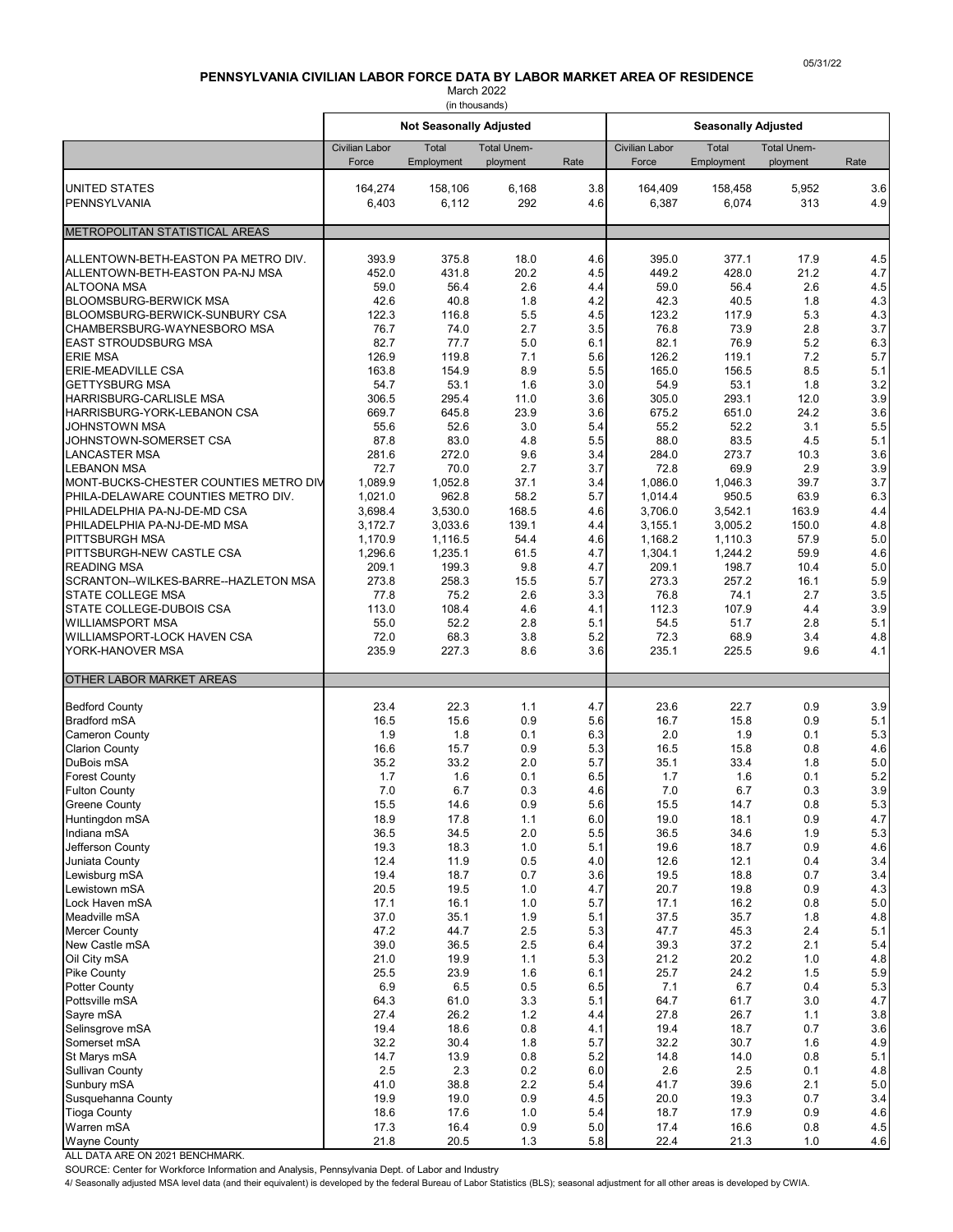# **PENNSYLVANIA COUNTIES RANKED BY RATE OF UNEMPLOYMENT**

| (seasonally adjusted*) |
|------------------------|
|------------------------|

<span id="page-4-0"></span>

|                       | <b>APRIL 2022</b>   |              | <b>MARCH 2022</b> |              |
|-----------------------|---------------------|--------------|-------------------|--------------|
| <b>COUNTY</b>         |                     | Unemployment |                   | Unemployment |
|                       | Rank                | Rate         | Rank              | Rate         |
| Adams                 | 1                   | 3.2          | 4                 | 3.2          |
| Chester               | $\mathbf{1}$        | 3.2          | $\overline{2}$    | 3.1          |
| Montour               | 1                   | 3.2          | $\mathbf{1}$      | 2.9          |
| Cumberland            | 4                   | 3.3          | $\overline{4}$    | 3.2          |
| Perry                 | 4                   | 3.3          | 2                 | 3.1          |
| Centre                | 6                   | 3.4          | 10                | 3.5          |
| Lancaster<br>Franklin | $\overline{7}$<br>8 | 3.5          | 11<br>13          | 3.6          |
| Montgomery            | 8                   | 3.6<br>3.6   | 6                 | 3.7<br>3.4   |
| Lebanon               | 10                  | 3.8          | 16                | 3.9          |
| <b>Bucks</b>          | 11                  | 4.0          | 13                | 3.7          |
| Juniata               | 11                  | 4.0          | 6                 | 3.4          |
| Union                 | 11                  | 4.0          | 6                 | 3.4          |
| York                  | 11                  | 4.0          | 22                | 4.1          |
| Susquehanna           | 15                  | 4.1          | 6                 | 3.4          |
| <b>Bradford</b>       | 16                  | 4.2          | 15                | 3.8          |
| <b>Butler</b>         | 16                  | 4.2          | 16                | 3.9          |
| Snyder                | 16                  | 4.2          | 11                | 3.6          |
| <b>Bedford</b>        | 19                  | 4.3          | 16                | 3.9          |
| Columbia              | 19                  | 4.3          | 20                | 4.0          |
| Dauphin               | 19                  | 4.3          | 20                | 4.0          |
| Blair                 | 22                  | 4.4          | 28                | 4.5          |
| Fulton                | 22                  | 4.4          | 16                | 3.9          |
| Northampton           | 22                  | 4.4          | 23                | 4.2          |
| Allegheny             | 25                  | 4.5          | 23                | 4.2          |
| Delaware              | 25                  | 4.5          | 26                | 4.4          |
| Westmoreland          | 27                  | 4.7          | 26                | 4.4          |
| <b>Berks</b>          | 28                  | 4.8          | 45                | 5.0          |
| Lehigh                | 28                  | 4.8          | 30                | 4.6          |
| Warren                | 28                  | 4.8          | 28                | 4.5          |
| Wyoming               | 28                  | 4.8          | 30                | 4.6          |
| Mifflin               | 32                  | 4.9          | 25                | 4.3          |
| Washington            | 32                  | 4.9          | 30                | 4.6          |
| Clarion               | 34                  | 5.0          | 30                | 4.6          |
| Crawford              | 34                  | 5.0          | 39                | 4.8          |
| Jefferson             | 34<br>34            | 5.0          | 30                | 4.6          |
| Lycoming              | 34                  | 5.0<br>5.0   | 50<br>30          | 5.1<br>4.6   |
| Tioga<br>Carbon       | 39                  | 5.1          | 43                | 4.9          |
| Lackawanna            | 39                  | 5.1          | 39                | 4.8          |
| Schuylkill            | 41                  | 5.2          | 37                | 4.7          |
| Wayne                 | 41                  | 5.2          | 30                | 4.6          |
| Armstrong             | 43                  | 5.3          | 45                | 5.0          |
| Somerset              | 43                  | 5.3          | 43                | 4.9          |
| Venango               | 43                  | 5.3          | 39                | 4.8          |
| Cambria               | 46                  | 5.4          | 61                | 5.5          |
| Clinton               | 46                  | 5.4          | 45                | 5.0          |
| Elk                   | 46                  | 5.4          | 50                | 5.1          |
| McKean                | 46                  | 5.4          | 50                | 5.1          |
| Mercer                | 46                  | 5.4          | 50                | 5.1          |
| Northumberland        | 46                  | 5.4          | 45                | 5.0          |
| Sullivan              | 46                  | 5.4          | 39                | 4.8          |
| Erie                  | 53                  | 5.5          | 62                | 5.7          |
| Indiana               | 53                  | 5.5          | 55                | 5.3          |
| Potter                | 53                  | 5.5          | 55                | 5.3          |
| Beaver                | 56                  | 5.6          | 55                | 5.3          |
| Cameron               | 57                  | 5.7          | 55                | 5.3          |
| Clearfield            | 57                  | 5.7          | 45                | 5.0          |
| Greene                | 59                  | 5.8          | 55                | 5.3          |
| Huntingdon            | 59                  | 5.8          | 37                | 4.7          |
| Lawrence              | 59                  | 5.8          | 60                | 5.4          |
| Luzerne               | 62                  | 6.0          | 63                | 5.8          |
| Monroe                | 63                  | 6.2          | 66                | 6.3          |
| Pike                  | 63                  | 6.2          | 64                | 5.9          |
| Forest                | 65                  | 6.4          | 54                | 5.2          |
| Fayette               | 66                  | 6.6          | 65                | 6.2          |
| Philadelphia          | 66                  | 6.6          | 66                | 6.3          |

ALL DATA ARE ON 2021 BENCHMARK.

SOURCE: Center for Workforce Information and Analysis, Pennsylvania Dept. of Labor and Industry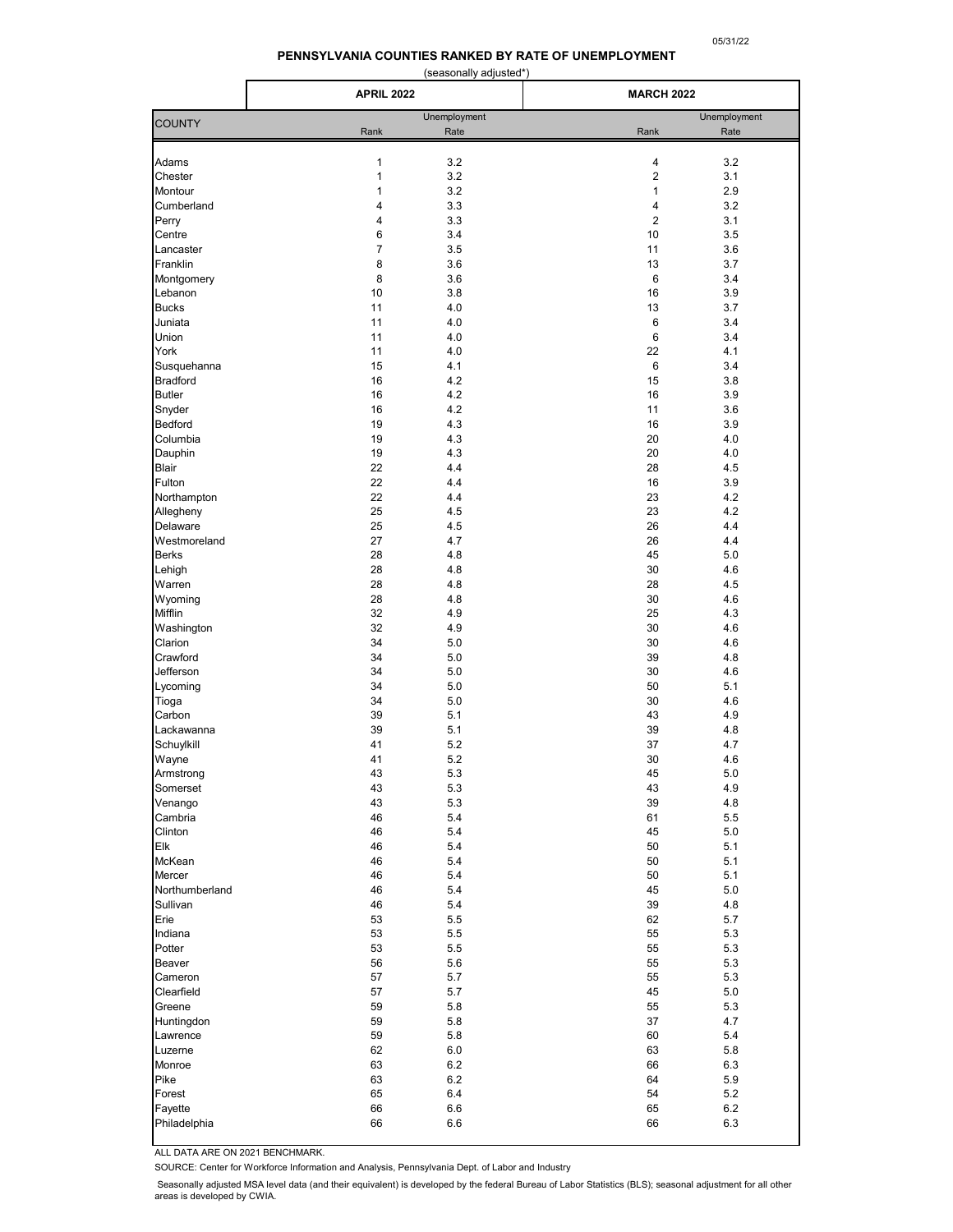# **PENNSYLVANIA CIVILIAN LABOR FORCE DATA BY COUNTY OF RESIDENCE**

# April 2022

# (in thousands)

<span id="page-5-0"></span>

|                 | <b>Civilian Labor</b> | Total      | <b>Total Unem-</b> | Unemployment |                      | <b>Civilian Labor</b> | Total      | <b>Total Unem-</b> | Unemployment |
|-----------------|-----------------------|------------|--------------------|--------------|----------------------|-----------------------|------------|--------------------|--------------|
| <b>COUNTY</b>   | Force                 | Employment | ployment           | Rate         | <b>COUNTY</b>        | Force                 | Employment | ployment           | Rate         |
|                 |                       |            |                    |              |                      |                       |            |                    |              |
| Adams           | 54.9                  | 53.2       | 1.7                | 3.2          | Lackawanna           | 104.3                 | 99.0       | 5.3                | 5.1          |
| Allegheny       | 633.3                 | 604.9      | 28.5               | 4.5          | Lancaster            | 283.9                 | 273.8      | 10.1               | 3.5          |
| Armstrong       | 31.2                  | 29.6       | 1.7                | 5.3          | Lawrence             | 39.5                  | 37.2       | 2.3                | 5.8          |
| Beaver          | 82.2                  | 77.5       | 4.6                | 5.6          | Lebanon              | 72.9                  | 70.1       | 2.8                | 3.8          |
| Bedford         | 23.8                  | 22.8       | 1.0                | 4.3          | Lehigh               | 197.9                 | 188.5      | 9.4                | 4.8          |
|                 |                       |            |                    |              |                      |                       |            |                    |              |
| <b>Berks</b>    | 209.1                 | 199.1      | 10.1               | 4.8          | Luzerne              | 157.6                 | 148.1      | 9.5                | 6.0          |
| Blair           | 59.1                  | 56.5       | 2.6                | 4.4          | Lycoming             | 54.6                  | 51.8       | 2.7                | 5.0          |
| <b>Bradford</b> | 27.9                  | 26.8       | 1.2                | 4.2          | McKean               | 16.6                  | 15.7       | 0.9                | 5.4          |
| <b>Bucks</b>    | 344.6                 | 331.0      | 13.6               | 4.0          | Mercer               | 47.6                  | 45.0       | 2.6                | 5.4          |
| <b>Butler</b>   | 98.6                  | 94.5       | 4.1                | 4.2          | Mifflin              | 20.8                  | 19.8       | 1.0                | 4.9          |
|                 |                       |            |                    |              |                      |                       |            |                    |              |
| Cambria         | 55.2                  | 52.2       | 3.0                | 5.4          | Monroe               | 82.4                  | 77.3       | 5.1                | 6.2          |
| Cameron         | 2.0                   | 1.9        | 0.1                | 5.7          | Montgomery           | 458.3                 | 441.9      | 16.4               | 3.6          |
| Carbon          | 32.5                  | 30.9       | 1.7                | 5.1          | Montour              | 9.0                   | 8.7        | 0.3                | 3.2          |
| Centre          | 76.9                  | 74.3       | 2.6                | 3.4          | Northampton          | 164.4                 | 157.3      | 7.2                | 4.4          |
| Chester         | 289.6                 | 280.4      | 9.2                | 3.2          | Northumberland       | 41.8                  | 39.6       | 2.2                | 5.4          |
|                 |                       |            |                    |              |                      |                       |            |                    |              |
| Clarion         | 16.6                  | 15.8       | 0.8                | 5.0          | Perry                | 25.0                  | 24.1       | 0.8                | 3.3          |
| Clearfield      | 35.5                  | 33.5       | 2.0                | 5.7          | Philadelphia         | 723.1                 | 675.5      | 47.6               | 6.6          |
| Clinton         | 17.2                  | 16.2       | 0.9                | 5.4          | Pike                 | 25.8                  | 24.2       | 1.6                | 6.2          |
| Columbia        | 33.2                  | 31.8       | 1.4                | 4.3          | Potter               | 7.1                   | 6.7        | 0.4                | 5.5          |
| Crawford        | 37.5                  | 35.7       | 1.9                | 5.0          | Schuylkill           | 65.2                  | 61.8       | 3.4                | 5.2          |
|                 |                       |            |                    |              |                      |                       |            |                    |              |
| Cumberland      | 136.5                 | 132.0      | 4.5                | 3.3          | Snyder               | 19.5                  | 18.7       | 0.8                | 4.2          |
| Dauphin         | 148.2                 | 141.9      | 6.3                | 4.3          | Somerset             | 32.5                  | 30.7       | 1.7                | 5.3          |
| Delaware        | 295.7                 | 282.3      | 13.4               | 4.5          | Sullivan             | 2.6                   | 2.4        | 0.1                | 5.4          |
| Elk             | 14.9                  | 14.1       | 0.8                | 5.4          | Susquehanna          | 20.4                  | 19.5       | 0.8                | 4.1          |
| Erie            | 126.4                 | 119.4      | 7.0                | 5.5          | Tioga                | 18.8                  | 17.9       | 0.9                | 5.0          |
|                 |                       |            |                    |              |                      |                       |            |                    |              |
| Fayette         | 55.5                  | 51.8       | 3.7                | 6.6          | Union                | 19.5                  | 18.8       | 0.8                | 4.0          |
| Forest          | 1.7                   | 1.6        | 0.1                | 6.4          | Venango              | 21.3                  | 20.1       | 1.1                | 5.3          |
| Franklin        | 76.8                  | 74.1       | 2.7                | 3.6          | Warren               | 17.5                  | 16.7       | 0.8                | 4.8          |
| Fulton          | 7.1                   | 6.8        | 0.3                | 4.4          | Washington           | 105.1                 | 99.9       | 5.2                | 4.9          |
| Greene          | 15.5                  | 14.6       | 0.9                | 5.8          | Wayne                | 22.3                  | 21.1       | 1.2                | 5.2          |
|                 |                       |            |                    |              |                      |                       |            |                    |              |
| Huntingdon      | 19.2                  | 18.1       | 1.1                | 5.8          | Westmoreland         | 176.2                 | 167.8      | 8.4                | 4.7          |
| Indiana         | 36.5                  | 34.5       | 2.0                | 5.5          | Wyoming              | 13.4                  | 12.8       | 0.6                | 4.8          |
| Jefferson       | 19.7                  | 18.7       | 1.0                | 5.0          | York                 | 235.6                 | 226.3      | 9.3                | 4.0          |
| Juniata         | 12.7                  | 12.2       | 0.5                | 4.0          |                      |                       |            |                    |              |
|                 |                       |            |                    |              |                      |                       |            |                    |              |
|                 |                       |            |                    |              |                      |                       |            |                    |              |
| PENNSYLVANIA    | 6,410                 | 6,102      | 308                | 4.8          | <b>UNITED STATES</b> | 164,046               | 158,105    | 5,941              | 3.6          |

# **Seasonally Adjusted**

ALL DATA ARE ON 2021 BENCHMARK.

SOURCE: Center for Workforce Information and Analysis, Pennsylvania Dept. of Labor and Industry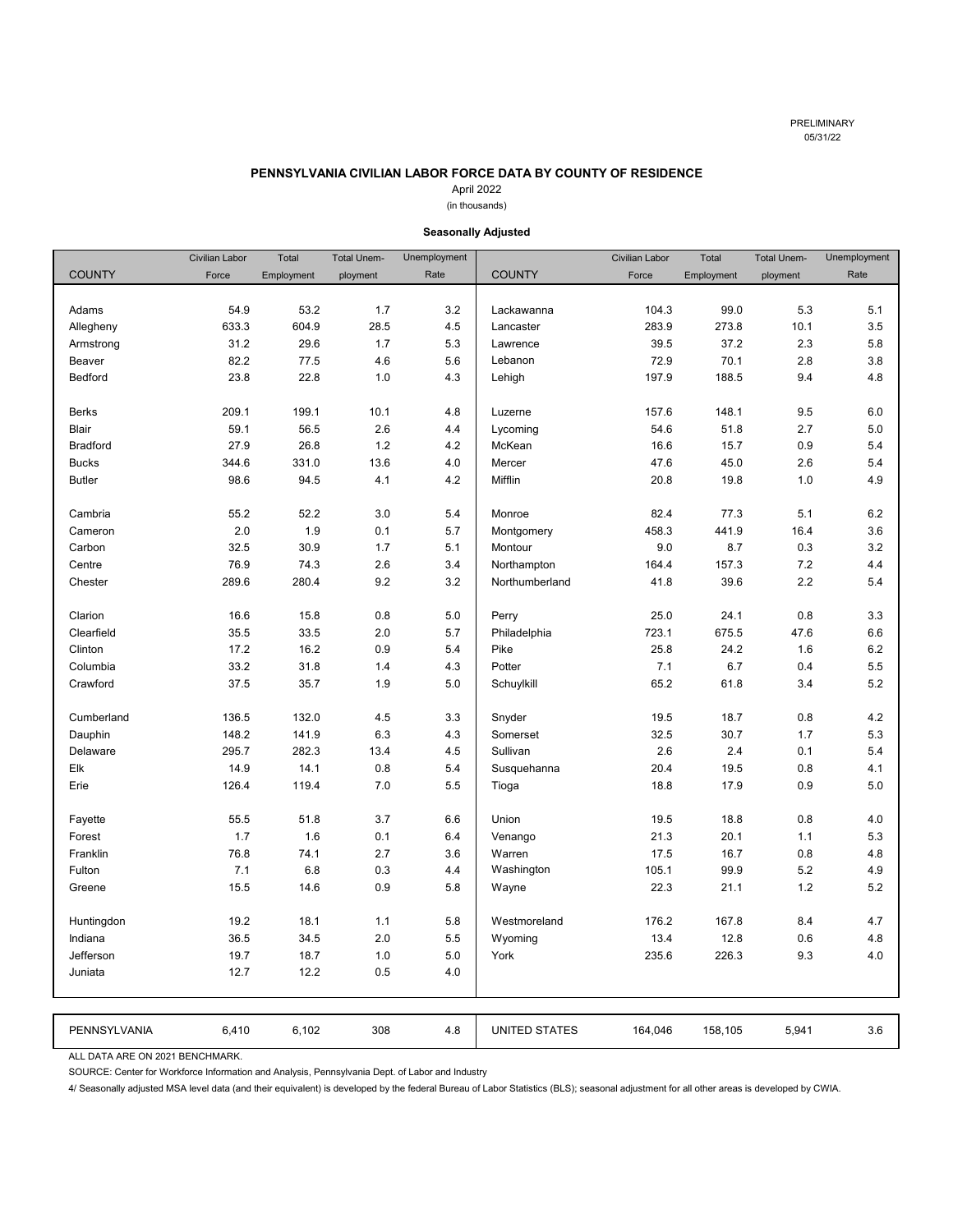# **PENNSYLVANIA CIVILIAN LABOR FORCE DATA BY COUNTY OF RESIDENCE**

# April 2022

# (in thousands)

<span id="page-6-0"></span>

|                 | <b>Civilian Labor</b> | Total      | <b>Total Unem-</b> | Unemployment |                      | <b>Civilian Labor</b> | Total      | <b>Total Unem-</b> | Unemployment |
|-----------------|-----------------------|------------|--------------------|--------------|----------------------|-----------------------|------------|--------------------|--------------|
| <b>COUNTY</b>   | Force                 | Employment | ployment           | Rate         | <b>COUNTY</b>        | Force                 | Employment | ployment           | Rate         |
|                 |                       |            |                    |              |                      |                       |            |                    |              |
| Adams           | 54.5                  | 53.0       | 1.5                | 2.8          | Lackawanna           | 103.6                 | 98.8       | 4.8                | 4.6          |
| Allegheny       | 628.7                 | 603.6      | 25.0               | 4.0          | Lancaster            | 281.0                 | 272.1      | 8.9                | 3.2          |
| Armstrong       | 30.9                  | 29.4       | 1.5                | 4.9          | Lawrence             | 39.1                  | 37.0       | 2.1                | 5.3          |
| Beaver          | 81.4                  | 77.3       | 4.1                | 5.0          | Lebanon              | 72.6                  | 70.1       | 2.5                | 3.4          |
| Bedford         | 23.5                  | 22.5       | 0.9                | 4.0          | Lehigh               | 196.1                 | 187.4      | 8.8                | 4.5          |
|                 |                       |            |                    |              |                      |                       |            |                    |              |
| <b>Berks</b>    | 208.1                 | 199.1      | 9.0                | 4.3          | Luzerne              | 156.4                 | 147.8      | 8.6                | 5.5          |
| Blair           | 58.6                  | 56.3       | 2.3                | 4.0          | Lycoming             | 54.2                  | 51.7       | 2.5                | 4.6          |
| <b>Bradford</b> | 27.4                  | 26.3       | 1.1                | 3.9          | McKean               | 16.4                  | 15.6       | 0.8                | 5.1          |
| <b>Bucks</b>    | 342.3                 | 330.2      | 12.1               | 3.5          | Mercer               | 47.0                  | 44.8       | 2.3                | 4.8          |
| <b>Butler</b>   | 97.9                  | 94.3       | 3.6                | 3.7          | Mifflin              | 20.5                  | 19.6       | 0.9                | 4.3          |
|                 |                       |            |                    |              |                      |                       |            |                    |              |
| Cambria         | 55.0                  | 52.3       | 2.7                | 4.8          | Monroe               | 82.1                  | 77.4       | 4.6                | 5.6          |
| Cameron         | 2.0                   | 1.9        | 0.1                | 5.2          | Montgomery           | 455.4                 | 440.9      | 14.5               | 3.2          |
| Carbon          | 32.2                  | 30.7       | 1.6                | 4.8          | Montour              | 9.0                   | 8.7        | 0.2                | 2.7          |
| Centre          | 77.5                  | 75.3       | 2.2                | 2.9          | Northampton          | 162.7                 | 156.3      | 6.4                | 3.9          |
| Chester         | 286.8                 | 278.7      | 8.0                | 2.8          | Northumberland       | 41.0                  | 39.0       | 2.0                | 4.9          |
|                 |                       |            |                    |              |                      |                       |            |                    |              |
| Clarion         | 16.6                  | 15.8       | 0.7                | 4.4          | Perry                | 24.6                  | 23.8       | 0.7                | 2.9          |
| Clearfield      | 35.0                  | 33.2       | 1.8                | 5.1          | Philadelphia         | 720.0                 | 676.6      | 43.4               | 6.0          |
| Clinton         | 17.0                  | 16.2       | 0.8                | 4.8          | Pike                 | 25.4                  | 24.0       | 1.5                | 5.7          |
| Columbia        | 33.1                  | 31.8       | 1.2                | 3.8          | Potter               | 6.9                   | 6.5        | 0.4                | 5.2          |
| Crawford        | 37.2                  | 35.5       | 1.7                | 4.5          | Schuylkill           | 64.1                  | 61.1       | 3.0                | 4.7          |
|                 |                       |            |                    |              |                      |                       |            |                    |              |
| Cumberland      | 135.0                 | 131.1      | 3.9                | 2.9          | Snyder               | 19.4                  | 18.7       | 0.7                | 3.6          |
| Dauphin         | 146.7                 | 141.1      | 5.6                | 3.8          | Somerset             | 31.7                  | 30.2       | 1.5                | 4.8          |
| Delaware        | 294.2                 | 282.0      | 12.3               | 4.2          | Sullivan             | 2.5                   | 2.4        | 0.1                | 5.0          |
| Elk             | 14.7                  | 14.0       | 0.7                | 4.8          | Susquehanna          | 19.9                  | 19.1       | 0.8                | 3.8          |
| Erie            | 125.9                 | 119.6      | 6.3                | 5.0          | Tioga                | 18.6                  | 17.7       | 0.9                | 4.6          |
|                 |                       |            |                    |              |                      |                       |            |                    |              |
| Fayette         | 54.8                  | 51.6       | 3.2                | 5.9          | Union                | 19.3                  | 18.7       | 0.6                | 3.3          |
| Forest          | 1.7                   | 1.6        | 0.1                | 6.1          | Venango              | 21.1                  | 20.1       | 1.0                | 4.8          |
| Franklin        | 76.3                  | 73.8       | 2.5                | 3.3          | Warren               | 17.3                  | 16.6       | 0.7                | 4.3          |
| Fulton          | 7.0                   | 6.7        | 0.3                | 3.8          | Washington           | 104.2                 | 99.6       | 4.6                | 4.4          |
| Greene          | 15.4                  | 14.6       | 0.8                | 5.3          | Wayne                | 21.7                  | 20.7       | 1.1                | 4.9          |
|                 |                       |            |                    |              |                      |                       |            |                    |              |
| Huntingdon      | 19.0                  | 18.1       | 0.9                | 4.9          | Westmoreland         | 174.5                 | 167.2      | 7.3                | 4.2          |
| Indiana         | 36.3                  | 34.7       | 1.7                | 4.6          | Wyoming              | 13.3                  | 12.7       | 0.6                | 4.5          |
| Jefferson       | 19.3                  | 18.5       | 0.9                | 4.5          | York                 | 235.2                 | 227.1      | 8.1                | 3.4          |
| Juniata         | 12.5                  | 12.1       | 0.4                | 3.5          |                      |                       |            |                    |              |
|                 |                       |            |                    |              |                      |                       |            |                    |              |
|                 |                       |            |                    |              |                      |                       |            |                    |              |
| PENNSYLVANIA    | 6,381                 | 6,113      | 268                | 4.2          | <b>UNITED STATES</b> | 163,449               | 157,991    | 5,458              | 3.3          |

# **Not Seasonally Adjusted**

ALL DATA ARE ON 2021 BENCHMARK.

SOURCE: Center for Workforce Information and Analysis, Pennsylvania Dept. of Labor and Industry

\*Seasonally adjustment for National, statewide, and MSA level data (and their equivalent) is developed by the federal Bureau of Labor Statistics (BLS); seasonal adjustment for all other areas is developed by the Center for Workforce Information & Analysis (CWIA).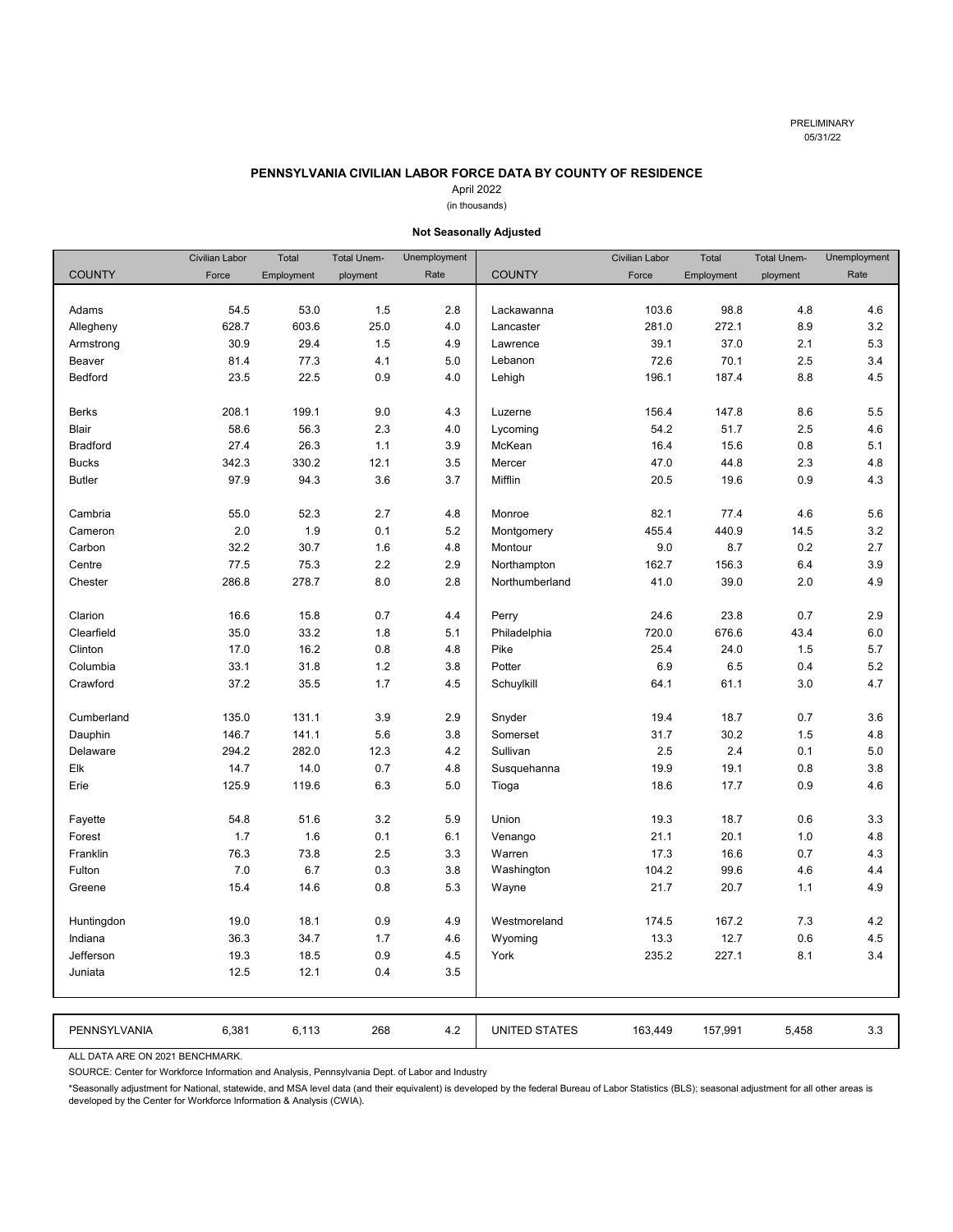REVISED 05/31/22

3.6

# **PENNSYLVANIA CIVILIAN LABOR FORCE DATA BY COUNTY OF RESIDENCE**

# March 2022

# (in thousands)

<span id="page-7-0"></span>

|               | Civilian Labor | Total      | <b>Total Unem-</b> | Unemployment |                      | <b>Civilian Labor</b> | Total      | <b>Total Unem-</b> | Unemployment |
|---------------|----------------|------------|--------------------|--------------|----------------------|-----------------------|------------|--------------------|--------------|
| <b>COUNTY</b> | Force          | Employment | ployment           | Rate         | <b>COUNTY</b>        | Force                 | Employment | ployment           | Rate         |
|               |                |            |                    |              |                      |                       |            |                    |              |
| Adams         | 54.9           | 53.1       | $1.8\,$            | $3.2\,$      | Lackawanna           | 104.1                 | 99.1       | 5.0                | 4.8          |
| Allegheny     | 630.5          | 604.2      | 26.3               | 4.2          | Lancaster            | 284.0                 | 273.7      | 10.3               | 3.6          |
| Armstrong     | 31.1           | 29.5       | 1.6                | 5.0          | Lawrence             | 39.3                  | 37.2       | 2.1                | 5.4          |
| Beaver        | 81.8           | 77.5       | 4.4                | 5.3          | Lebanon              | 72.8                  | 69.9       | 2.9                | 3.9          |
| Bedford       | 23.6           | 22.7       | 0.9                | 3.9          | Lehigh               | 197.8                 | 188.7      | 9.1                | 4.6          |
|               |                |            |                    |              |                      |                       |            |                    |              |
| <b>Berks</b>  | 209.1          | 198.7      | 10.4               | 5.0          | Luzerne              | 157.3                 | 148.2      | 9.1                | 5.8          |
| Blair         | 59.0           | 56.4       | 2.6                | 4.5          | Lycoming             | 54.5                  | 51.7       | 2.8                | 5.1          |
| Bradford      | 27.8           | 26.7       | 1.1                | 3.8          | McKean               | 16.7                  | 15.8       | 0.9                | 5.1          |
| <b>Bucks</b>  | 346.3          | 333.4      | 12.9               | 3.7          | Mercer               | 47.7                  | 45.3       | 2.4                | 5.1          |
| <b>Butler</b> | 98.1           | 94.3       | 3.8                | 3.9          | Mifflin              | 20.7                  | 19.8       | 0.9                | 4.3          |
|               |                |            |                    |              |                      |                       |            |                    |              |
| Cambria       | 55.2           | 52.2       | 3.1                | 5.5          | Monroe               | 82.1                  | 76.9       | 5.2                | 6.3          |
| Cameron       | 2.0            | 1.9        | 0.1                | 5.3          | Montgomery           | 461.0                 | 445.3      | 15.8               | 3.4          |
| Carbon        | 32.5           | 30.9       | 1.6                | 4.9          | Montour              | 9.1                   | 8.8        | 0.3                | 2.9          |
| Centre        | 76.8           | 74.1       | 2.7                | 3.5          | Northampton          | 164.4                 | 157.5      | 6.9                | 4.2          |
| Chester       | 290.4          | 281.5      | 8.9                | 3.1          | Northumberland       | 41.7                  | 39.6       | 2.1                | 5.0          |
|               |                |            |                    |              |                      |                       |            |                    |              |
| Clarion       | 16.5           | 15.8       | 0.8                | 4.6          | Perry                | 24.8                  | 24.1       | 0.8                | 3.1          |
| Clearfield    | 35.1           | 33.4       | 1.8                | 5.0          | Philadelphia         | 726.2                 | 680.4      | 45.9               | 6.3          |
| Clinton       | 17.1           | 16.2       | 0.8                | 5.0          | Pike                 | 25.7                  | 24.2       | 1.5                | 5.9          |
| Columbia      | 33.4           | 32.0       | 1.3                | 4.0          | Potter               | 7.1                   | 6.7        | 0.4                | 5.3          |
| Crawford      | 37.5           | 35.7       | 1.8                | 4.8          | Schuylkill           | 64.7                  | 61.7       | 3.0                | 4.7          |
|               |                |            |                    |              |                      |                       |            |                    |              |
| Cumberland    | 136.4          | 132.0      | 4.4                | 3.2          | Snyder               | 19.4                  | 18.7       | 0.7                | 3.6          |
| Dauphin       | 148.0          | 142.1      | 6.0                | 4.0          | Somerset             | 32.2                  | 30.7       | 1.6                | 4.9          |
| Delaware      | 296.6          | 283.7      | 12.9               | 4.4          | Sullivan             | 2.6                   | 2.5        | 0.1                | 4.8          |
| Elk           | 14.8           | 14.0       | 0.8                | 5.1          | Susquehanna          | 20.0                  | 19.3       | 0.7                | 3.4          |
| Erie          | 126.2          | 119.1      | 7.2                | 5.7          | Tioga                | 18.7                  | 17.9       | 0.9                | 4.6          |
|               |                |            |                    |              |                      |                       |            |                    |              |
| Fayette       | 55.1           | 51.7       | 3.4                | 6.2          | Union                | 19.5                  | 18.8       | 0.7                | 3.4          |
| Forest        | 1.7            | 1.6        | 0.1                | 5.2          | Venango              | 21.2                  | 20.2       | 1.0                | 4.8          |
| Franklin      | 76.8           | 73.9       | 2.8                | 3.7          | Warren               | 17.4                  | 16.6       | 0.8                | 4.5          |
| Fulton        | 7.0            | 6.7        | 0.3                | 3.9          | Washington           | 104.5                 | 99.7       | 4.8                | 4.6          |
| Greene        | 15.5           | 14.7       | 0.8                | 5.3          | Wayne                | 22.4                  | 21.3       | 1.0                | 4.6          |
|               |                |            |                    |              |                      |                       |            |                    |              |
| Huntingdon    | 19.0           | 18.1       | 0.9                | 4.7          | Westmoreland         | 175.2                 | 167.5      | 7.7                | 4.4          |
| Indiana       | 36.5           | 34.6       | 1.9                | 5.3          | Wyoming              | 13.3                  | 12.7       | 0.6                | 4.6          |
| Jefferson     | 19.6           | 18.7       | 0.9                | 4.6          | York                 | 235.1                 | 225.5      | 9.6                | 4.1          |
| Juniata       | 12.6           | 12.1       | 0.4                | 3.4          |                      |                       |            |                    |              |
|               |                |            |                    |              |                      |                       |            |                    |              |
|               |                |            |                    |              |                      |                       |            |                    |              |
| PENNSYLVANIA  | 6,387          | 6,074      | 313                | 4.9          | <b>UNITED STATES</b> | 164,409               | 158,458    | 5,952              | 3.6          |

# **Seasonally Adjusted**

ALL DATA ARE ON 2021 BENCHMARK.

SOURCE: Center for Workforce Information and Analysis, Pennsylvania Dept. of Labor and Industry

4/ Seasonally adjusted MSA level data (and their equivalent) is developed by the federal Bureau of Labor Statistics (BLS); seasonal adjustment for all other areas is developed by CWIA.

6,387 6,074 164,409 4.9 UNITED STATES 158,458 5,952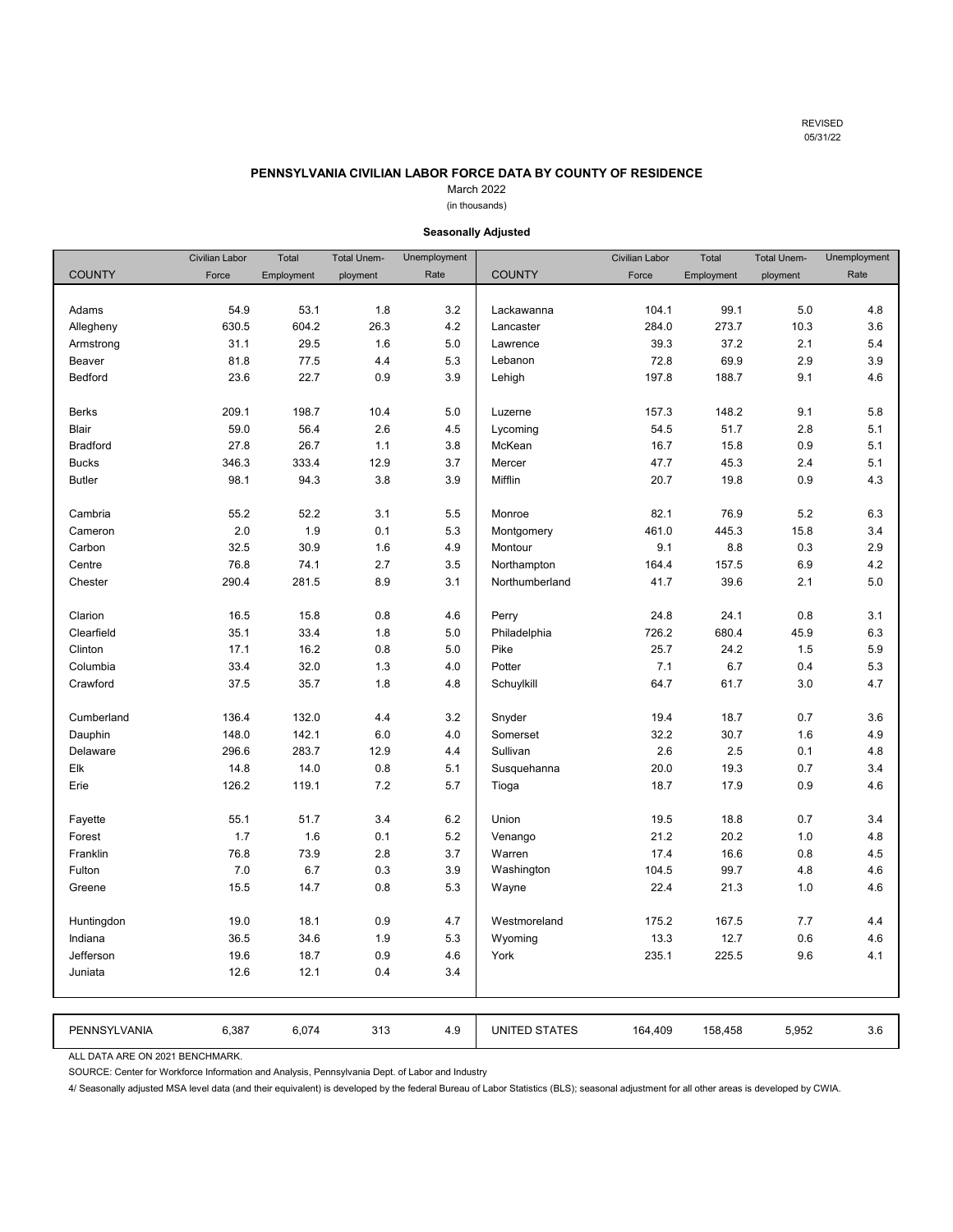REVISED 05/31/22

# **PENNSYLVANIA CIVILIAN LABOR FORCE DATA BY COUNTY OF RESIDENCE**

# March 2022

# (in thousands)

<span id="page-8-0"></span>

|                 | <b>Civilian Labor</b> | Total      | <b>Total Unem-</b> | Unemployment |                | <b>Civilian Labor</b> | Total      | <b>Total Unem-</b> | Unemployment |
|-----------------|-----------------------|------------|--------------------|--------------|----------------|-----------------------|------------|--------------------|--------------|
| <b>COUNTY</b>   | Force                 | Employment | ployment           | Rate         | <b>COUNTY</b>  | Force                 | Employment | ployment           | Rate         |
|                 |                       |            |                    |              |                |                       |            |                    |              |
| Adams           | 54.7                  | 53.1       | 1.6                | 3.0          | Lackawanna     | 103.7                 | 98.4       | 5.3                | 5.1          |
| Allegheny       | 627.3                 | 600.4      | 27.0               | 4.3          | Lancaster      | 281.6                 | 272.0      | 9.6                | 3.4          |
| Armstrong       | 31.0                  | 29.2       | 1.8                | 5.7          | Lawrence       | 39.0                  | 36.5       | 2.5                | 6.4          |
| Beaver          | 81.4                  | 76.9       | 4.5                | 5.5          | Lebanon        | 72.7                  | 70.0       | 2.7                | 3.7          |
| Bedford         | 23.4                  | 22.3       | 1.1                | 4.7          | Lehigh         | 197.5                 | 188.1      | 9.4                | 4.8          |
|                 |                       |            |                    |              |                |                       |            |                    |              |
| <b>Berks</b>    | 209.1                 | 199.3      | 9.8                | 4.7          | Luzerne        | 156.8                 | 147.3      | 9.6                | 6.1          |
| Blair           | 59.0                  | 56.4       | 2.6                | 4.4          | Lycoming       | 55.0                  | 52.2       | 2.8                | 5.1          |
| <b>Bradford</b> | 27.4                  | 26.2       | 1.2                | 4.4          | McKean         | 16.5                  | 15.6       | 0.9                | 5.6          |
| <b>Bucks</b>    | 344.5                 | 331.4      | 13.1               | 3.8          | Mercer         | 47.2                  | 44.7       | 2.5                | 5.3          |
| <b>Butler</b>   | 97.8                  | 93.7       | 4.1                | 4.2          | Mifflin        | 20.5                  | 19.5       | 1.0                | 4.7          |
|                 |                       |            |                    |              |                |                       |            |                    |              |
| Cambria         | 55.6                  | 52.6       | 3.0                | 5.4          | Monroe         | 82.7                  | 77.7       | 5.0                | 6.1          |
| Cameron         | 1.9                   | 1.8        | 0.1                | 6.3          | Montgomery     | 458.2                 | 442.7      | 15.5               | 3.4          |
| Carbon          | 32.5                  | 30.8       | 1.7                | 5.2          | Montour        | 9.1                   | 8.8        | 0.3                | 3.0          |
| Centre          | 77.8                  | 75.2       | 2.6                | 3.3          | Northampton    | 163.9                 | 156.9      | 6.9                | 4.2          |
| Chester         | 287.2                 | 278.7      | 8.5                | 3.0          | Northumberland | 41.0                  | 38.8       | 2.2                | 5.4          |
|                 |                       |            |                    |              |                |                       |            |                    |              |
| Clarion         | 16.6                  | 15.7       | 0.9                | 5.3          | Perry          | 24.5                  | 23.7       | 0.8                | 3.4          |
| Clearfield      | 35.2                  | 33.2       | 2.0                | 5.7          | Philadelphia   | 725.1                 | 679.8      | 45.3               | 6.3          |
| Clinton         | 17.1                  | 16.1       | 1.0                | 5.7          | Pike           | 25.5                  | 23.9       | 1.6                | 6.1          |
| Columbia        | 33.5                  | 32.0       | 1.5                | 4.5          | Potter         | 6.9                   | 6.5        | 0.5                | 6.5          |
| Crawford        | 37.0                  | 35.1       | 1.9                | 5.1          | Schuylkill     | 64.3                  | 61.0       | 3.3                | 5.1          |
|                 |                       |            |                    |              |                |                       |            |                    |              |
| Cumberland      | 135.0                 | 130.8      | 4.2                | 3.1          | Snyder         | 19.4                  | 18.6       | 0.8                | 4.1          |
| Dauphin         | 146.9                 | 141.0      | 6.0                | 4.1          | Somerset       | 32.2                  | 30.4       | 1.8                | 5.7          |
| Delaware        | 295.9                 | 283.0      | 12.9               | 4.3          | Sullivan       | 2.5                   | 2.3        | 0.2                | 6.0          |
| Elk             | 14.7                  | 13.9       | 0.8                | 5.2          | Susquehanna    | 19.9                  | 19.0       | 0.9                | 4.5          |
| Erie            | 126.9                 | 119.8      | 7.1                | 5.6          | Tioga          | 18.6                  | 17.6       | 1.0                | 5.4          |
|                 |                       |            |                    |              |                |                       |            |                    |              |
| Fayette         | 55.0                  | 51.2       | 3.7                | 6.7          | Union          | 19.4                  | 18.7       | 0.7                | 3.6          |
| Forest          | 1.7                   | 1.6        | 0.1                | 6.5          | Venango        | 21.0                  | 19.9       | 1.1                | 5.3          |
| Franklin        | 76.7                  | 74.0       | 2.7                | 3.5          | Warren         | 17.3                  | 16.4       | 0.9                | 5.0          |
| Fulton          | 7.0                   | 6.7        | 0.3                | 4.6          | Washington     | 104.1                 | 99.0       | 5.1                | 4.9          |
| Greene          | 15.5                  | 14.6       | 0.9                | 5.6          | Wayne          | 21.8                  | 20.5       | 1.3                | 5.8          |
|                 |                       |            |                    |              |                |                       |            |                    |              |
| Huntingdon      | 18.9                  | 17.8       | 1.1                | 6.0          | Westmoreland   | 174.4                 | 166.2      | 8.3                | 4.7          |
| Indiana         | 36.5                  | 34.5       | 2.0                | 5.5          | Wyoming        | 13.3                  | 12.6       | 0.7                | 5.3          |
| Jefferson       | 19.3                  | 18.3       | 1.0                | 5.1          | York           | 235.9                 | 227.3      | 8.6                | 3.6          |
| Juniata         | 12.4                  | 11.9       | 0.5                | 4.0          |                |                       |            |                    |              |
|                 |                       |            |                    |              |                |                       |            |                    |              |
|                 |                       |            |                    |              |                |                       |            |                    |              |
| PENNSYLVANIA    | 6,403                 | 6,112      | 292                | 4.6          | UNITED STATES  | 164,274               | 158,106    | 6,168              | 3.8          |
|                 |                       |            |                    |              |                |                       |            |                    |              |

# **Not Seasonally Adjusted**

ALL DATA ARE ON 2021 BENCHMARK.

SOURCE: Center for Workforce Information and Analysis, Pennsylvania Dept. of Labor and Industry

\*Seasonally adjustment for National, statewide, and MSA level data (and their equivalent) is developed by the federal Bureau of Labor Statistics (BLS); seasonal adjustment for all other areas is developed by the Center for Workforce Information & Analysis (CWIA).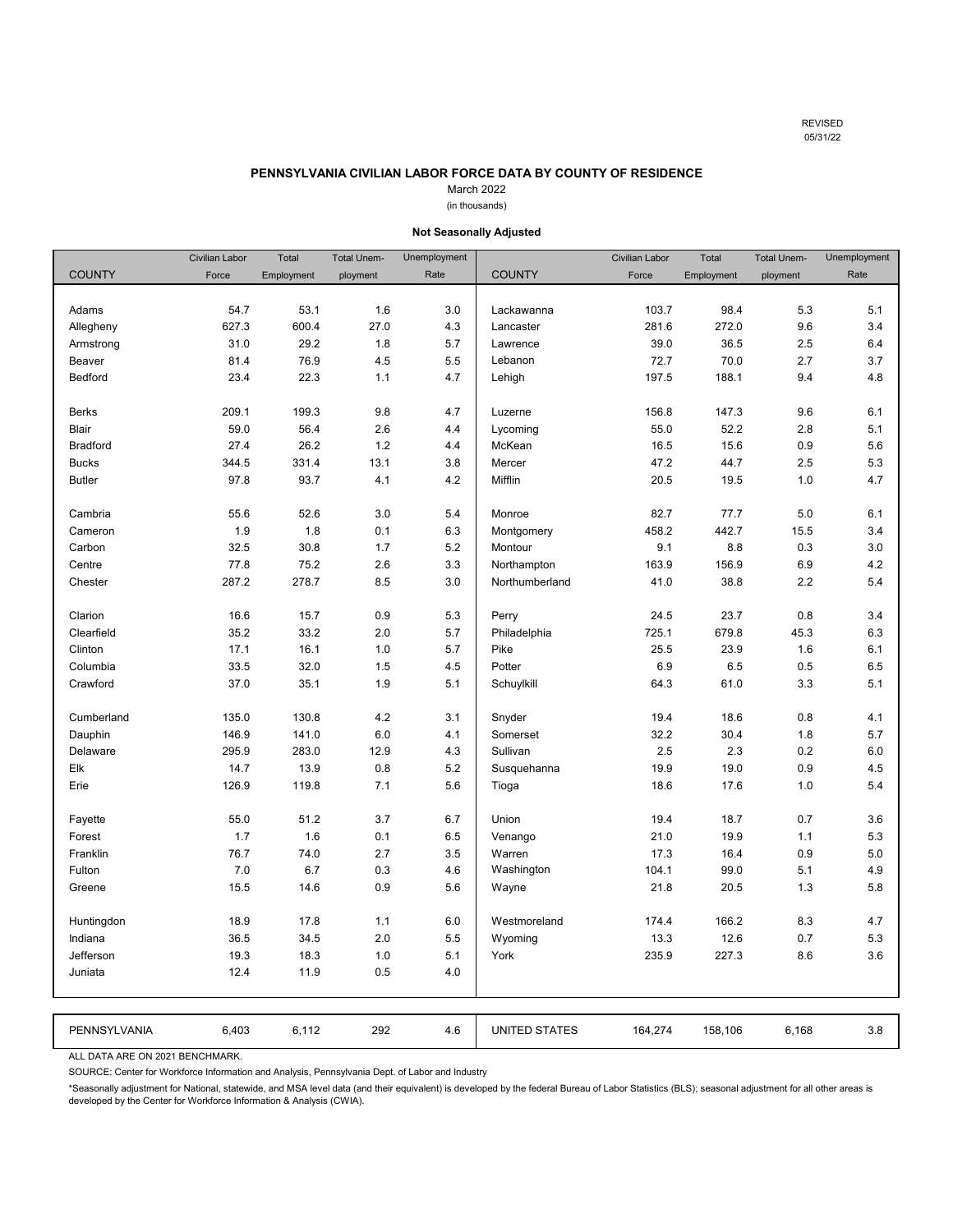# (in thousands) April 2022

**Not Seasonally Adjusted**

<span id="page-9-0"></span>

| COUNTY/<br>CITY, BOROUGH, TOWNSHIP               | Civilian Labor<br>Force | Total<br>Employment | Total Unem-<br>ployment | Rate       | COUNTY/<br>CITY, BOROUGH, TOWNSHIP                 | Civilian Labor<br>Force | Total<br>Employment | Total Unem-<br>ployment | Rate       |
|--------------------------------------------------|-------------------------|---------------------|-------------------------|------------|----------------------------------------------------|-------------------------|---------------------|-------------------------|------------|
|                                                  | 54.5                    |                     | 1.5                     | 2.8        |                                                    | 103.6                   | 98.8                |                         | 4.6        |
| <b>Adams County</b><br>Gettysburg borough        | 3.4                     | 53.0<br>3.3         | 0.1                     | 2.8        | Lackawanna County<br>Scranton city                 | 35.7                    | 34.2                | 4.8<br>1.6              | 4.4        |
| <b>Allegheny County</b>                          | 628.7                   | 603.6               | 25.0                    | 4.0        | <b>Lancaster County</b>                            | 281.0                   | 272.1               | 8.9                     | 3.2        |
| <b>Bethel Park municipality</b>                  | 17.0                    | 16.4                | 0.5                     | 3.1        | East Hempfield township                            | 13.6                    | 13.2                | 0.4                     | 2.8        |
| McCandless township                              | 15.2                    | 14.8                | 0.5                     | 3.0<br>5.0 | Lancaster city<br>Manheim township                 | 26.4                    | 25.2                | 1.2                     | 4.5        |
| McKeesport city<br>Monroeville municipality      | 7.5<br>14.1             | 7.2<br>13.5         | 0.4<br>0.6              | 3.9        | Manor township                                     | 20.3<br>12.0            | 19.7<br>11.7        | 0.6<br>0.4              | 2.9<br>2.9 |
| Moon township                                    | 14.0                    | 13.5                | 0.5                     | 3.5        | <b>Lawrence County</b>                             | 39.1                    | 37.0                | 2.1                     | 5.3        |
| Mount Lebanon township                           | 15.9                    | 15.5                | 0.4                     | 2.5        | New Castle city                                    | 8.3                     | 7.8                 | 0.5                     | 6.3        |
| Penn Hills township                              | 21.3<br>151.8           | 20.3                | 1.0<br>5.7              | 4.7<br>3.8 | <b>Lebanon County</b>                              | 72.6<br>11.6            | 70.1<br>11.0        | 2.5<br>0.6              | 3.4<br>5.0 |
| Pittsburgh city<br>Plum borough                  | 14.6                    | 146.1<br>14.0       | 0.6                     | 3.9        | Lebanon city<br><b>Lehigh County</b>               | 196.1                   | 187.4               | 8.8                     | 4.5        |
| Ross township                                    | 17.6                    | 16.9                | 0.6                     | 3.7        | Allentown city                                     | 55.9                    | 52.6                | 3.3                     | 6.0        |
| Shaler township                                  | 15.3                    | 14.7                | 0.5                     | 3.5        | Bethlehem city (part)                              | 11.1                    | 10.7                | 0.4                     | 3.7        |
| West Mifflin borough<br><b>Berks County</b>      | 9.7<br>208.1            | 9.2                 | 0.5                     | 4.7<br>4.3 | Lower Macungie township                            | 17.2                    | 16.7                | 0.5                     | 3.0        |
| Exeter township                                  | 14.3                    | 199.1<br>13.8       | 9.0<br>0.5              | 3.3        | Upper Macungie township<br>Whitehall township      | 14.4<br>16.0            | 13.9<br>15.3        | 0.4<br>0.7              | 2.9<br>4.2 |
| Muhlenberg township                              | 10.8                    | 10.3                | 0.5                     | 4.2        | <b>Lehigh &amp; Northampton Counties</b>           |                         |                     |                         |            |
| Reading city                                     | 32.8                    | 30.7                | 2.1                     | 6.3        | Bethlehem city                                     | 37.9                    | 36.3                | 1.6                     | 4.2        |
| Spring township                                  | 14.5                    | 13.9                | 0.5                     | 3.8        | <b>Luzerne County</b>                              | 156.4                   | 147.8               | 8.6                     | 5.5        |
| <b>Blair County</b><br>Altoona city              | 58.6<br>19.5            | 56.3<br>18.6        | 2.3<br>0.8              | 4.0<br>4.3 | Hazleton city<br>Wilkes-Barre city                 | 11.4<br>18.2            | 10.5<br>17.1        | 0.9<br>1.1              | 8.0<br>6.1 |
| <b>Bradford County</b>                           | 27.4                    | 26.3                | 1.1                     | 3.9        | <b>Lycoming County</b>                             | 54.2                    | 51.7                | 2.5                     | 4.6        |
| Sayre borough                                    | 2.4                     | 2.3                 | 0.1                     | 3.0        | Williamsport city                                  | 12.5                    | 11.9                | 0.6                     | 4.8        |
| <b>Bucks County</b>                              | 342.3                   | 330.2               | 12.1                    | 3.5        | <b>McKean County</b>                               | 16.4                    | 15.6                | 0.8                     | 5.1        |
| Bensalem township                                | 34.4                    | 33.2                | 1.2                     | 3.5        | Bradford city                                      | 3.2                     | 3.0                 | 0.2                     | 5.7        |
| <b>Bristol township</b><br>Buckingham township   | 29.0<br>10.3            | 27.7<br>10.0        | 1.3<br>0.3              | 4.5<br>2.4 | <b>Mercer County</b><br>Sharon city                | 47.0<br>4.9             | 44.8<br>4.6         | 2.3<br>0.3              | 4.8<br>5.6 |
| Falls township                                   | 18.4                    | 17.7                | 0.7                     | 3.6        | <b>Mifflin County</b>                              | 20.5                    | 19.6                | 0.9                     | 4.3        |
| Lower Makefield township                         | 17.3                    | 16.9                | 0.4                     | 2.4        | Lewistown borough                                  | 3.4                     | 3.2                 | 0.2                     | 5.7        |
| Middletown township                              | 25.5                    | 24.5                | 0.9                     | 3.7        | <b>Monroe County</b>                               | 82.1                    | 77.4                | 4.6                     | 5.6        |
| Northampton township<br>Warminster township      | 21.4<br>15.8            | 20.8<br>15.3        | 0.7<br>0.6              | 3.2<br>3.5 | Coolbaugh township<br>East Stroudsburg borough     | 9.2<br>4.5              | 8.6<br>4.3          | 0.6<br>0.2              | 6.2<br>4.9 |
| Warrington township                              | 13.0                    | 12.5                | 0.4                     | 3.2        | Stroud township                                    | 9.7                     | 9.2                 | 0.4                     | 4.5        |
| <b>Butler County</b>                             | 97.9                    | 94.3                | 3.6                     | 3.7        | <b>Montgomery County</b>                           | 455.4                   | 440.9               | 14.5                    | 3.2        |
| Cranberry township                               | 17.8                    | 17.3                | 0.4                     | 2.5        | Abington township                                  | 30.0                    | 29.0                | 1.0                     | 3.2        |
| <b>Cambria County</b>                            | 55.0                    | 52.3                | 2.7                     | 4.8        | Cheltenham township                                | 20.5                    | 19.9                | 0.7                     | 3.4        |
| Johnstown city<br><b>Centre County</b>           | 6.8<br>77.5             | 6.4<br>75.3         | 0.4<br>2.2              | 5.9<br>2.9 | Horsham township<br>Lower Merion township          | 14.9<br>30.5            | 14.5<br>29.8        | 0.4<br>0.7              | 2.7<br>2.3 |
| State College borough                            | 15.8                    | 15.3                | 0.5                     | 3.1        | Lower Providence township                          | 13.2                    | 12.9                | 0.4                     | 2.8        |
| <b>Chester County</b>                            | 286.8                   | 278.7               | 8.0                     | 2.8        | Montgomery township                                | 15.3                    | 14.9                | 0.4                     | 2.5        |
| Tredyffrin township                              | 16.0                    | 15.7                | 0.4                     | 2.3<br>2.3 | Norristown borough                                 | 18.1                    | 17.3                | 0.7                     | 4.1        |
| West Goshen township<br><b>Clearfield County</b> | 13.2<br>35.0            | 12.9<br>33.2        | 0.3<br>1.8              | 5.1        | Pottstown borough<br>Upper Dublin township         | 11.7<br>14.4            | 11.2<br>14.0        | 0.5<br>0.4              | 4.4<br>2.5 |
| Clearfield borough                               | 2.8                     | 2.6                 | 0.1                     | 4.0        | Upper Merion township                              | 19.4                    | 18.9                | 0.6                     | 2.9        |
| Dubois city                                      | 3.4                     | 3.3                 | 0.1                     | 4.0        | Upper Moreland township                            | 13.2                    | 12.8                | 0.4                     | 3.1        |
| <b>Clinton County</b>                            | 17.0                    | 16.2                | 0.8                     | 4.8        | Upper Providence township                          | 13.3                    | 13.0                | 0.3                     | 2.1        |
| Lock Haven city<br><b>Columbia County</b>        | 3.5<br>33.1             | 3.4<br>31.8         | 0.2<br>1.2              | 4.5<br>3.8 | <b>Northampton County</b><br>Bethlehem city (part) | 162.7<br>26.8           | 156.3<br>25.6       | 6.4<br>1.2              | 3.9<br>4.5 |
| Berwick borough                                  | 5.1                     | 4.8                 | 0.2                     | 4.6        | Bethlehem township                                 | 13.6                    | 13.2                | 0.4                     | 3.2        |
| Bloomsburg town                                  | 6.0                     | 5.8                 | 0.2                     | 3.3        | Easton city                                        | 12.2                    | 11.6                | 0.6                     | 4.6        |
| <b>Crawford County</b>                           | 37.2                    | 35.5                | 1.7                     | 4.5        | Palmer township                                    | 11.2                    | 10.9                | 0.4                     | 3.2        |
| Meadville city<br><b>Cumberland County</b>       | 5.2<br>135.0            | 5.0<br>131.1        | 0.2<br>3.9              | 3.8<br>2.9 | <b>Northumberland County</b><br>Sunbury city       | 41.0<br>3.9             | 39.0<br>3.6         | 2.0<br>0.2              | 4.9<br>5.7 |
| Carlisle borough                                 | 9.8                     | 9.5                 | 0.3                     | 3.1        | <b>Schuylkill County</b>                           | 64.1                    | 61.1                | 3.0                     | 4.7        |
| East Pennsboro township                          | 11.8                    | 11.4                | 0.3                     | 3.0        | Pottsville city                                    | 5.1                     | 5.5                 | 0.3                     | 4.6        |
| Hampden township                                 | 18.0                    | 17.6                | 0.4                     | 2.2        | <b>Snyder County</b>                               | 19.4                    | 18.7                | 0.7                     | 3.6        |
| <b>Dauphin County</b><br>Derry township          | 146.7<br>13.4           | 141.1<br>13.1       | 5.6<br>0.3              | 3.8<br>2.4 | Selinsgrove borough<br><b>Somerset County</b>      | 2.6<br>31.7             | 2.5<br>30.2         | 0.1<br>1.5              | 3.3<br>4.8 |
| Harrisburg city                                  | 21.8                    | 20.5                | 1.2                     | 5.7        | Somerset borough                                   | 2.4                     | 2.3                 | 0.1                     | 4.1        |
| Lower Paxton township                            | 29.7                    | 28.9                | 0.9                     | 2.9        | <b>Union County</b>                                | 19.3                    | 18.7                | 0.6                     | 3.3        |
| Susquehanna township                             | 14.3                    | 13.9                | 0.4                     | 3.1        | Lewisburg borough                                  | 2.5                     | 2.4                 | 0.1                     | 3.0        |
| Swatara township<br><b>Delaware County</b>       | 12.7<br>294.2           | 12.2<br>282.0       | 0.5<br>12.3             | 3.9<br>4.2 | <b>Venango County</b><br>Oil City city             | 21.1<br>3.7             | 20.1<br>3.5         | 1.0<br>0.2              | 4.8<br>5.1 |
| Chester city                                     | 13.0                    | 12.0                | 1.0                     | 7.5        | <b>Warren County</b>                               | 17.3                    | 16.6                | 0.7                     | 4.3        |
| Haverford township                               | 27.3                    | 26.6                | 0.7                     | 2.6        | Warren city                                        | 4.1                     | 3.9                 | 0.2                     | 3.9        |
| Marple township                                  | 12.2                    | 11.8                | 0.4                     | 3.3        | <b>Washington County</b>                           | 104.2                   | 99.6                | 4.6                     | 4.4        |
| Radnor township<br>Ridley township               | 15.4<br>18.0            | 15.1<br>17.3        | 0.4<br>0.7              | 2.5<br>3.8 | Peters township<br><b>Westmoreland County</b>      | 11.1<br>174.5           | 10.7<br>167.2       | 0.3<br>7.3              | 2.9<br>4.2 |
| Springfield township                             | 13.2                    | 12.8                | 0.4                     | 3.0        | Hempfield township                                 | 19.9                    | 19.2                | 0.7                     | 3.6        |
| Upper Darby township                             | 44.0                    | 42.1                | 1.9                     | 4.2        | Murrysville municipality                           | 10.3                    | 10.1                | 0.3                     | 2.8        |
| <b>Erie County</b>                               | 125.9                   | 119.6               | 6.3                     | 5.0        | North Huntingdon township                          | 16.1                    | 15.6                | 0.6                     | 3.5        |
| Erie city                                        | 42.0                    | 39.8                | 2.2                     | 5.2<br>4.2 | Penn township                                      | 10.6                    | 10.3                | 0.3                     | 3.1        |
| Millcreek township<br><b>Franklin County</b>     | 26.1<br>76.3            | 25.0<br>73.8        | 1.1<br>2.5              | 3.3        | Unity township<br><b>York County</b>               | 11.0<br>235.2           | 10.7<br>227.1       | 0.3<br>8.1              | 2.9<br>3.4 |
| Chambersburg borough                             | 9.6                     | 9.2                 | 0.4                     | 4.1        | Dover township                                     | 12.0                    | 11.6                | 0.4                     | 3.1        |
| Waynesboro borough                               | 5.3                     | 5.2                 | 0.2                     | 3.1        | Hanover borough                                    | 8.3                     | 8.1                 | 0.3                     | 3.1        |
| <b>Huntingdon County</b>                         | 19.0                    | 18.1                | 0.9                     | 4.9        | Springettsbury township                            | 12.9                    | 12.4                | 0.5                     | 3.7        |
| Huntingdon borough<br><b>Indiana County</b>      | 3.2<br>36.3             | 3.0<br>34.7         | 0.1<br>1.7              | 3.6<br>4.6 | York city<br>York township                         | 17.4<br>15.0            | 16.3<br>14.5        | 1.1<br>0.5              | 6.1<br>3.1 |
| Indiana borough                                  | 5.6                     | 5.4                 | 0.2                     | 3.4        |                                                    |                         |                     |                         |            |
|                                                  |                         |                     |                         |            |                                                    |                         |                     |                         |            |

ALL DATA ARE ON 2021 BENCHMARK.

Rate computed using unrounded data and may not add to totals due to rounding.

SOURCE: Center for Workforce Information and Analysis, Pennsylvania Dept. of Labor and Industry<br>\*Seasonally adjustment for National, statewide, and Mixameth in the federal of the federal Bureau of Labor Statistics (BLS); s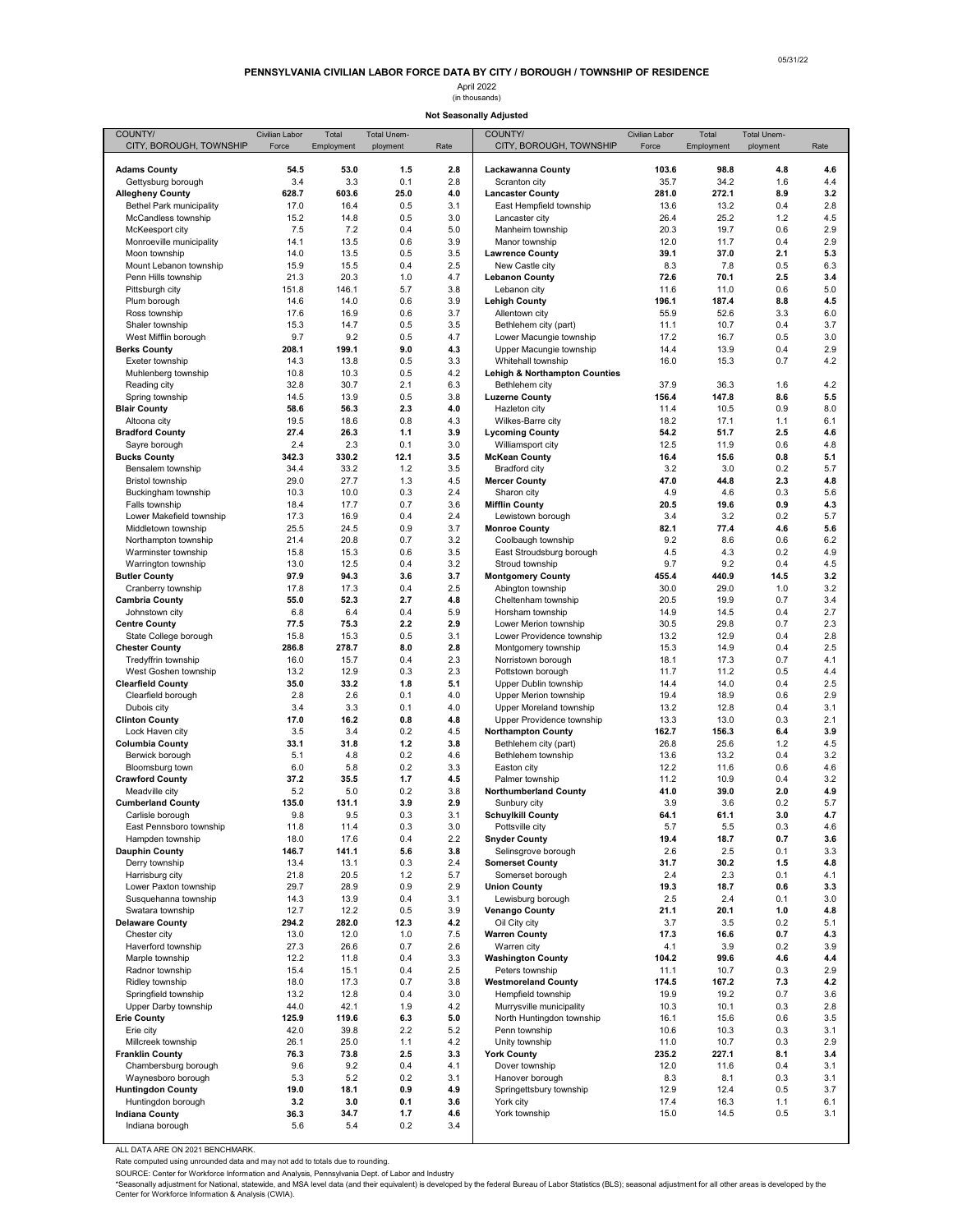**Not Seasonally Adjusted**

<span id="page-10-0"></span>

| COUNTY/                                         | Civilian Labor | Total         | Total Unem- |            | COUNTY/                                            | Civilian Labor | Total         | Total Unem- |            |
|-------------------------------------------------|----------------|---------------|-------------|------------|----------------------------------------------------|----------------|---------------|-------------|------------|
| CITY, BOROUGH, TOWNSHIP                         | Force          | Employment    | ployment    | Rate       | CITY, BOROUGH, TOWNSHIP                            | Force          | Employment    | ployment    | Rate       |
| <b>Adams County</b>                             | 54.7           | 53.1          | 1.6         | 3.0        | Lackawanna County                                  | 103.7          | 98.4          | 5.3         | 5.1        |
| Gettysburg borough                              | 3.4            | 3.3           | 0.1         | 3.3        | Scranton city                                      | 35.7           | 34.0          | 1.6         | 4.6        |
| <b>Allegheny County</b>                         | 627.3          | 600.4         | 27.0        | 4.3        | <b>Lancaster County</b>                            | 281.6          | 272.0         | 9.6         | 3.4        |
| Bethel Park municipality<br>McCandless township | 16.9<br>15.1   | 16.4<br>14.7  | 0.6<br>0.4  | 3.4<br>2.8 | East Hempfield township<br>Lancaster city          | 13.6<br>26.5   | 13.2<br>25.2  | 0.4<br>1.3  | 2.9<br>4.8 |
| McKeesport city                                 | 7.5            | 7.1           | 0.4         | 5.4        | Manheim township                                   | 20.3           | 19.7          | 0.6         | 3.0        |
| Monroeville municipality                        | 14.0           | 13.5          | 0.6         | 4.0        | Manor township                                     | 12.0           | 11.7          | 0.4         | 3.0        |
| Moon township                                   | 13.9           | 13.4          | 0.5         | 3.5        | <b>Lawrence County</b>                             | 39.0           | 36.5          | 2.5         | 6.4        |
| Mount Lebanon township                          | 15.8           | 15.4          | 0.4         | 2.7<br>5.5 | New Castle city                                    | 8.2            | 7.7           | 0.5         | 6.5        |
| Penn Hills township<br>Pittsburgh city          | 21.3<br>151.3  | 20.2<br>145.3 | 1.2<br>6.1  | 4.0        | <b>Lebanon County</b><br>Lebanon city              | 72.7<br>11.6   | 70.0<br>11.0  | 2.7<br>0.6  | 3.7<br>4.9 |
| Plum borough                                    | 14.7           | 13.9          | 0.8         | 5.2        | <b>Lehigh County</b>                               | 197.5          | 188.1         | 9.4         | 4.8        |
| Ross township                                   | 17.4           | 16.8          | 0.6         | 3.4        | Allentown city                                     | 56.3           | 52.8          | 3.5         | 6.1        |
| Shaler township                                 | 15.3           | 14.7          | 0.6         | 3.9        | Bethlehem city (part)                              | 11.2           | 10.8          | 0.4         | 4.0        |
| West Mifflin borough<br><b>Berks County</b>     | 9.7<br>209.1   | 9.2<br>199.3  | 0.5<br>9.8  | 5.5<br>4.7 | Lower Macungie township<br>Upper Macungie township | 17.3<br>14.4   | 16.7<br>14.0  | 0.5<br>0.5  | 3.0<br>3.1 |
| Exeter township                                 | 14.3           | 13.8          | 0.5         | 3.4        | Whitehall township                                 | 16.1           | 15.4          | 0.7         | 4.3        |
| Muhlenberg township                             | 10.8           | 10.3          | 0.5         | 4.3        | <b>Lehigh &amp; Northampton Counties</b>           |                |               |             |            |
| Reading city                                    | 33.0           | 30.7          | 2.2         | 6.8        | Bethlehem city                                     | 38.1           | 36.4          | 1.7         | 4.5        |
| Spring township<br><b>Blair County</b>          | 14.5<br>59.0   | 13.9<br>56.4  | 0.6<br>2.6  | 3.8<br>4.4 | <b>Luzerne County</b><br>Hazleton city             | 156.8<br>11.2  | 147.3<br>10.4 | 9.6<br>0.8  | 6.1<br>6.8 |
| Altoona city                                    | 19.5           | 18.7          | 0.9         | 4.4        | Wilkes-Barre city                                  | 18.3           | 17.0          | 1.2         | 6.8        |
| <b>Bradford County</b>                          | 27.4           | 26.2          | $1.2$       | 4.4        | <b>Lycoming County</b>                             | 55.0           | 52.2          | 2.8         | 5.1        |
| Sayre borough                                   | 2.4            | 2.3           | 0.1         | 2.9        | Williamsport city                                  | 12.6           | 12.0          | 0.6         | 4.7        |
| <b>Bucks County</b><br>Bensalem township        | 344.5          | 331.4         | 13.1        | 3.8<br>3.8 | <b>McKean County</b>                               | 16.5           | 15.6<br>3.0   | 0.9         | 5.6        |
| <b>Bristol township</b>                         | 34.6<br>29.2   | 33.3<br>27.8  | 1.3<br>1.4  | 4.9        | <b>Bradford city</b><br><b>Mercer County</b>       | 3.2<br>47.2    | 44.7          | 0.2<br>2.5  | 5.5<br>5.3 |
| Buckingham township                             | 10.3           | 10.0          | 0.3         | 2.7        | Sharon city                                        | 4.9            | 4.6           | 0.3         | 5.7        |
| Falls township                                  | 18.5           | 17.8          | 0.7         | 3.8        | <b>Mifflin County</b>                              | 20.5           | 19.5          | 1.0         | 4.7        |
| Lower Makefield township                        | 17.4           | 17.0          | 0.4         | 2.4        | Lewistown borough                                  | 3.4            | 3.2           | 0.2         | 5.7        |
| Middletown township<br>Northampton township     | 25.5<br>21.5   | 24.6<br>20.8  | 0.9<br>0.6  | 3.7<br>3.0 | <b>Monroe County</b><br>Coolbaugh township         | 82.7<br>9.2    | 77.7<br>8.7   | 5.0<br>0.5  | 6.1<br>5.7 |
| Warminster township                             | 16.1           | 15.3          | 0.7         | 4.5        | East Stroudsburg borough                           | 4.6            | 4.3           | 0.2         | 5.4        |
| Warrington township                             | 13.0           | 12.6          | 0.4         | 3.4        | Stroud township                                    | 9.7            | 9.3           | 0.5         | 4.7        |
| <b>Butler County</b>                            | 97.8           | 93.7          | 4.1         | 4.2        | <b>Montgomery County</b>                           | 458.2          | 442.7         | 15.5        | 3.4        |
| Cranberry township                              | 17.7           | 17.2          | 0.5         | 2.7        | Abington township                                  | 30.1           | 29.2          | 1.0         | 3.2        |
| <b>Cambria County</b><br>Johnstown city         | 55.6<br>6.9    | 52.6<br>6.5   | 3.0<br>0.4  | 5.4<br>6.4 | Cheltenham township<br>Horsham township            | 20.6<br>15.0   | 19.9<br>14.6  | 0.7<br>0.5  | 3.3<br>3.0 |
| <b>Centre County</b>                            | 77.8           | 75.2          | 2.6         | 3.3        | Lower Merion township                              | 30.7           | 29.9          | 0.7         | 2.3        |
| State College borough                           | 15.9           | 15.3          | 0.6         | 3.7        | Lower Providence township                          | 13.3           | 12.9          | 0.4         | 2.9        |
| <b>Chester County</b>                           | 287.2          | 278.7         | 8.5         | 3.0        | Montgomery township                                | 15.4           | 15.0          | 0.4         | 2.6        |
| Tredyffrin township<br>West Goshen township     | 16.0<br>13.2   | 15.7<br>12.9  | 0.4<br>0.3  | 2.4<br>2.5 | Norristown borough<br>Pottstown borough            | 18.2<br>11.8   | 17.4<br>11.3  | 0.8<br>0.5  | 4.2<br>4.6 |
| <b>Clearfield County</b>                        | 35.2           | 33.2          | 2.0         | 5.7        | Upper Dublin township                              | 14.4           | 14.1          | 0.4         | 2.6        |
| Clearfield borough                              | 2.8            | 2.6           | 0.1         | 4.1        | <b>Upper Merion township</b>                       | 19.5           | 18.9          | 0.6         | 2.9        |
| Dubois city                                     | 3.4            | 3.3           | 0.1         | 4.3        | <b>Upper Moreland township</b>                     | 13.4           | 12.9          | 0.5         | 3.5        |
| <b>Clinton County</b><br>Lock Haven city        | 17.1<br>3.5    | 16.1<br>3.4   | 1.0<br>0.2  | 5.7<br>4.8 | Upper Providence township                          | 13.4<br>163.9  | 13.0<br>156.9 | 0.4<br>6.9  | 2.8<br>4.2 |
| <b>Columbia County</b>                          | 33.5           | 32.0          | 1.5         | 4.5        | <b>Northampton County</b><br>Bethlehem city (part) | 26.9           | 25.7          | 1.3         | 4.7        |
| Berwick borough                                 | 5.1            | 4.9           | 0.3         | 5.0        | Bethlehem township                                 | 13.7           | 13.3          | 0.4         | 3.1        |
| Bloomsburg town                                 | 6.0            | 5.8           | 0.2         | 4.0        | Easton city                                        | 12.3           | 11.7          | 0.6         | 5.2        |
| <b>Crawford County</b>                          | 37.0           | 35.1          | 1.9         | 5.1        | Palmer township                                    | 11.3           | 10.9          | 0.4         | 3.2        |
| Meadville city<br><b>Cumberland County</b>      | 5.2<br>135.0   | 5.0<br>130.8  | 0.2<br>4.2  | 3.9<br>3.1 | <b>Northumberland County</b><br>Sunbury city       | 41.0<br>3.8    | 38.8<br>3.6   | 2.2<br>0.2  | 5.4<br>5.4 |
| Carlisle borough                                | 9.9            | 9.5           | 0.3         | 3.5        | <b>Schuylkill County</b>                           | 64.3           | 61.0          | 3.3         | 5.1        |
| East Pennsboro township                         | 11.7           | 11.4          | 0.3         | 2.9        | Pottsville city                                    | 5.7            | 5.5           | 0.3         | 5.0        |
| Hampden township                                | 18.0           | 17.6          | 0.4         | 2.3        | <b>Snyder County</b>                               | 19.4           | 18.6          | 0.8         | 4.1        |
| <b>Dauphin County</b><br>Derry township         | 146.9<br>13.4  | 141.0<br>13.1 | 6.0<br>0.3  | 4.1<br>2.5 | Selinsgrove borough<br><b>Somerset County</b>      | 2.6<br>32.2    | 2.5<br>30.4   | 0.1<br>1.8  | 4.1<br>5.7 |
| Harrisburg city                                 | 21.7           | 20.5          | 1.2         | 5.7        | Somerset borough                                   | 2.5            | 2.4           | 0.1         | 4.7        |
| Lower Paxton township                           | 29.8           | 28.8          | 1.0         | 3.2        | <b>Union County</b>                                | 19.4           | 18.7          | 0.7         | 3.6        |
| Susquehanna township                            | 14.3           | 13.9          | 0.4         | 2.9        | Lewisburg borough                                  | 2.5            | 2.4           | 0.1         | 3.7        |
| Swatara township<br><b>Delaware County</b>      | 12.7<br>295.9  | 12.2<br>283.0 | 0.5<br>12.9 | 4.0<br>4.3 | <b>Venango County</b><br>Oil City city             | 21.0<br>3.7    | 19.9<br>3.5   | 1.1<br>0.2  | 5.3<br>4.8 |
| Chester city                                    | 13.1           | 12.1          | 1.0         | 7.6        | <b>Warren County</b>                               | 17.3           | 16.4          | 0.9         | 5.0        |
| Haverford township                              | 27.5           | 26.7          | 0.8         | 2.9        | Warren city                                        | 4.1            | 3.9           | 0.2         | 4.4        |
| Marple township                                 | 12.3           | 11.9          | 0.4         | 3.5        | <b>Washington County</b>                           | 104.1          | 99.0          | 5.1         | 4.9        |
| Radnor township                                 | 15.6<br>18.1   | 15.1<br>17.3  | 0.5<br>0.7  | 3.0<br>4.0 | Peters township<br><b>Westmoreland County</b>      | 11.0<br>174.4  | 10.7<br>166.2 | 0.3         | 2.8<br>4.7 |
| Ridley township<br>Springfield township         | 13.3           | 12.9          | 0.4         | 3.2        | Hempfield township                                 | 19.9           | 19.0          | 8.3<br>0.8  | 4.1        |
| Upper Darby township                            | 44.2           | 42.3          | 1.9         | 4.3        | Murrysville municipality                           | 10.3           | 10.0          | 0.3         | 3.0        |
| <b>Erie County</b>                              | 126.9          | 119.8         | 7.1         | 5.6        | North Huntingdon township                          | 16.1           | 15.5          | 0.6         | 3.7        |
| Erie city                                       | 42.4           | 39.9          | 2.5         | 5.9        | Penn township                                      | 10.6           | 10.2          | 0.3         | 3.2        |
| Millcreek township<br><b>Franklin County</b>    | 26.1<br>76.7   | 25.0<br>74.0  | 1.1<br>2.7  | 4.2<br>3.5 | Unity township<br><b>York County</b>               | 11.0<br>235.9  | 10.6<br>227.3 | 0.4<br>8.6  | 3.8<br>3.6 |
| Chambersburg borough                            | 9.6            | 9.2           | 0.4         | 4.2        | Dover township                                     | 12.0           | 11.6          | 0.4         | 3.3        |
| Waynesboro borough                              | 5.4            | 5.2           | 0.2         | 3.2        | Hanover borough                                    | 8.3            | 8.1           | 0.3         | 3.4        |
| <b>Huntingdon County</b>                        | 18.9           | 17.8          | 1.1         | 6.0        | Springettsbury township                            | 12.9           | 12.4          | 0.5         | 3.7        |
| Huntingdon borough<br><b>Indiana County</b>     | 3.1<br>36.5    | 3.0<br>34.5   | 0.1<br>2.0  | 4.3<br>5.5 | York city<br>York township                         | 17.4<br>15.0   | 16.3<br>14.5  | 1.1<br>0.4  | 6.3<br>2.9 |
| Indiana borough                                 | 5.6            | 5.4           | 0.2         | 4.0        |                                                    |                |               |             |            |
|                                                 |                |               |             |            |                                                    |                |               |             |            |

ALL DATA ARE ON 2021 BENCHMARK.

Rate computed using unrounded data and may not add to totals due to rounding.

SOURCE: Center for Workforce Information and Analysis, Pennsylvania Dept. of Labor and Industry

\*Seasonally adjustment for National, statewide, and MSA level data (and their equivalent) is developed by the federal Bureau of Labor Statistics (BLS); seasonal adjustment for all other areas is developed by the<br>Center for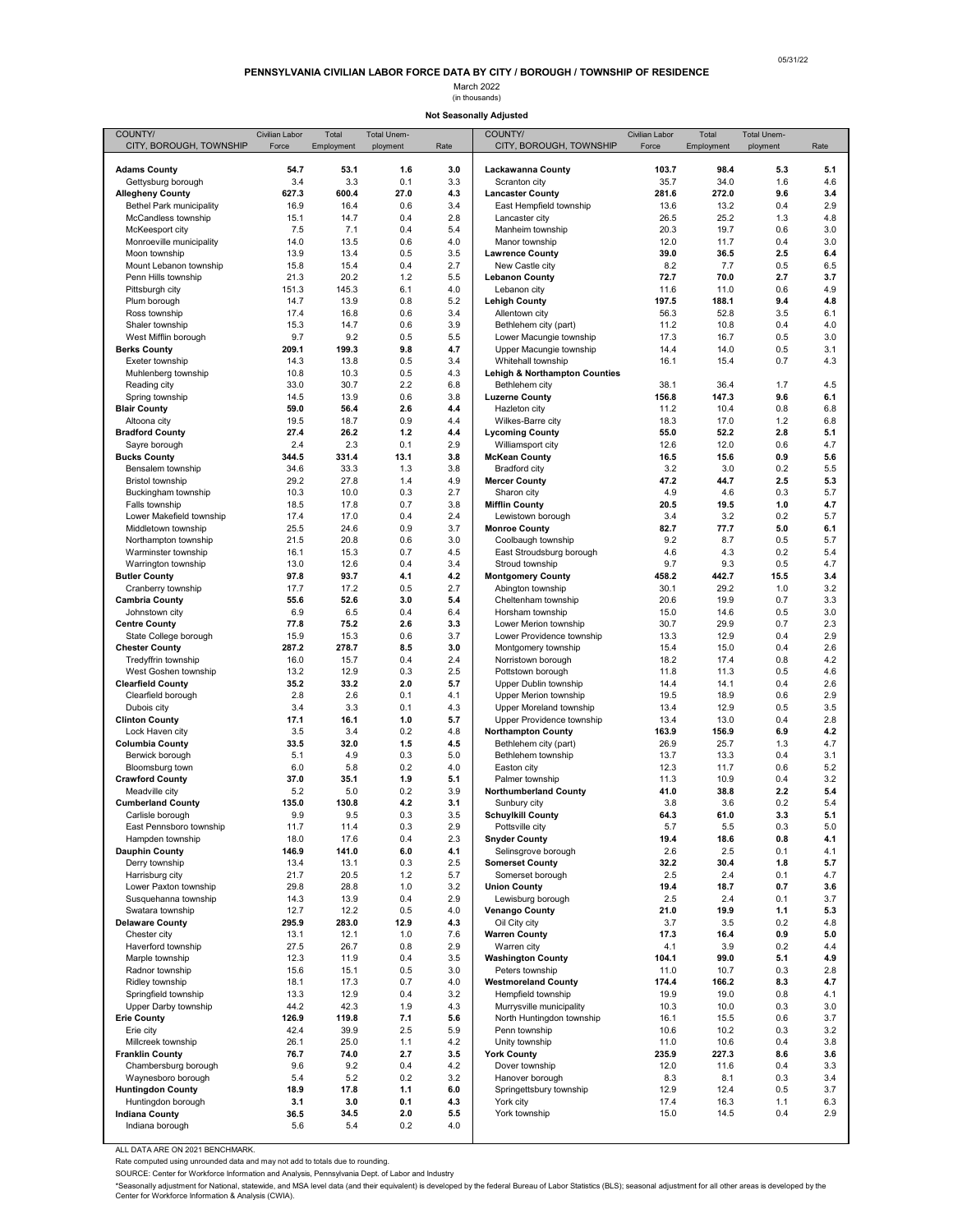#### PRELIMINARY 05/31/22

#### **PENNSYLVANIA CIVILIAN LABOR FORCE DATA BY WORKFORCE DEVELOPMENT AREA OF RESIDENCE**

April 2022

(in thousands)

#### **Seasonally Adjusted\***

<span id="page-11-0"></span>

| <b>WORKFORCE</b>        | Civilian Labor | Total      | <b>Total Unem-</b> |      | <b>WORKFORCE</b>         | <b>Civilian Labor</b> | Total      | <b>Total Unem-</b> |      |
|-------------------------|----------------|------------|--------------------|------|--------------------------|-----------------------|------------|--------------------|------|
| DEVELOPMENT AREA        | Force          | Employment | ployment           | Rate | DEVELOPMENT AREA         | Force                 | Employment | ployment           | Rate |
|                         |                |            |                    |      |                          |                       |            |                    |      |
| BERKS COUNTY WDA        | 209.1          | 199.1      | 10.1               | 4.8  | NORTHWEST WDA (cont'd)   |                       |            |                    |      |
|                         |                |            |                    |      | Venango                  | 21.3                  | 20.1       | 1.1                | 5.3  |
| <b>BUCKS COUNTY WDA</b> | 344.6          | 331.0      | 13.6               | 4.0  | Warren                   | 17.5                  | 16.7       | 0.8                | 4.8  |
|                         |                |            |                    |      |                          |                       |            |                    |      |
| CENTRAL WDA             | 292.1          | 279.2      | 12.9               | 4.4  | PENNSYLVANIA             | 6,410.0               | 6,102.0    | 308.0              | 4.8  |
| Centre                  | 76.9           | 74.3       | 2.6                | 3.4  |                          |                       |            |                    |      |
| Clinton                 | 17.2           | 16.2       | 0.9                | 5.4  | PHILADELPHIA COUNTY WDA  | 723.1                 | 675.5      | 47.6               | 6.6  |
| Columbia                | 33.2           | 31.8       | 1.4                | 4.3  |                          |                       |            |                    |      |
| Lycoming                | 54.6           | 51.8       | 2.7                | 5.0  | POCONO COUNTIES WDA      | 164.0                 | 154.5      | 9.5                | 5.8  |
| Mifflin                 | 20.8           | 19.8       | 1.0                | 4.9  | Carbon                   | 32.5                  | 30.9       | 1.7                | 5.1  |
| Montour                 | 9.0            | 8.7        | 0.3                | 3.2  | Monroe                   | 82.4                  | 77.3       | 5.1                | 6.2  |
| Northumberland          | 41.8           | 39.6       | 2.2                | 5.4  | Pike                     | 25.8                  | 24.2       | 1.6                | 6.2  |
| Snyder                  | 19.5           | 18.7       | 0.8                | 4.2  | Wayne                    | 22.3                  | 21.1       | 1.2                | 5.2  |
| Union                   | 19.5           | 18.8       | 0.8                | 4.0  |                          |                       |            |                    |      |
|                         |                |            |                    |      | SOUTH CENTRAL WDA        | 767.9                 | 738.7      | 29.2               | 3.8  |
| CHESTER COUNTY WDA      | 289.6          | 280.4      | 9.2                | 3.2  | Adams                    | 54.9                  | 53.2       | 1.7                | 3.2  |
|                         |                |            |                    |      | Cumberland               | 136.5                 | 132.0      | 4.5                | 3.3  |
| DELAWARE COUNTY WDA     | 295.7          | 282.3      | 13.4               | 4.5  | Dauphin                  | 148.2                 | 141.9      | 6.3                | 4.3  |
|                         |                |            |                    |      | Franklin                 | 76.8                  | 74.1       | 2.7                | 3.6  |
| LACKAWANNA COUNTY WDA   | 104.3          | 99.0       | 5.3                | 5.1  | Juniata                  | 12.7                  | 12.2       | 0.5                | 4.0  |
|                         |                |            |                    |      | Lebanon                  | 72.9                  | 70.1       | 2.8                | 3.8  |
| LANCASTER COUNTY WDA    | 283.9          | 273.8      | 10.1               | 3.5  | Perry                    | 25.0                  | 24.1       | 0.8                | 3.3  |
|                         |                |            |                    |      | York                     | 235.6                 | 226.3      | 9.3                | 4.0  |
| LEHIGH VALLEY WDA       | 362.3          | 345.8      | 16.5               | 4.6  |                          |                       |            |                    |      |
| Lehigh                  | 197.9          | 188.5      | 9.4                | 4.8  | SOUTHERN ALLEGHENIES WDA | 197.1                 | 187.2      | 9.9                | 5.0  |
| Northampton             | 164.4          | 157.3      | 7.2                | 4.4  | Bedford                  | 23.8                  | 22.8       | 1.0                | 4.3  |
|                         |                |            |                    |      | Blair                    | 59.1                  | 56.5       | 2.6                | 4.4  |
| LUZERNE-SCHUYLKILL WDA  | 222.8          | 209.7      | 13.1               | 5.9  | Cambria                  | 55.2                  | 52.2       | 3.0                | 5.4  |
| Luzerne                 | 157.6          | 148.1      | 9.5                | 6.0  | Fulton                   | 7.1                   | 6.8        | 0.3                | 4.4  |
| Schuylkill              | 65.2           | 61.8       | 3.4                | 5.2  | Huntingdon               | 19.2                  | 18.1       | 1.1                | 5.8  |
|                         |                |            |                    |      | Somerset                 | 32.5                  | 30.7       | 1.7                | 5.3  |
| MONTGOMERY COUNTY WDA   | 458.3          | 441.9      | 16.4               | 3.6  |                          |                       |            |                    |      |
|                         |                |            |                    |      | SOUTHWEST CORNER WDA     | 202.8                 | 192.0      | 10.8               | 5.3  |
| NORTH CENTRAL WDA       | 95.5           | 90.4       | 5.2                | 5.4  | Beaver                   | 82.2                  | 77.5       | 4.6                | 5.6  |
| Cameron                 | 2.0            | 1.9        | 0.1                | 5.7  | Greene                   | 15.5                  | 14.6       | 0.9                | 5.8  |
| Clearfield              | 35.5           | 33.5       | 2.0                | 5.7  | Washington               | 105.1                 | 99.9       | 5.2                | 4.9  |
| Elk                     | 14.9           | 14.1       | 0.8                | 5.4  |                          |                       |            |                    |      |
| Jefferson               | 19.7           | 18.7       | 1.0                | 5.0  | THREE RIVERS WDA         | 633.3                 | 604.9      | 28.5               | 4.5  |
| McKean                  | 16.6           | 15.7       | 0.9                | 5.4  |                          |                       |            |                    |      |
| Potter                  | 7.1            | 6.7        | 0.4                | 5.5  | TRI COUNTY WDA           | 166.4                 | 158.5      | 7.8                | 4.7  |
|                         |                |            |                    |      | Armstrong                | 31.2                  | 29.6       | 1.7                | 5.3  |
| NORTHERN TIER WDA       | 83.2           | 79.4       | 3.7                | 4.5  | <b>Butler</b>            | 98.6                  | 94.5       | 4.1                | 4.2  |
| <b>Bradford</b>         | 27.9           | 26.8       | 1.2                | 4.2  | Indiana                  | 36.5                  | 34.5       | 2.0                | 5.5  |
| Sullivan                | 2.6            | 2.4        | 0.1                | 5.4  |                          |                       |            |                    |      |
| Susquehanna             | 20.4           | 19.5       | 0.8                | 4.1  | <b>UNITED STATES</b>     | 164,046.0             | 158,105.0  | 5,941.0            | 3.6  |
| Tioga                   | 18.8           | 17.9       | 0.9                | 5.0  |                          |                       |            |                    |      |
| Wyoming                 | 13.4           | 12.8       | 0.6                | 4.8  | WEST CENTRAL WDA         | 87.0                  | 82.1       | 4.8                | 5.5  |
|                         |                |            |                    |      | Lawrence                 | 39.5                  | 37.2       | 2.3                | 5.8  |
| NORTHWEST WDA           | 221.8          | 209.9      | 11.9               | 5.4  | Mercer                   | 47.6                  | 45.0       | 2.6                | 5.4  |
| Clarion                 | 16.6           | 15.8       | 0.8                | 5.0  |                          |                       |            |                    |      |
| Crawford                | 37.5           | 35.7       | 1.9                | 5.0  | WESTMORELAND/FAYETTE WDA | 229.9                 | 219.6      | 10.3               | 4.5  |
| Erie                    | 126.4          | 119.4      | 7.0                | 5.5  | Fayette                  | 55.5                  | 51.8       | 3.7                | 6.6  |
| Forest                  | 1.7            | 1.6        | 0.1                | 6.4  | Westmoreland             | 176.2                 | 167.8      | 8.4                | 4.7  |
|                         |                |            |                    |      |                          |                       |            |                    |      |

ALL DATA ARE ON 2021 BENCHMARK.

SOURCE: Center for Workforce Information and Analysis, Pennsylvania Dept. of Labor and Industry<br>4/ Seasonally adjusted MSA level data (and their equivalent) is developed by the federal Bureau of Labor Statistics (BLS); sea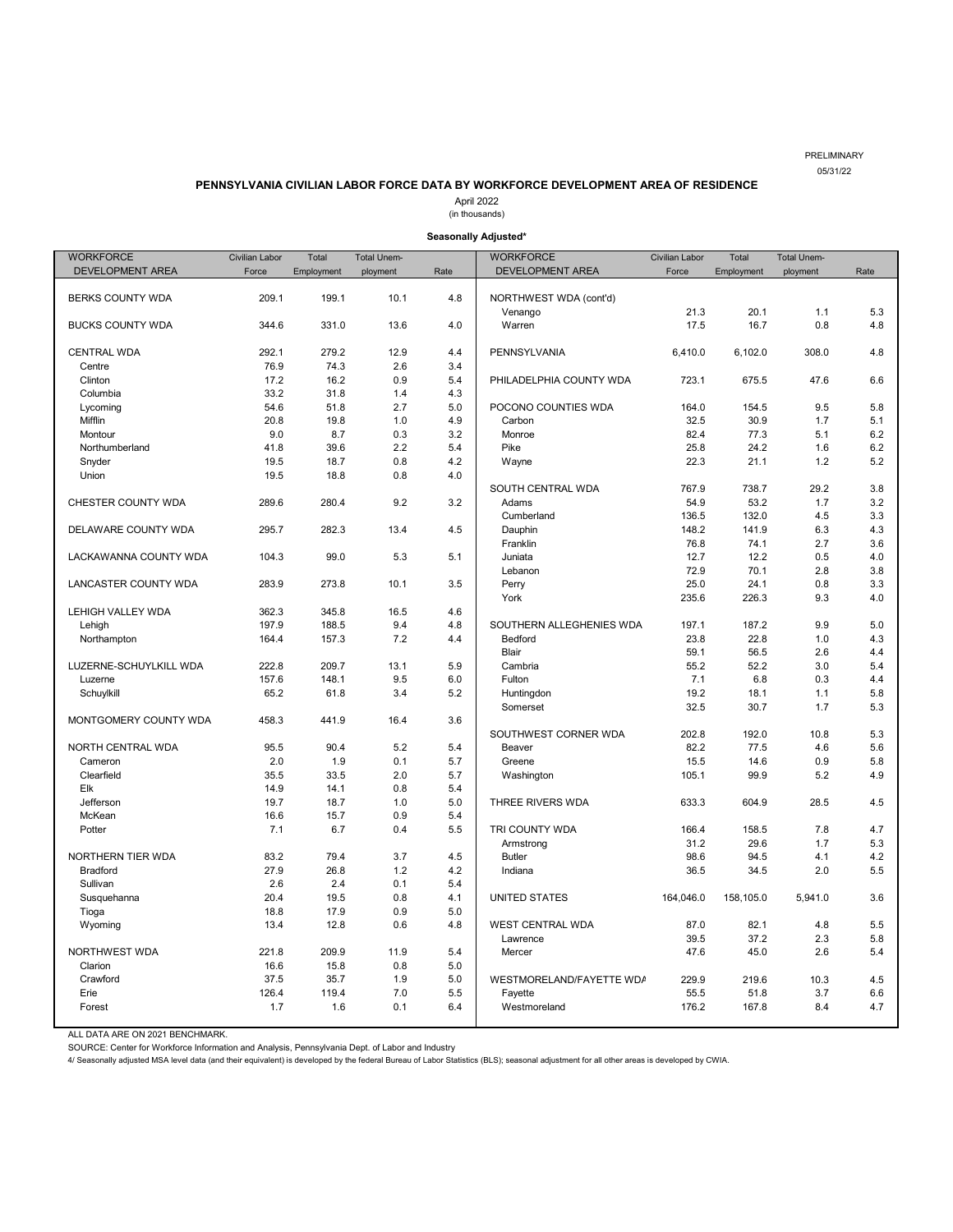PRELIMINARY 05/31/22

# **PENNSYLVANIA CIVILIAN LABOR FORCE DATA BY WORKFORCE DEVELOPMENT AREA OF RESIDENCE**

April 2022

(in thousands)

**Not Seasonally Adjusted**

<span id="page-12-0"></span>

| <b>WORKFORCE</b>          | <b>Civilian Labor</b> | Total       | <b>Total Unem-</b> |            | <b>WORKFORCE</b>         | Civilian Labor | Total        | <b>Total Unem-</b> |            |
|---------------------------|-----------------------|-------------|--------------------|------------|--------------------------|----------------|--------------|--------------------|------------|
| DEVELOPMENT AREA          | Force                 | Employment  | ployment           | Rate       | DEVELOPMENT AREA         | Force          | Employment   | ployment           | Rate       |
|                           |                       |             |                    |            |                          |                |              |                    |            |
| BERKS COUNTY WDA          | 208.1                 | 199.1       | 9.0                | 4.3        | NORTHWEST WDA (cont'd)   |                |              |                    |            |
|                           |                       |             |                    |            | Venango                  | 21.1           | 20.1         | 1.0                | 4.8        |
| <b>BUCKS COUNTY WDA</b>   | 342.3                 | 330.2       | 12.1               | 3.5        | Warren                   | 17.3           | 16.6         | 0.7                | 4.3        |
|                           |                       |             |                    |            |                          |                |              |                    |            |
| <b>CENTRAL WDA</b>        | 291.0                 | 279.8       | 11.2               | 3.9        | PENNSYLVANIA             | 6,381.0        | 6,113.0      | 268.0              | 4.2        |
| Centre                    | 77.5                  | 75.3        | 2.2                | 2.9        |                          |                |              |                    |            |
| Clinton                   | 17.0                  | 16.2        | 0.8                | 4.8        | PHILADELPHIA COUNTY WDA  | 720.0          | 676.6        | 43.4               | 6.0        |
| Columbia                  | 33.1                  | 31.8        | 1.2                | 3.8        |                          |                |              |                    |            |
| Lycoming                  | 54.2                  | 51.7        | 2.5                | 4.6        | POCONO COUNTIES WDA      | 161.4          | 152.7        | 8.7                | 5.4        |
| Mifflin                   | 20.5                  | 19.6        | 0.9                | 4.3        | Carbon                   | 32.2           | 30.7         | 1.6                | 4.8        |
| Montour<br>Northumberland | 9.0<br>41.0           | 8.7<br>39.0 | 0.2<br>2.0         | 2.7<br>4.9 | Monroe<br>Pike           | 82.1<br>25.4   | 77.4<br>24.0 | 4.6<br>1.5         | 5.6<br>5.7 |
| Snyder                    | 19.4                  | 18.7        | 0.7                | 3.6        | Wayne                    | 21.7           | 20.7         | 1.1                | 4.9        |
| Union                     | 19.3                  | 18.7        | 0.6                | 3.3        |                          |                |              |                    |            |
|                           |                       |             |                    |            | SOUTH CENTRAL WDA        | 757.3          | 732.1        | 25.2               | 3.3        |
| CHESTER COUNTY WDA        | 286.8                 | 278.7       | 8.0                | 2.8        | Adams                    | 54.5           | 53.0         | 1.5                | 2.8        |
|                           |                       |             |                    |            | Cumberland               | 135.0          | 131.1        | 3.9                | 2.9        |
| DELAWARE COUNTY WDA       | 294.2                 | 282.0       | 12.3               | 4.2        | Dauphin                  | 146.7          | 141.1        | 5.6                | 3.8        |
|                           |                       |             |                    |            | Franklin                 | 76.3           | 73.8         | 2.5                | 3.3        |
| LACKAWANNA COUNTY WDA     | 103.6                 | 98.8        | 4.8                | 4.6        | Juniata                  | 12.5           | 12.1         | 0.4                | 3.5        |
|                           |                       |             |                    |            | Lebanon                  | 72.6           | 70.1         | 2.5                | 3.4        |
| LANCASTER COUNTY WDA      | 281.0                 | 272.1       | 8.9                | 3.2        | Perry                    | 24.6           | 23.8         | 0.7                | 2.9        |
|                           |                       |             |                    |            | York                     | 235.2          | 227.1        | 8.1                | 3.4        |
| LEHIGH VALLEY WDA         | 358.8                 | 343.7       | 15.1               | 4.2        |                          |                |              |                    |            |
| Lehigh                    | 196.1                 | 187.4       | 8.8                | 4.5        | SOUTHERN ALLEGHENIES WDA | 194.8          | 186.2        | 8.6                | 4.4        |
| Northampton               | 162.7                 | 156.3       | 6.4                | 3.9        | Bedford                  | 23.5           | 22.5         | 0.9                | 4.0        |
|                           |                       |             |                    |            | <b>Blair</b>             | 58.6           | 56.3         | 2.3                | 4.0        |
| LUZERNE-SCHUYLKILL WDA    | 220.6                 | 208.9       | 11.6               | 5.3        | Cambria                  | 55.0           | 52.3         | 2.7                | 4.8        |
| Luzerne                   | 156.4                 | 147.8       | 8.6                | 5.5        | Fulton                   | 7.0            | 6.7          | 0.3                | 3.8        |
| Schuylkill                | 64.1                  | 61.1        | 3.0                | 4.7        | Huntingdon               | 19.0           | 18.1         | 0.9                | 4.9        |
|                           |                       |             |                    |            | Somerset                 | 31.7           | 30.2         | 1.5                | 4.8        |
| MONTGOMERY COUNTY WDA     | 455.4                 | 440.9       | 14.5               | 3.2        |                          |                |              |                    |            |
|                           |                       |             |                    |            | SOUTHWEST CORNER WDA     | 201.0          | 191.5        | 9.5                | 4.7        |
| NORTH CENTRAL WDA         | 94.3                  | 89.6        | 4.6                | 4.9        | Beaver                   | 81.4           | 77.3         | 4.1                | 5.0        |
| Cameron                   | 2.0                   | 1.9         | 0.1                | 5.2        | Greene                   | 15.4           | 14.6         | 0.8                | 5.3        |
| Clearfield                | 35.0                  | 33.2        | 1.8                | 5.1        | Washington               | 104.2          | 99.6         | 4.6                | 4.4        |
| Elk                       | 14.7                  | 14.0        | 0.7                | 4.8        |                          |                |              |                    |            |
| Jefferson                 | 19.3                  | 18.5        | 0.9                | 4.5        | THREE RIVERS WDA         | 628.7          | 603.6        | 25.0               | 4.0        |
| McKean                    | 16.4                  | 15.6        | 0.8                | 5.1        |                          |                |              |                    |            |
| Potter                    | 6.9                   | 6.5         | 0.4                | 5.2        | TRI COUNTY WDA           | 165.2          | 158.4        | 6.8                | 4.1        |
|                           |                       |             |                    |            | Armstrong                | 30.9           | 29.4         | 1.5                | 4.9        |
| NORTHERN TIER WDA         | 81.6                  | 78.2        | 3.4                | 4.2        | <b>Butler</b>            | 97.9           | 94.3         | 3.6                | 3.7        |
| <b>Bradford</b>           | 27.4                  | 26.3        | 1.1                | 3.9        | Indiana                  | 36.3           | 34.7         | 1.7                | 4.6        |
| Sullivan                  | 2.5                   | 2.4         | 0.1                | 5.0        |                          |                |              |                    |            |
| Susquehanna               | 19.9                  | 19.1        | 0.8                | 3.8        | <b>UNITED STATES</b>     | 163,449.0      | 157,991.0    | 5.458.0            | 3.3        |
| Tioga                     | 18.6                  | 17.7        | 0.9                | 4.6        |                          |                |              |                    |            |
| Wyoming                   | 13.3                  | 12.7        | 0.6                | 4.5        | WEST CENTRAL WDA         | 86.1<br>39.1   | 81.8<br>37.0 | 4.3<br>2.1         | 5.0<br>5.3 |
| NORTHWEST WDA             | 219.6                 | 209.1       | 10.5               | 4.8        | Lawrence<br>Mercer       | 47.0           | 44.8         | 2.3                | 4.8        |
| Clarion                   | 16.6                  | 15.8        | 0.7                | 4.4        |                          |                |              |                    |            |
| Crawford                  | 37.2                  | 35.5        | 1.7                | 4.5        | WESTMORELAND/FAYETTE WDA | 229.3          | 218.8        | 10.5               | 4.6        |
| Erie                      | 125.9                 | 119.6       | 6.3                | 5.0        | Fayette                  | 54.8           | 51.6         | 3.2                | 5.9        |
| Forest                    | 1.7                   | 1.6         | 0.1                | 6.1        | Westmoreland             | 174.5          | 167.2        | 7.3                | 4.2        |
|                           |                       |             |                    |            |                          |                |              |                    |            |

ALL DATA ARE ON 2021 BENCHMARK.

SOURCE: Center for Workforce Information and Analysis, Pennsylvania Dept. of Labor and Industry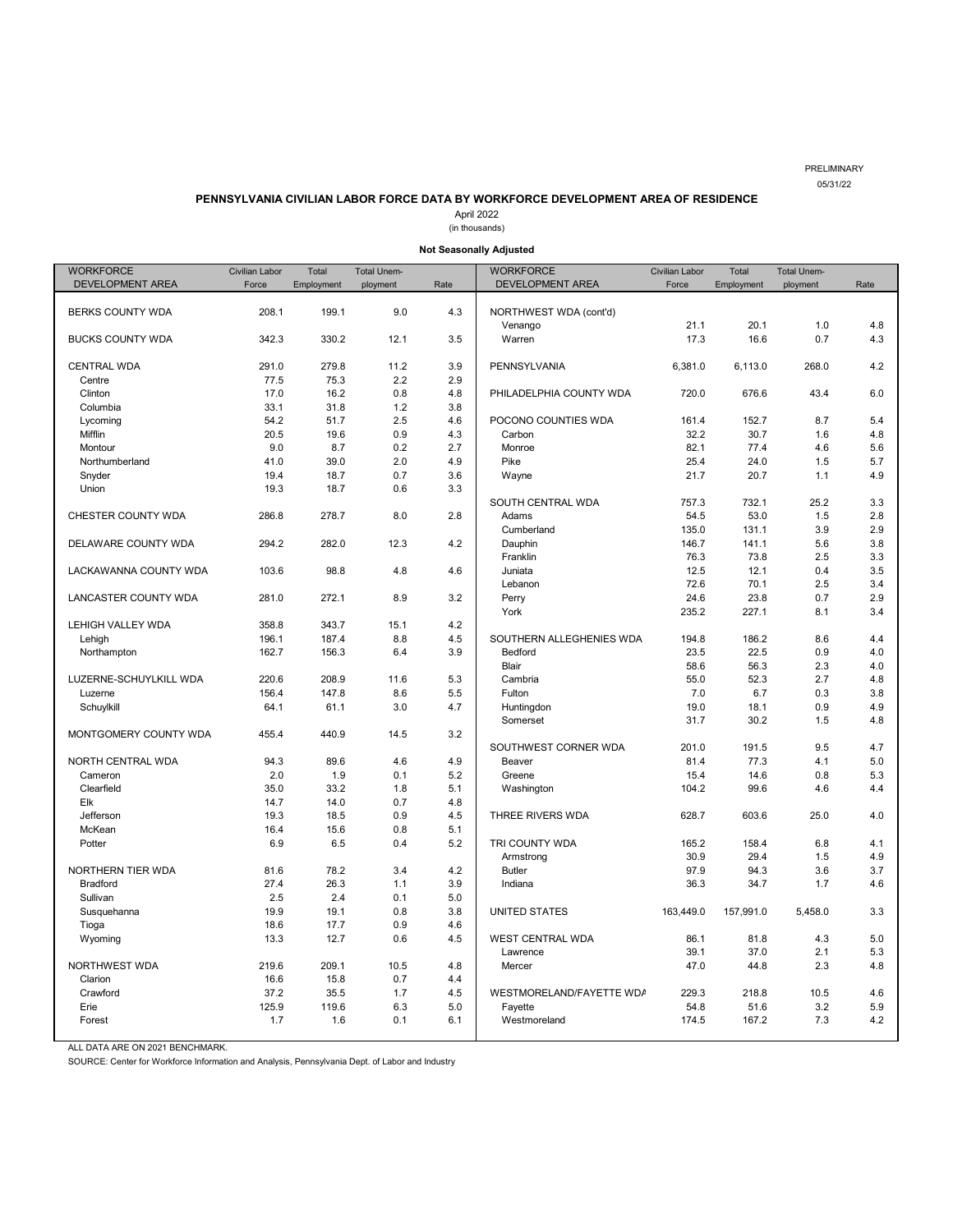#### REVISED 05/31/22

#### **PENNSYLVANIA CIVILIAN LABOR FORCE DATA BY WORKFORCE DEVELOPMENT AREA OF RESIDENCE**

March 2022

(in thousands)

#### **Seasonally Adjusted\***

<span id="page-13-0"></span>

| <b>WORKFORCE</b>            | Civilian Labor | Total      | <b>Total Unem-</b> |      | <b>WORKFORCE</b>         | Civilian Labor | Total      | <b>Total Unem-</b> |      |
|-----------------------------|----------------|------------|--------------------|------|--------------------------|----------------|------------|--------------------|------|
| DEVELOPMENT AREA            | Force          | Employment | ployment           | Rate | DEVELOPMENT AREA         | Force          | Employment | ployment           | Rate |
|                             |                |            |                    |      |                          |                |            |                    |      |
| <b>BERKS COUNTY WDA</b>     | 209.1          | 198.7      | 10.4               | 5.0  | NORTHWEST WDA (cont'd)   |                |            |                    |      |
|                             |                |            |                    |      | Venango                  | 21.2           | 20.2       | 1.0                | 4.8  |
| <b>BUCKS COUNTY WDA</b>     | 346.3          | 333.4      | 12.9               | 3.7  | Warren                   | 17.4           | 16.6       | 0.8                | 4.5  |
|                             |                |            |                    |      |                          |                |            |                    |      |
| <b>CENTRAL WDA</b>          | 292.7          | 280.6      | 12.1               | 4.1  | PENNSYLVANIA             | 6,387.0        | 6,074.0    | 313.0              | 4.9  |
| Centre                      | 76.8           | 74.1       | 2.7                | 3.5  |                          |                |            |                    |      |
| Clinton                     | 17.1           | 16.2       | 0.8                | 5.0  | PHILADELPHIA COUNTY WDA  | 726.2          | 680.4      | 45.9               | 6.3  |
| Columbia                    | 33.4           | 32.0       | 1.3                | 4.0  |                          |                |            |                    |      |
| Lycoming                    | 54.5           | 51.7       | 2.8                | 5.1  | POCONO COUNTIES WDA      | 163.8          | 154.7      | 9.1                | 5.5  |
| Mifflin                     | 20.7           | 19.8       | 0.9                | 4.3  | Carbon                   | 32.5           | 30.9       | 1.6                | 4.9  |
| Montour                     | 9.1            | 8.8        | 0.3                | 2.9  | Monroe                   | 82.1           | 76.9       | 5.2                | 6.3  |
| Northumberland              | 41.7           | 39.6       | 2.1                | 5.0  | Pike                     | 25.7           | 24.2       | 1.5                | 5.9  |
| Snyder                      | 19.4           | 18.7       | 0.7                | 3.6  | Wayne                    | 22.4           | 21.3       | 1.0                | 4.6  |
| Union                       | 19.5           | 18.8       | 0.7                | 3.4  |                          |                |            |                    |      |
|                             |                |            |                    |      | SOUTH CENTRAL WDA        | 765.2          | 738.0      | 27.3               | 3.6  |
| CHESTER COUNTY WDA          | 290.4          | 281.5      | 8.9                | 3.1  | Adams                    | 54.9           | 53.1       | 1.8                | 3.2  |
|                             |                |            |                    |      | Cumberland               | 136.4          | 132.0      | 4.4                | 3.2  |
| DELAWARE COUNTY WDA         | 296.6          | 283.7      | 12.9               | 4.4  | Dauphin                  | 148.0          | 142.1      | 6.0                | 4.0  |
|                             |                |            |                    |      | Franklin                 | 76.8           | 73.9       | 2.8                | 3.7  |
| LACKAWANNA COUNTY WDA       | 104.1          | 99.1       | 5.0                | 4.8  | Juniata                  | 12.6           | 12.1       | 0.4                | 3.4  |
|                             |                |            |                    |      | Lebanon                  | 72.8           | 69.9       | 2.9                | 3.9  |
| <b>LANCASTER COUNTY WDA</b> | 284.0          | 273.7      | 10.3               | 3.6  | Perry                    | 24.8           | 24.1       | 0.8                | 3.1  |
|                             |                |            |                    |      | York                     | 235.1          | 225.5      | 9.6                | 4.1  |
| LEHIGH VALLEY WDA           | 362.1          | 346.2      | 15.9               | 4.4  |                          |                |            |                    |      |
| Lehigh                      | 197.8          | 188.7      | 9.1                | 4.6  | SOUTHERN ALLEGHENIES WDA | 197.3          | 188.3      | 9.0                | 4.6  |
| Northampton                 | 164.4          | 157.5      | 6.9                | 4.2  | Bedford                  | 23.6           | 22.7       | 0.9<br>2.6         | 3.9  |
|                             |                |            |                    |      | Blair                    | 59.0           | 56.4       |                    | 4.5  |
| LUZERNE-SCHUYLKILL WDA      | 222.3          | 209.8      | 12.5               | 5.6  | Cambria                  | 55.2           | 52.2       | 3.1                | 5.5  |
| Luzerne                     | 157.3          | 148.2      | 9.1                | 5.8  | Fulton                   | 7.0            | 6.7        | 0.3                | 3.9  |
| Schuylkill                  | 64.7           | 61.7       | 3.0                | 4.7  | Huntingdon               | 19.0           | 18.1       | 0.9                | 4.7  |
| MONTGOMERY COUNTY WDA       | 461.0          | 445.3      | 15.8               | 3.4  | Somerset                 | 32.2           | 30.7       | 1.6                | 4.9  |
|                             |                |            |                    |      | SOUTHWEST CORNER WDA     | 201.7          | 191.7      | 9.9                | 4.9  |
| NORTH CENTRAL WDA           | 95.1           | 90.4       | 4.6                | 4.9  | Beaver                   | 81.8           | 77.5       | 4.4                | 5.3  |
| Cameron                     | 2.0            | 1.9        | 0.1                | 5.3  | Greene                   | 15.5           | 14.7       | 0.8                | 5.3  |
| Clearfield                  | 35.1           | 33.4       | 1.8                | 5.0  | Washington               | 104.5          | 99.7       | 4.8                | 4.6  |
| Elk                         | 14.8           | 14.0       | 0.8                | 5.1  |                          |                |            |                    |      |
| Jefferson                   | 19.6           | 18.7       | 0.9                | 4.6  | THREE RIVERS WDA         | 630.5          | 604.2      | 26.3               | 4.2  |
| McKean                      | 16.7           | 15.8       | 0.9                | 5.1  |                          |                |            |                    |      |
| Potter                      | 7.1            | 6.7        | 0.4                | 5.3  | TRI COUNTY WDA           | 165.6          | 158.3      | 7.3                | 4.4  |
|                             |                |            |                    |      | Armstrong                | 31.1           | 29.5       | 1.6                | 5.0  |
| NORTHERN TIER WDA           | 82.5           | 79.1       | 3.4                | 4.1  | <b>Butler</b>            | 98.1           | 94.3       | 3.8                | 3.9  |
| <b>Bradford</b>             | 27.8           | 26.7       | 1.1                | 3.8  | Indiana                  | 36.5           | 34.6       | 1.9                | 5.3  |
| Sullivan                    | 2.6            | 2.5        | 0.1                | 4.8  |                          |                |            |                    |      |
| Susquehanna                 | 20.0           | 19.3       | 0.7                | 3.4  | <b>UNITED STATES</b>     | 164,409.0      | 158,458.0  | 5,952.0            | 3.6  |
| Tioga                       | 18.7           | 17.9       | 0.9                | 4.6  |                          |                |            |                    |      |
| Wyoming                     | 13.3           | 12.7       | 0.6                | 4.6  | <b>WEST CENTRAL WDA</b>  | 86.9           | 82.4       | 4.5                | 5.2  |
|                             |                |            |                    |      | Lawrence                 | 39.3           | 37.2       | 2.1                | 5.4  |
| NORTHWEST WDA               | 222.1          | 210.9      | 11.3               | 5.1  | Mercer                   | 47.7           | 45.3       | 2.4                | 5.1  |
| Clarion                     | 16.5           | 15.8       | 0.8                | 4.6  |                          |                |            |                    |      |
| Crawford                    | 37.5           | 35.7       | 1.8                | 4.8  | WESTMORELAND/FAYETTE WDA | 229.7          | 219.2      | 10.5               | 4.6  |
| Erie                        | 126.2          | 119.1      | 7.2                | 5.7  | Fayette                  | 55.1           | 51.7       | 3.4                | 6.2  |
| Forest                      | 1.7            | 1.6        | 0.1                | 5.2  | Westmoreland             | 175.2          | 167.5      | 7.7                | 4.4  |
|                             |                |            |                    |      |                          |                |            |                    |      |

ALL DATA ARE ON 2021 BENCHMARK.

SOURCE: Center for Workforce Information and Analysis, Pennsylvania Dept. of Labor and Industry<br>4/ Seasonally adjusted MSA level data (and their equivalent) is developed by the federal Bureau of Labor Statistics (BLS); sea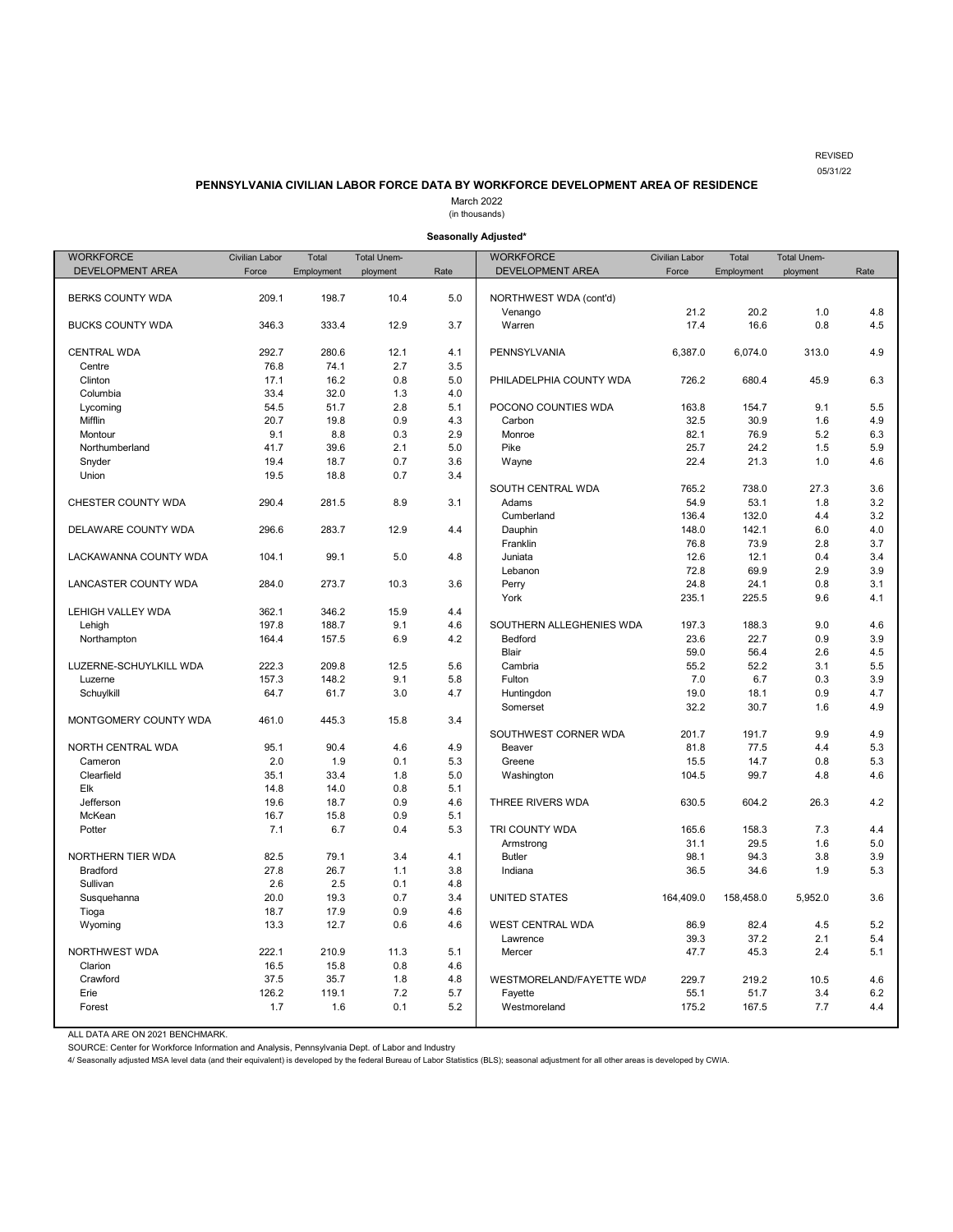REVISED 05/31/22

# **PENNSYLVANIA CIVILIAN LABOR FORCE DATA BY WORKFORCE DEVELOPMENT AREA OF RESIDENCE**

March 2022

(in thousands)

**Not Seasonally Adjusted**

<span id="page-14-0"></span>

| <b>WORKFORCE</b>         | Civilian Labor | Total      | <b>Total Unem-</b> |      | <b>WORKFORCE</b>         | <b>Civilian Labor</b> | Total      | <b>Total Unem-</b> |      |
|--------------------------|----------------|------------|--------------------|------|--------------------------|-----------------------|------------|--------------------|------|
| DEVELOPMENT AREA         | Force          | Employment | ployment           | Rate | DEVELOPMENT AREA         | Force                 | Employment | ployment           | Rate |
|                          |                |            |                    |      |                          |                       |            |                    |      |
| <b>BERKS COUNTY WDA</b>  | 209.1          | 199.3      | 9.8                | 4.7  | NORTHWEST WDA (cont'd)   |                       |            |                    |      |
|                          |                |            |                    |      | Venango                  | 21.0                  | 19.9       | 1.1                | 5.3  |
| <b>BUCKS COUNTY WDA</b>  | 344.5          | 331.4      | 13.1               | 3.8  | Warren                   | 17.3                  | 16.4       | 0.9                | 5.0  |
|                          |                |            |                    |      |                          |                       |            |                    |      |
| <b>CENTRAL WDA</b>       | 292.6          | 279.8      | 12.8               | 4.4  | PENNSYLVANIA             | 6,403.0               | 6,112.0    | 292.0              | 4.6  |
| Centre                   | 77.8           | 75.2       | 2.6                | 3.3  |                          |                       |            |                    |      |
| Clinton                  | 17.1           | 16.1       | 1.0                | 5.7  | PHILADELPHIA COUNTY WDA  | 725.1                 | 679.8      | 45.3               | 6.3  |
| Columbia                 | 33.5           | 32.0       | 1.5                | 4.5  |                          |                       |            |                    |      |
| Lycoming                 | 55.0           | 52.2       | 2.8                | 5.1  | POCONO COUNTIES WDA      | 162.5                 | 152.9      | 9.6                | 5.9  |
| Mifflin                  | 20.5           | 19.5       | 1.0                | 4.7  | Carbon                   | 32.5                  | 30.8       | 1.7                | 5.2  |
| Montour                  | 9.1            | 8.8        | 0.3                | 3.0  | Monroe                   | 82.7                  | 77.7       | 5.0                | 6.1  |
| Northumberland           | 41.0           | 38.8       | 2.2                | 5.4  | Pike                     | 25.5                  | 23.9       | 1.6                | 6.1  |
| Snyder                   | 19.4           | 18.6       | 0.8                | 4.1  | Wayne                    | 21.8                  | 20.5       | 1.3                | 5.8  |
| Union                    | 19.4           | 18.7       | 0.7                | 3.6  |                          |                       |            |                    |      |
|                          |                |            |                    |      | SOUTH CENTRAL WDA        | 758.8                 | 731.7      | 27.1               | 3.6  |
| CHESTER COUNTY WDA       | 287.2          | 278.7      | 8.5                | 3.0  | Adams                    | 54.7                  | 53.1       | 1.6                | 3.0  |
|                          |                |            |                    |      | Cumberland               | 135.0                 | 130.8      | 4.2                | 3.1  |
| DELAWARE COUNTY WDA      | 295.9          | 283.0      | 12.9               | 4.3  | Dauphin                  | 146.9                 | 141.0      | 6.0                | 4.1  |
|                          |                |            |                    |      | Franklin                 | 76.7                  | 74.0       | 2.7                | 3.5  |
| LACKAWANNA COUNTY WDA    | 103.7          | 98.4       | 5.3                | 5.1  | Juniata                  | 12.4                  | 11.9       | 0.5                | 4.0  |
|                          |                |            |                    |      | Lebanon                  | 72.7                  | 70.0       | 2.7                | 3.7  |
| LANCASTER COUNTY WDA     | 281.6          | 272.0      | 9.6                | 3.4  | Perry                    | 24.5                  | 23.7       | 0.8                | 3.4  |
|                          |                |            |                    |      | York                     | 235.9                 | 227.3      | 8.6                | 3.6  |
| <b>LEHIGH VALLEY WDA</b> | 361.4          | 345.0      | 16.3               | 4.5  |                          |                       |            |                    |      |
| Lehigh                   | 197.5          | 188.1      | 9.4                | 4.8  | SOUTHERN ALLEGHENIES WDA | 196.0                 | 186.0      | 10.0               | 5.1  |
| Northampton              | 163.9          | 156.9      | 6.9                | 4.2  | Bedford                  | 23.4                  | 22.3       | 1.1                | 4.7  |
|                          |                |            |                    |      | Blair                    | 59.0                  | 56.4       | 2.6                | 4.4  |
| LUZERNE-SCHUYLKILL WDA   | 221.1          | 208.2      | 12.9               | 5.8  | Cambria                  | 55.6                  | 52.6       | 3.0                | 5.4  |
| Luzerne                  | 156.8          | 147.3      | 9.6                | 6.1  | Fulton                   | 7.0                   | 6.7        | 0.3                | 4.6  |
| Schuylkill               | 64.3           | 61.0       | 3.3                | 5.1  | Huntingdon               | 18.9                  | 17.8       | 1.1                | 6.0  |
|                          |                |            |                    |      | Somerset                 | 32.2                  | 30.4       | 1.8                | 5.7  |
| MONTGOMERY COUNTY WDA    | 458.2          | 442.7      | 15.5               | 3.4  |                          |                       |            |                    |      |
|                          |                |            |                    |      | SOUTHWEST CORNER WDA     | 200.9                 | 190.5      | 10.5               | 5.2  |
| NORTH CENTRAL WDA        | 94.5           | 89.3       | 5.2                | 5.5  | Beaver                   | 81.4                  | 76.9       | 4.5                | 5.5  |
| Cameron                  | 1.9            | 1.8        | 0.1                | 6.3  | Greene                   | 15.5                  | 14.6       | 0.9                | 5.6  |
| Clearfield               | 35.2           | 33.2       | 2.0                | 5.7  | Washington               | 104.1                 | 99.0       | 5.1                | 4.9  |
| Elk                      | 14.7           | 13.9       | 0.8                | 5.2  |                          |                       |            |                    |      |
| Jefferson                | 19.3           | 18.3       | 1.0                | 5.1  | THREE RIVERS WDA         | 627.3                 | 600.4      | 27.0               | 4.3  |
| McKean                   | 16.5           | 15.6       | 0.9                | 5.6  |                          |                       |            |                    |      |
| Potter                   | 6.9            | 6.5        | 0.5                | 6.5  | TRI COUNTY WDA           | 165.3                 | 157.4      | 7.9                | 4.8  |
|                          |                |            |                    |      | Armstrong                | 31.0                  | 29.2       | 1.8                | 5.7  |
| NORTHERN TIER WDA        | 81.6           | 77.7       | 4.0                | 4.8  | <b>Butler</b>            | 97.8                  | 93.7       | 4.1                | 4.2  |
| <b>Bradford</b>          | 27.4           | 26.2       | 1.2                | 4.4  | Indiana                  | 36.5                  | 34.5       | 2.0                | 5.5  |
| Sullivan                 | 2.5            | 2.3        | 0.2                | 6.0  |                          |                       |            |                    |      |
| Susquehanna              | 19.9           | 19.0       | 0.9                | 4.5  | <b>UNITED STATES</b>     | 164,274.0             | 158,106.0  | 6,168.0            | 3.8  |
| Tioga                    | 18.6           | 17.6       | 1.0                | 5.4  |                          |                       |            |                    |      |
| Wyoming                  | 13.3           | 12.6       | 0.7                | 5.3  | WEST CENTRAL WDA         | 86.3                  | 81.3       | 5.0                | 5.8  |
|                          |                |            |                    |      | Lawrence                 | 39.0                  | 36.5       | 2.5                | 6.4  |
| NORTHWEST WDA            | 220.4          | 208.5      | 11.9               | 5.4  | Mercer                   | 47.2                  | 44.7       | 2.5                | 5.3  |
| Clarion                  | 16.6           | 15.7       | 0.9                | 5.3  |                          |                       |            |                    |      |
| Crawford                 | 37.0           | 35.1       | 1.9                | 5.1  | WESTMORELAND/FAYETTE WDA | 229.4                 | 217.4      | 12.0               | 5.2  |
| Erie                     | 126.9          | 119.8      | 7.1                | 5.6  | Fayette                  | 55.0                  | 51.2       | 3.7                | 6.7  |
| Forest                   | 1.7            | 1.6        | 0.1                | 6.5  | Westmoreland             | 174.4                 | 166.2      | 8.3                | 4.7  |
|                          |                |            |                    |      |                          |                       |            |                    |      |

ALL DATA ARE ON 2021 BENCHMARK.

SOURCE: Center for Workforce Information and Analysis, Pennsylvania Dept. of Labor and Industry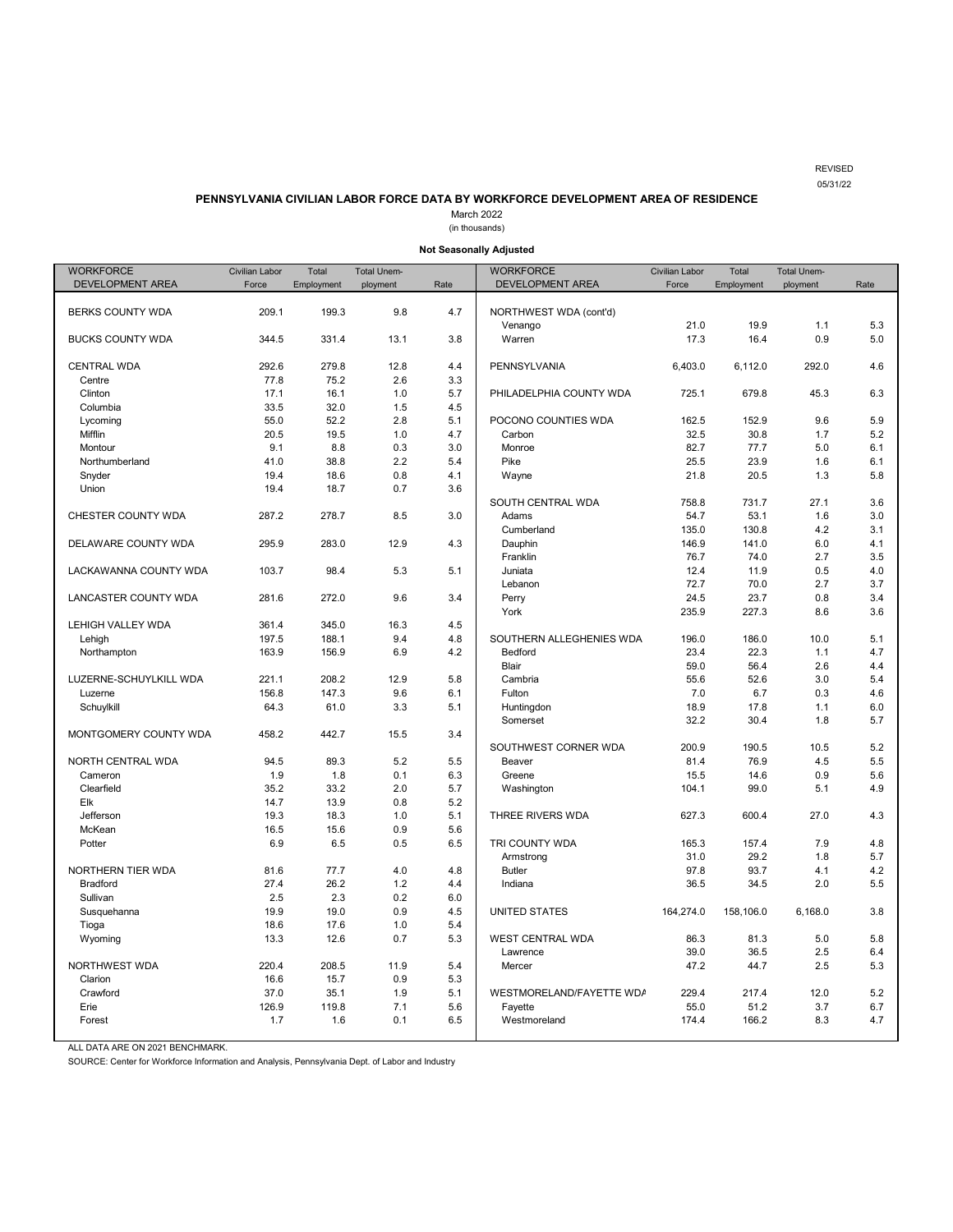#### **PENNSYLVANIA LABOR MARKET AREAS RANKED ON BASIS OF UNEMPLOYMENT RATE**

(Seasonally Adjusted)

<span id="page-15-0"></span>

|                                                     |                     |                                   | (U.S. and Pennsylvania included for comparative purpose) |                      |            |             |                                              |              | <b>Total Civilian</b>    |  |
|-----------------------------------------------------|---------------------|-----------------------------------|----------------------------------------------------------|----------------------|------------|-------------|----------------------------------------------|--------------|--------------------------|--|
| <b>LABOR MARKET AREAS</b>                           |                     | Rank on<br>Basis of<br>April 2022 |                                                          | Unemployment<br>Rate |            |             | <b>Unemployment Volume</b><br>(in thousands) |              |                          |  |
|                                                     | All Areas           | <b>MSAs</b>                       | 4/2022                                                   | 3/2022               | 4/2021     | 4/2022      | 3/2022                                       | 4/2021       | (in thousands)<br>4/2022 |  |
|                                                     |                     |                                   |                                                          |                      |            |             |                                              |              |                          |  |
| <b>Gettysburg MSA</b>                               | 1                   | 1                                 | 3.2                                                      | 3.2                  | 4.8        | 1.7         | 1.8                                          | 2.6          | 54.9                     |  |
| <b>State College MSA</b>                            | $\overline{2}$<br>3 | $\overline{c}$<br>3               | 3.4<br>3.5                                               | 3.5<br>3.6           | 4.7        | 2.6         | 2.7                                          | 3.6          | 76.9                     |  |
| <b>Lancaster MSA</b><br>Chambersburg-Waynesboro MSA | 4                   | 4                                 | 3.6                                                      | 3.7                  | 5.3<br>5.6 | 10.1<br>2.7 | 10.3<br>2.8                                  | 15.2<br>4.3  | 283.9<br>76.8            |  |
| Montgomery-Bucks-Chester Counties Metro. D          |                     |                                   | 3.6                                                      | 3.7                  | 5.3        | 38.8        | 39.7                                         | 57.5         | 1,087.6                  |  |
| <b>United States</b>                                |                     |                                   | 3.6                                                      | 3.6                  | 6.0        | 5,941.0     | 5,952.0                                      | 9,719.0      | 164,046.0                |  |
| <b>Harrisburg-Carlisle MSA</b>                      | 5                   | 5                                 | 3.8                                                      | 3.9                  | 5.9        | 11.6        | 12.0                                         | 17.8         | 306.3                    |  |
| Harrisburg-York-Lebanon, PA CSA                     |                     |                                   | 3.8                                                      | 3.6                  | 6.0        | 25.7        | 24.2                                         | 39.7         | 677.2                    |  |
| <b>Lebanon MSA</b>                                  | 5                   | 5                                 | 3.8                                                      | 3.9                  | 6.0        | 2.8         | 2.9                                          | 4.3          | 72.9                     |  |
| Juniata County                                      | $\overline{7}$      |                                   | 4.0                                                      | 3.4                  | 5.4        | 0.5         | 0.4                                          | 0.7          | 12.7                     |  |
| Lewisburg mSA                                       | $\overline{7}$      |                                   | 4.0                                                      | 3.4                  | 5.0        | 0.8         | 0.7                                          | 1.0          | 19.5                     |  |
| State College-DuBois, PA CSA                        |                     |                                   | 4.0                                                      | 3.9                  | 5.8        | 4.5         | 4.4                                          | 6.4          | 112.4                    |  |
| <b>York-Hanover MSA</b>                             | $\overline{7}$      | $\overline{7}$                    | 4.0                                                      | 4.1                  | 5.9        | 9.3         | 9.6                                          | 13.9         | 235.6                    |  |
| <b>Bloomsburg-Berwick MSA</b>                       | 10                  | 8                                 | 4.1                                                      | 4.3                  | 5.8        | 1.7         | 1.8                                          | 2.5          | 42.2                     |  |
| Susquehanna County                                  | 10                  |                                   | 4.1                                                      | 3.4                  | 5.8        | 0.8         | 0.7                                          | 1.2          | 20.4                     |  |
| Sayre mSA                                           | 12                  |                                   | 4.2                                                      | 3.8                  | 6.1        | 1.2         | 1.1                                          | 1.7          | 27.9                     |  |
| Selinsgrove mSA                                     | 12                  |                                   | 4.2                                                      | 3.6                  | 5.4        | 0.8         | 0.7                                          | 1.1          | 19.5                     |  |
| <b>Bedford County</b>                               | 14                  |                                   | 4.3                                                      | 3.9                  | 6.3        | 1.0         | 0.9                                          | 1.5          | 23.8                     |  |
| <b>Altoona MSA</b>                                  | 15                  | 9                                 | 4.4                                                      | 4.5                  | 6.4        | 2.6         | 2.6                                          | 3.8          | 59.1                     |  |
| <b>Fulton County</b>                                | 15                  |                                   | 4.4                                                      | 3.9                  | 6.9        | 0.3         | 0.3                                          | 0.5          | 7.1                      |  |
| Bloomsburg-Berwick-Sunbury, PA CSA                  |                     |                                   | 4.5                                                      | 4.3                  | 6.2        | 5.6         | 5.3                                          | 7.7          | 123.0                    |  |
| Allentown-Beth-Easton PA-NJ MSA                     | 17                  | 10                                | 4.6                                                      | 4.7                  | 6.9        | 20.5        | 21.2                                         | 31.1         | 449.7                    |  |
| Allentown-Bethlehem-Easton PA Metro. Div.           |                     |                                   | 4.6                                                      | 4.5                  | 7.1        | 18.2        | 17.9                                         | 27.6         | 394.9                    |  |
| Phila-Camden-Wilm PA-NJ-DE-MD MSA                   | 17                  | 10                                | 4.6                                                      | 4.8                  | 6.9        | 145.5       | 150.0                                        | 218.7        | 3,159.2                  |  |
| Philadelphia-Reading-Camden, PA-NJ-DE-MD            |                     |                                   | 4.6                                                      | 4.4                  | 7.2        | 169.3       | 163.9                                        | 264.4        | 3,703.0                  |  |
| Pennsylvania                                        |                     |                                   | 4.8                                                      | 4.9                  | 6.9        | 308.3       | 312.9                                        | 444.1        | 6,409.8                  |  |
| <b>Pittsburgh MSA</b>                               | 19<br>19            | 12<br>12                          | 4.8<br>4.8                                               | 5.0<br>5.0           | 6.9<br>7.1 | 56.6        | 57.9<br>10.4                                 | 82.1<br>15.1 | 1,170.6                  |  |
| <b>Reading MSA</b><br>Warren mSA                    | 19                  |                                   | 4.8                                                      | 4.5                  | 7.0        | 10.1<br>0.8 | 0.8                                          | 1.3          | 209.1<br>17.5            |  |
| Lewistown mSA                                       | 22                  |                                   | 4.9                                                      | 4.3                  | 6.5        | 1.0         | 0.9                                          | 1.4          | 20.8                     |  |
| Pittsburgh-New Castle-Weirton, PA CSA               |                     |                                   | 4.9                                                      | 4.6                  | 7.2        | 63.5        | 59.9                                         | 94.2         | 1,308.6                  |  |
| <b>Clarion County</b>                               | 23                  |                                   | 5.0                                                      | 4.6                  | 6.9        | 0.8         | 0.8                                          | 1.2          | 16.6                     |  |
| Jefferson County                                    | 23                  |                                   | 5.0                                                      | 4.6                  | 7.0        | 1.0         | 0.9                                          | 1.4          | 19.7                     |  |
| Meadville mSA                                       | 23                  |                                   | 5.0                                                      | 4.8                  | 7.3        | 1.9         | 1.8                                          | 2.8          | 37.5                     |  |
| <b>Tioga County</b>                                 | 23                  |                                   | 5.0                                                      | 4.6                  | 7.1        | 0.9         | 0.9                                          | 1.3          | 18.8                     |  |
| <b>Williamsport MSA</b>                             | 23                  | 14                                | 5.0                                                      | 5.1                  | 7.2        | 2.7         | 2.8                                          | 4.0          | 54.6                     |  |
| Pottsville mSA                                      | 28                  |                                   | 5.2                                                      | 4.7                  | 7.4        | 3.4         | 3.0                                          | 4.9          | 65.2                     |  |
| <b>Wayne County</b>                                 | 28                  |                                   | 5.2                                                      | 4.6                  | 7.1        | 1.2         | 1.0                                          | 1.6          | 22.3                     |  |
| Williamsport-Lock Haven, PA CSA                     |                     |                                   | 5.2                                                      | 4.8                  | 7.3        | 3.8         | 3.4                                          | 5.4          | 71.8                     |  |
| Oil City mSA                                        | 30                  |                                   | 5.3                                                      | 4.8                  | 7.5        | 1.1         | 1.0                                          | 1.7          | 21.3                     |  |
| Somerset mSA                                        | 30                  |                                   | 5.3                                                      | 4.9                  | 7.2        | 1.7         | 1.6                                          | 2.4          | 32.5                     |  |
| <b>Bradford mSA</b>                                 | 32                  |                                   | 5.4                                                      | 5.1                  | 7.3        | 0.9         | 0.9                                          | 1.3          | 16.6                     |  |
| Erie-Meadville, PA CSA                              |                     |                                   | 5.4                                                      | 5.1                  | 7.9        | 8.9         | 8.5                                          | 13.1         | 164.9                    |  |
| Johnstown MSA                                       | 32                  | 15                                | 5.4                                                      | 5.5                  | 7.5        | 3.0         | 3.1                                          | 4.2          | 55.2                     |  |
| Lock Haven mSA                                      | 32                  |                                   | 5.4                                                      | 5.0                  | 7.1        | 0.9         | 0.8                                          | 1.2          | 17.2                     |  |
| <b>Mercer County</b>                                |                     |                                   | 5.4                                                      | 5.1                  | 7.8        | 2.6         | 2.4                                          | 3.8          | 47.6                     |  |
| St Marys mSA<br><b>Sullivan County</b>              | 32<br>32            |                                   | 5.4<br>5.4                                               | 5.1<br>4.8           | 7.3<br>7.8 | 0.8<br>0.1  | 0.8<br>0.1                                   | 1.1<br>0.2   | 14.9<br>2.6              |  |
| Sunbury mSA                                         | 32                  |                                   | 5.4                                                      | 5.0                  | 7.3        | 2.2         | 2.1                                          | 3.1          | 41.8                     |  |
| <b>Erie MSA</b>                                     | 38                  | 16                                | 5.5                                                      | 5.7                  | 8.0        | 7.0         | 7.2                                          | 10.2         | 126.4                    |  |
| Indiana mSA                                         | 38                  |                                   | 5.5                                                      | 5.3                  | 7.5        | 2.0         | 1.9                                          | 2.8          | 36.5                     |  |
| <b>Potter County</b>                                | 38                  |                                   | 5.5                                                      | 5.3                  | 7.3        | 0.4         | 0.4                                          | 0.5          | 7.1                      |  |
| Johnstown-Somerset, PA CSA                          |                     |                                   | 5.6                                                      | 5.1                  | 7.6        | 4.9         | 4.5                                          | 6.7          | 87.8                     |  |
| Cameron County                                      | 41                  |                                   | 5.7                                                      | 5.3                  | 7.7        | 0.1         | 0.1                                          | 0.2          | 2.0                      |  |
| DuBois mSA                                          | 41                  |                                   | 5.7                                                      | 5.0                  | 8.0        | 2.0         | 1.8                                          | 2.9          | 35.5                     |  |
| Scranton--Wilkes-Barre--Hazleton MSA                | 41                  | 17                                | 5.7                                                      | 5.9                  | 8.3        | 15.6        | 16.1                                         | 22.7         | 273.7                    |  |
| <b>Greene County</b>                                | 44                  |                                   | 5.8                                                      | 5.3                  | 8.0        | 0.9         | 0.8                                          | 1.3          | 15.5                     |  |
| Huntingdon mSA                                      | 44                  |                                   | 5.8                                                      | 4.7                  | 7.9        | 1.1         | 0.9                                          | 1.5          | 19.2                     |  |
| New Castle mSA                                      | 44                  |                                   | 5.8                                                      | 5.4                  | 8.1        | 2.3         | 2.1                                          | 3.2          | 39.5                     |  |
| Philadelphia Metro. Div.                            |                     |                                   | 6.1                                                      | 6.3                  | 9.1        | 62.0        | 63.9                                         | 93.3         | 1,015.3                  |  |
| East Stroudsburg MSA                                | 47                  | 18                                | 6.2                                                      | 6.3                  | 8.2        | 5.1         | 5.2                                          | 6.7          | 82.4                     |  |
| <b>Pike County</b>                                  |                     |                                   | 6.2                                                      | 5.9                  | 8.0        | 1.6         | 1.5                                          | 2.0          | 25.8                     |  |
| <b>Forest County</b>                                | 48                  |                                   | 6.4                                                      | 5.2                  | 9.0        | 0.1         | 0.1                                          | 0.2          | $1.7$                    |  |
|                                                     |                     |                                   |                                                          |                      |            |             |                                              |              |                          |  |

ALL DATA ARE ON 2021 BENCHMARK.

Rate computed using unrounded data and may not add to totals due to rounding.

SOURCE: Center for Workforce Information and Analysis, Pennsylvania Dept. of Labor and Industry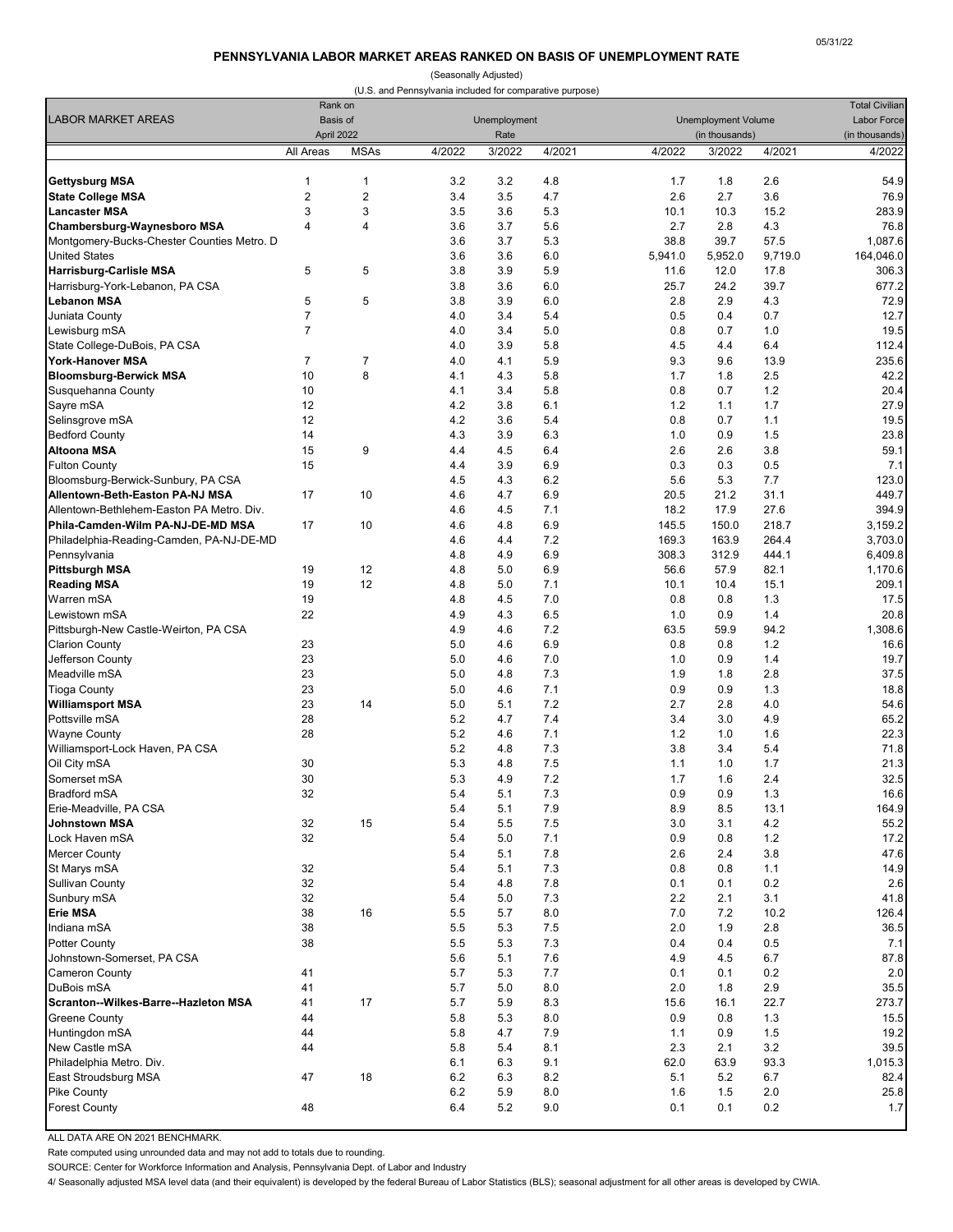# **PENNSYLVANIA CIVILIAN LABOR FORCE DATA BY LABOR MARKET AREA OF RESIDENCE**

April 2021 (in thousands)

<span id="page-16-0"></span>

|                                                                             |                         | <b>Not Seasonally Adjusted</b> |                                |            | <b>Seasonally Adjusted</b> |                     |                                |              |  |
|-----------------------------------------------------------------------------|-------------------------|--------------------------------|--------------------------------|------------|----------------------------|---------------------|--------------------------------|--------------|--|
|                                                                             | Civilian Labor<br>Force | Total<br>Employment            | <b>Total Unem-</b><br>ployment | Rate       | Civilian Labor<br>Force    | Total<br>Employment | <b>Total Unem-</b><br>ployment | Rate         |  |
|                                                                             |                         |                                |                                |            |                            |                     |                                |              |  |
| <b>UNITED STATES</b><br>PENNSYLVANIA                                        | 160,379<br>6,376        | 151,160<br>5,959               | 9,220<br>417                   | 5.7<br>6.5 | 160,978<br>6,442           | 151,259<br>5,998    | 9,719<br>444                   | 6.0<br>6.9   |  |
|                                                                             |                         |                                |                                |            |                            |                     |                                |              |  |
| METROPOLITAN STATISTICAL AREAS                                              |                         |                                |                                |            |                            |                     |                                |              |  |
| ALLENTOWN-BETH-EASTON PA METRO DIV.                                         | 386.5                   | 360.4                          | 26.1                           | 6.7        | 390.2                      | 362.6               | 27.6                           | 7.1          |  |
| ALLENTOWN-BETH-EASTON PA-NJ MSA<br><b>ALTOONA MSA</b>                       | 444.6<br>59.1           | 415.1<br>55.5                  | 29.5<br>3.6                    | 6.6<br>6.1 | 449.2<br>59.5              | 418.1<br>55.7       | 31.1<br>3.8                    | 6.9<br>6.4   |  |
| <b>BLOOMSBURG-BERWICK MSA</b>                                               | 42.1                    | 39.9                           | 2.3                            | 5.4        | 42.3                       | 39.8                | 2.5                            | 5.8          |  |
| BLOOMSBURG-BERWICK-SUNBURY CSA<br>CHAMBERSBURG-WAYNESBORO MSA               | 122.7<br>76.1           | 115.8<br>72.0                  | 6.9<br>4.1                     | 5.6<br>5.4 | 123.8<br>77.3              | 116.2<br>72.9       | 7.7<br>4.3                     | 6.2<br>5.6   |  |
| <b>EAST STROUDSBURG MSA</b>                                                 | 81.0                    | 74.6                           | 6.4                            | 7.9        | 82.2                       | 75.5                | 6.7                            | 8.2          |  |
| <b>ERIE MSA</b>                                                             | 126.3                   | 116.6                          | 9.7                            | 7.6        | 127.2                      | 117.1               | 10.2                           | 8.0          |  |
| <b>ERIE-MEADVILLE CSA</b><br><b>GETTYSBURG MSA</b>                          | 164.1<br>53.6           | 151.9<br>51.2                  | 12.2<br>2.4                    | 7.4<br>4.5 | 165.9<br>54.3              | 152.7<br>51.7       | 13.1<br>2.6                    | 7.9<br>4.8   |  |
| <b>HARRISBURG-CARLISLE MSA</b>                                              | 299.3                   | 282.6                          | 16.7                           | 5.6        | 302.0                      | 284.2               | 17.8                           | 5.9          |  |
| HARRISBURG-YORK-LEBANON CSA                                                 | 658.0                   | 621.7                          | 36.3                           | 5.5        | 666.4                      | 626.7               | 39.7                           | 6.0          |  |
| <b>JOHNSTOWN MSA</b><br>JOHNSTOWN-SOMERSET CSA                              | 55.8<br>87.9            | 51.9<br>81.9                   | 3.9<br>6.0                     | 6.9<br>6.9 | 56.0<br>89.0               | 51.8<br>82.3        | 4.2<br>6.7                     | 7.5<br>7.6   |  |
| <b>LANCASTER MSA</b>                                                        | 282.4                   | 268.4                          | 14.0                           | 4.9        | 284.9                      | 269.7               | 15.2                           | 5.3          |  |
| <b>LEBANON MSA</b>                                                          | 71.8                    | 67.7                           | 4.1                            | 5.7        | 72.6                       | 68.2                | 4.3                            | 6.0          |  |
| MONT-BUCKS-CHESTER COUNTIES METRO DIV<br>PHILA-DELAWARE COUNTIES METRO DIV. | 1,078.7<br>1,016.3      | 1,025.3<br>926.9               | 53.4<br>89.5                   | 5.0<br>8.8 | 1,085.9<br>1,020.0         | 1,028.4<br>926.7    | 57.5<br>93.3                   | 5.3<br>9.1   |  |
| PHILADELPHIA PA-NJ-DE-MD CSA                                                | 3,675.5                 | 3,426.4                        | 249.0                          | 6.8        | 3,694.6                    | 3,430.2             | 264.4                          | 7.2          |  |
| PHILADELPHIA PA-NJ-DE-MD MSA                                                | 3,149.3                 | 2,942.3                        | 207.0                          | 6.6        | 3,159.1                    | 2,940.4             | 218.7                          | 6.9          |  |
| <b>PITTSBURGH MSA</b><br>PITTSBURGH-NEW CASTLE CSA                          | 1,175.3<br>1,302.5      | 1,098.0<br>1,216.3             | 77.3<br>86.2                   | 6.6<br>6.6 | 1,183.1<br>1,313.0         | 1,101.0<br>1,218.8  | 82.1<br>94.2                   | 6.9<br>7.2   |  |
| <b>READING MSA</b>                                                          | 209.8                   | 195.6                          | 14.2                           | 6.8        | 212.1                      | 196.9               | 15.1                           | 7.1          |  |
| SCRANTON--WILKES-BARRE--HAZLETON MSA                                        | 271.9                   | 250.4                          | 21.5                           | 7.9        | 274.0                      | 251.3               | 22.7                           | 8.3          |  |
| <b>STATE COLLEGE MSA</b><br>STATE COLLEGE-DUBOIS CSA                        | 76.0<br>111.5           | 72.7<br>105.6                  | 3.3<br>5.9                     | 4.3<br>5.3 | 75.6<br>111.3              | 72.0<br>104.9       | 3.6<br>6.4                     | 4.7<br>5.8   |  |
| <b>WILLIAMSPORT MSA</b>                                                     | 55.6                    | 51.8                           | 3.8                            | 6.8        | 55.9                       | 51.9                | 4.0                            | 7.2          |  |
| WILLIAMSPORT-LOCK HAVEN CSA                                                 | 72.7                    | 67.8                           | 4.9                            | 6.7        | 73.3                       | 67.9                | 5.4                            | 7.3          |  |
| YORK-HANOVER MSA                                                            | 233.3                   | 220.3                          | 13.0                           | 5.6        | 235.3                      | 221.4               | 13.9                           | 5.9          |  |
| <b>OTHER LABOR MARKET AREAS</b>                                             |                         |                                |                                |            |                            |                     |                                |              |  |
| <b>Bedford County</b>                                                       | 23.4                    | 22.0                           | 1.4                            | 6.0        | 23.8                       | 22.3                | 1.5                            | 6.3          |  |
| <b>Bradford mSA</b>                                                         | 17.0                    | 15.8                           | 1.2                            | 6.9        | 17.2                       | 16.0                | 1.3                            | 7.3          |  |
| <b>Cameron County</b><br><b>Clarion County</b>                              | 2.0<br>16.7             | 1.9<br>15.7                    | 0.1<br>1.0                     | 7.2<br>6.3 | 2.0<br>16.8                | 1.9<br>15.6         | 0.2<br>1.2                     | 7.7<br>6.9   |  |
| DuBois mSA                                                                  | 35.5                    | 32.9                           | 2.6                            | 7.4        | 36.0                       | 33.1                | 2.9                            | 8.0          |  |
| <b>Forest County</b>                                                        | 1.7                     | 1.6                            | 0.2                            | 8.7        | 1.8                        | 1.6                 | 0.2                            | 9.0          |  |
| <b>Fulton County</b><br><b>Greene County</b>                                | 7.0<br>15.8             | 6.6<br>14.6                    | 0.4<br>1.2                     | 6.3<br>7.5 | 7.1<br>16.0                | 6.6<br>14.7         | 0.5<br>1.3                     | 6.9<br>8.0   |  |
| Huntingdon mSA                                                              | 19.1                    | 17.8                           | 1.4                            | 7.1        | 19.3                       | 17.8                | 1.5                            | $7.9$        |  |
| Indiana mSA                                                                 | 37.3                    | 34.8                           | 2.5                            | 6.6        | 37.5                       | 34.7                | 2.8                            | $7.5\,$      |  |
| Jefferson County<br>Juniata County                                          | 19.3<br>12.4            | 18.1<br>11.8                   | 1.3<br>0.6                     | 6.5<br>4.8 | 19.7<br>12.6               | 18.3<br>11.9        | 1.4<br>0.7                     | 7.0<br>5.4   |  |
| Lewisburg mSA                                                               | 19.3                    | 18.5                           | 0.8                            | 4.4        | 19.5                       | 18.5                | 1.0                            | $5.0$        |  |
| Lewistown mSA                                                               | 20.8                    | 19.5                           | 1.2                            | 5.9        | 21.0                       | 19.7                | 1.4                            | 6.5          |  |
| Lock Haven mSA<br>Meadville mSA                                             | 17.2<br>37.8            | 16.0<br>35.2                   | 1.1<br>2.5                     | 6.5<br>6.7 | 17.3<br>38.2               | 16.1<br>35.4        | 1.2<br>2.8                     | 7.1<br>7.3   |  |
| <b>Mercer County</b>                                                        | 47.8                    | 44.3                           | 3.5                            | 7.3        | 48.4                       | 44.6                | 3.8                            | 7.8          |  |
| New Castle mSA                                                              | 39.5                    | 36.5                           | 3.0                            | 7.6        | 39.9                       | 36.7                | 3.2                            | 8.1          |  |
| Oil City mSA<br><b>Pike County</b>                                          | 21.9<br>24.9            | 20.4<br>23.0                   | 1.5<br>1.9                     | 7.0<br>7.6 | 22.1<br>25.2               | 20.5<br>23.2        | 1.7<br>2.0                     | 7.5<br>8.0   |  |
| <b>Potter County</b>                                                        | 7.1                     | 6.6                            | 0.5                            | 7.0        | 7.2                        | 6.7                 | 0.5                            | 7.3          |  |
| Pottsville mSA                                                              | 64.8                    | 60.3                           | 4.5                            | 6.9        | 65.8                       | 60.9                | 4.9                            | 7.4          |  |
| Sayre mSA<br>Selinsgrove mSA                                                | 27.5<br>19.5            | 25.9<br>18.5                   | 1.6<br>0.9                     | 5.8<br>4.8 | 28.1<br>19.6               | 26.4<br>18.5        | 1.7<br>1.1                     | 6.1<br>5.4   |  |
| Somerset mSA                                                                | 32.2                    | 30.0                           | 2.2                            | 6.8        | 32.9                       | 30.6                | 2.4                            | 7.2          |  |
| St Marys mSA                                                                | 14.8                    | 13.8                           | 1.0                            | 6.7        | 15.1                       | 14.0                | 1.1                            | 7.3          |  |
| <b>Sullivan County</b><br>Sunbury mSA                                       | 2.5<br>41.7             | 2.3<br>38.9                    | 0.2<br>2.9                     | 7.4<br>6.9 | 2.6<br>42.6                | 2.4<br>39.4         | 0.2<br>3.1                     | 7.8<br>7.3   |  |
| Susquehanna County                                                          | 19.6                    | 18.5                           | 1.1                            | 5.6        | 20.0                       | 18.9                | 1.2                            | 5.8          |  |
| <b>Tioga County</b>                                                         | 18.7                    | 17.5                           | 1.3                            | 6.7        | 19.0                       | 17.6                | 1.3                            | 7.1          |  |
| Warren mSA<br><b>Wayne County</b>                                           | 18.1<br>22.0            | 16.9<br>20.4                   | 1.2<br>1.5                     | 6.6<br>6.9 | 18.3<br>22.5               | 17.0<br>20.9        | 1.3<br>1.6                     | 7.0<br>$7.1$ |  |

ALL DATA ARE ON 2021 BENCHMARK.

SOURCE: Center for Workforce Information and Analysis, Pennsylvania Dept. of Labor and Industry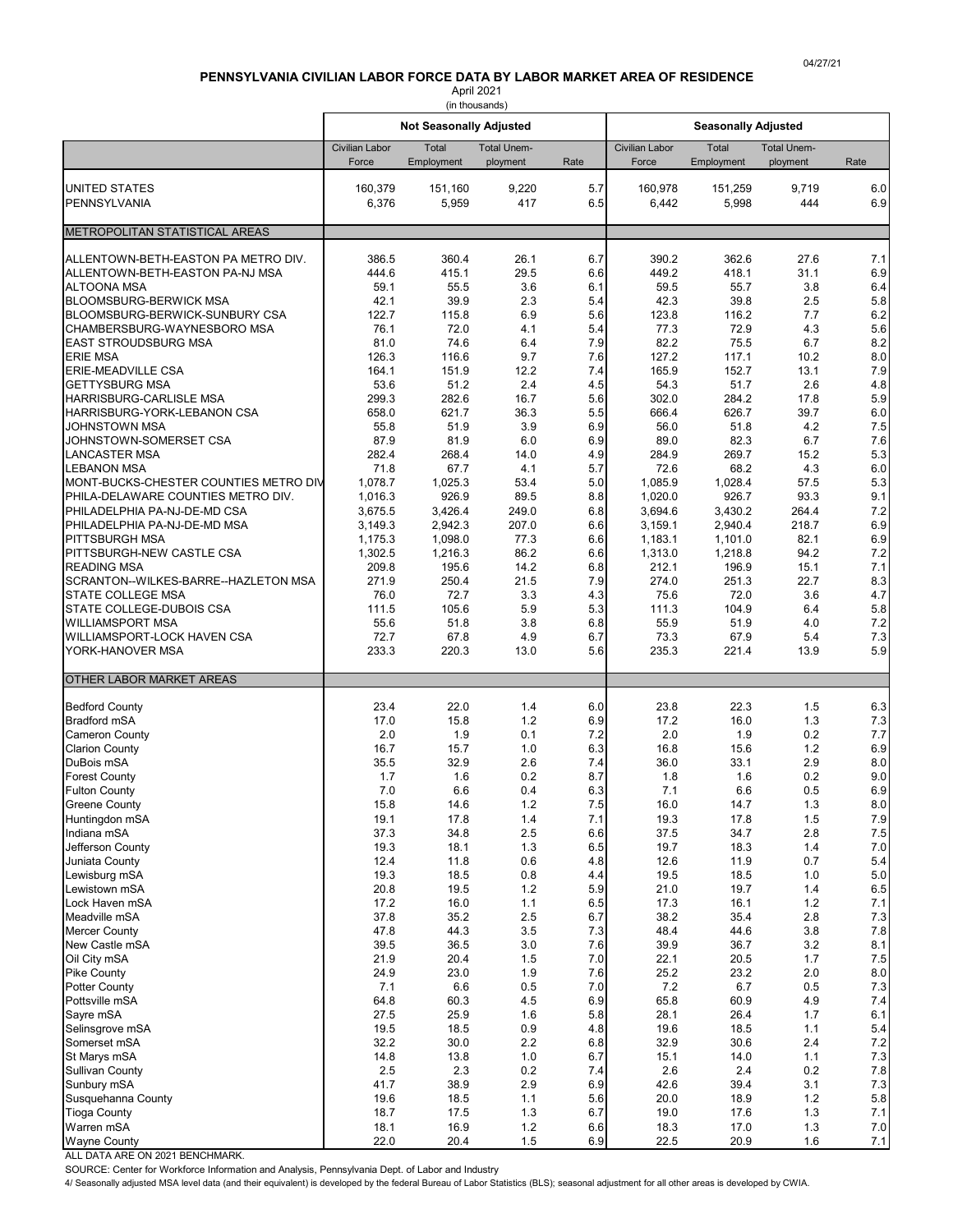## **PENNSYLVANIA CIVILIAN LABOR FORCE DATA BY COUNTY OF RESIDENCE**

# April 2021

# (in thousands)

<span id="page-17-0"></span>

|                 | Civilian Labor | Total      | <b>Total Unem-</b> | Unemployment |                      | <b>Civilian Labor</b> | Total      | <b>Total Unem-</b> | Unemployment |
|-----------------|----------------|------------|--------------------|--------------|----------------------|-----------------------|------------|--------------------|--------------|
| <b>COUNTY</b>   | Force          | Employment | ployment           | Rate         | <b>COUNTY</b>        | Force                 | Employment | ployment           | Rate         |
|                 |                |            |                    |              |                      |                       |            |                    |              |
| Adams           | 54.3           | 51.7       | 2.6                | 4.8          | Lackawanna           | 103.4                 | 95.5       | 7.8                | 7.6          |
| Allegheny       | 634.9          | 591.4      | 43.5               | 6.9          | Lancaster            | 284.9                 | 269.7      | 15.2               | 5.3          |
| Armstrong       | 31.4           | 28.9       | 2.5                | 8.1          | Lawrence             | 39.9                  | 36.7       | 3.2                | 8.1          |
| Beaver          | 82.3           | 75.8       | 6.5                | 7.9          | Lebanon              | 72.6                  | 68.2       | 4.3                | 6.0          |
| Bedford         | 23.8           | 22.3       | 1.5                | 6.3          | Lehigh               | 196.3                 | 181.4      | 14.9               | 7.6          |
|                 |                |            |                    |              |                      |                       |            |                    |              |
| <b>Berks</b>    | 212.1          | 196.9      | 15.1               | 7.1          | Luzerne              | 157.1                 | 142.9      | 14.2               | 9.0          |
| <b>Blair</b>    | 59.5           | 55.7       | 3.8                | 6.4          | Lycoming             | 55.9                  | 51.9       | 4.0                | 7.2          |
| <b>Bradford</b> | 28.1           | 26.4       | 1.7                | 6.1          | McKean               | 17.2                  | 16.0       | 1.3                | 7.3          |
| <b>Bucks</b>    | 343.6          | 323.6      | 20.1               | 5.8          | Mercer               | 48.4                  | 44.6       | 3.8                | 7.8          |
| <b>Butler</b>   | 98.2           | 92.4       | 5.8                | 5.9          | Mifflin              | 21.0                  | 19.7       | 1.4                | 6.5          |
|                 |                |            |                    |              |                      |                       |            |                    |              |
| Cambria         | 56.0           | 51.8       | 4.2                | 7.5          | Monroe               | 82.2                  | 75.5       | 6.7                | 8.2          |
| Cameron         | 2.0            | 1.9        | 0.2                | 7.7          | Montgomery           | 456.8                 | 431.9      | 24.8               | 5.4          |
| Carbon          | 32.0           | 29.7       | 2.3                | 7.2          | Montour              | 9.0                   | 8.6        | 0.4                | 4.5          |
| Centre          | 75.6           | 72.0       | 3.6                | 4.7          | Northampton          | 161.9                 | 151.4      | 10.5               | 6.5          |
| Chester         | 286.4          | 273.2      | 13.1               | 4.6          | Northumberland       | 42.6                  | 39.4       | 3.1                | 7.3          |
|                 |                |            |                    |              |                      |                       |            |                    |              |
| Clarion         | 16.8           | 15.6       | 1.2                | 6.9          | Perry                | 24.2                  | 23.0       | 1.2                | 5.0          |
| Clearfield      | 36.0           | 33.1       | 2.9                | 8.0          | Philadelphia         | 724.0                 | 649.6      | 74.4               | 10.3         |
| Clinton         | 17.3           | 16.1       | 1.2                | 7.1          | Pike                 | 25.2                  | 23.2       | 2.0                | 8.0          |
| Columbia        | 33.3           | 31.2       | 2.1                | 6.2          | Potter               | 7.2                   | 6.7        | 0.5                | 7.3          |
| Crawford        | 38.2           | 35.4       | 2.8                | 7.3          | Schuylkill           | 65.8                  | 60.9       | 4.9                | 7.4          |
|                 |                |            |                    |              |                      |                       |            |                    |              |
| Cumberland      | 132.7          | 126.1      | 6.7                | 5.0          | Snyder               | 19.6                  | 18.5       | 1.1                | 5.4          |
| Dauphin         | 145.8          | 135.5      | 10.3               | 7.0          | Somerset             | 32.9                  | 30.6       | 2.4                | 7.2          |
| Delaware        | 296.8          | 276.3      | 20.5               | 6.9          | Sullivan             | 2.6                   | 2.4        | 0.2                | 7.8          |
| Elk             | 15.1           | 14.0       | 1.1                | 7.3          | Susquehanna          | 20.0                  | 18.9       | 1.2                | 5.8          |
| Erie            | 127.2          | 117.1      | 10.2               | 8.0          | Tioga                | 19.0                  | 17.6       | 1.3                | 7.1          |
|                 |                |            |                    |              |                      |                       |            |                    |              |
| Fayette         | 56.0           | 50.6       | 5.3                | 9.5          | Union                | 19.5                  | 18.5       | 1.0                | 5.0          |
| Forest          | 1.8            | 1.6        | 0.2                | 9.0          | Venango              | 22.1                  | 20.5       | 1.7                | 7.5          |
| Franklin        | 77.3           | 72.9       | 4.3                | 5.6          | Warren               | 18.3                  | 17.0       | 1.3                | 7.0          |
| Fulton          | 7.1            | 6.6        | 0.5                | 6.9          | Washington           | 105.5                 | 97.7       | 7.9                | 7.4          |
| Greene          | 16.0           | 14.7       | 1.3                | 8.0          | Wayne                | 22.5                  | 20.9       | 1.6                | 7.1          |
|                 |                |            |                    |              |                      |                       |            |                    |              |
| Huntingdon      | 19.3           | 17.8       | 1.5                | 7.9          | Westmoreland         | 176.4                 | 164.1      | 12.4               | 7.0          |
| Indiana         | 37.5           | 34.7       | 2.8                | 7.5          | Wyoming              | 13.2                  | 12.3       | 0.9                | 6.8          |
| Jefferson       | 19.7           | 18.3       | 1.4                | 7.0          | York                 | 235.3                 | 221.4      | 13.9               | 5.9          |
| Juniata         | 12.6           | 11.9       | 0.7                | 5.4          |                      |                       |            |                    |              |
|                 |                |            |                    |              |                      |                       |            |                    |              |
|                 |                |            |                    |              |                      |                       |            |                    |              |
| PENNSYLVANIA    | 6,442          | 5,998      | 444                | 6.9          | <b>UNITED STATES</b> | 160,978               | 151,259    | 9,719              | 6.0          |

**Seasonally Adjusted\***

ALL DATA ARE ON 2021 BENCHMARK.

SOURCE: Center for Workforce Information and Analysis, Pennsylvania Dept. of Labor and Industry

4/ Seasonally adjusted MSA level data (and their equivalent) is developed by the federal Bureau of Labor Statistics (BLS); seasonal adjustment for all

other areas is developed by CWIA.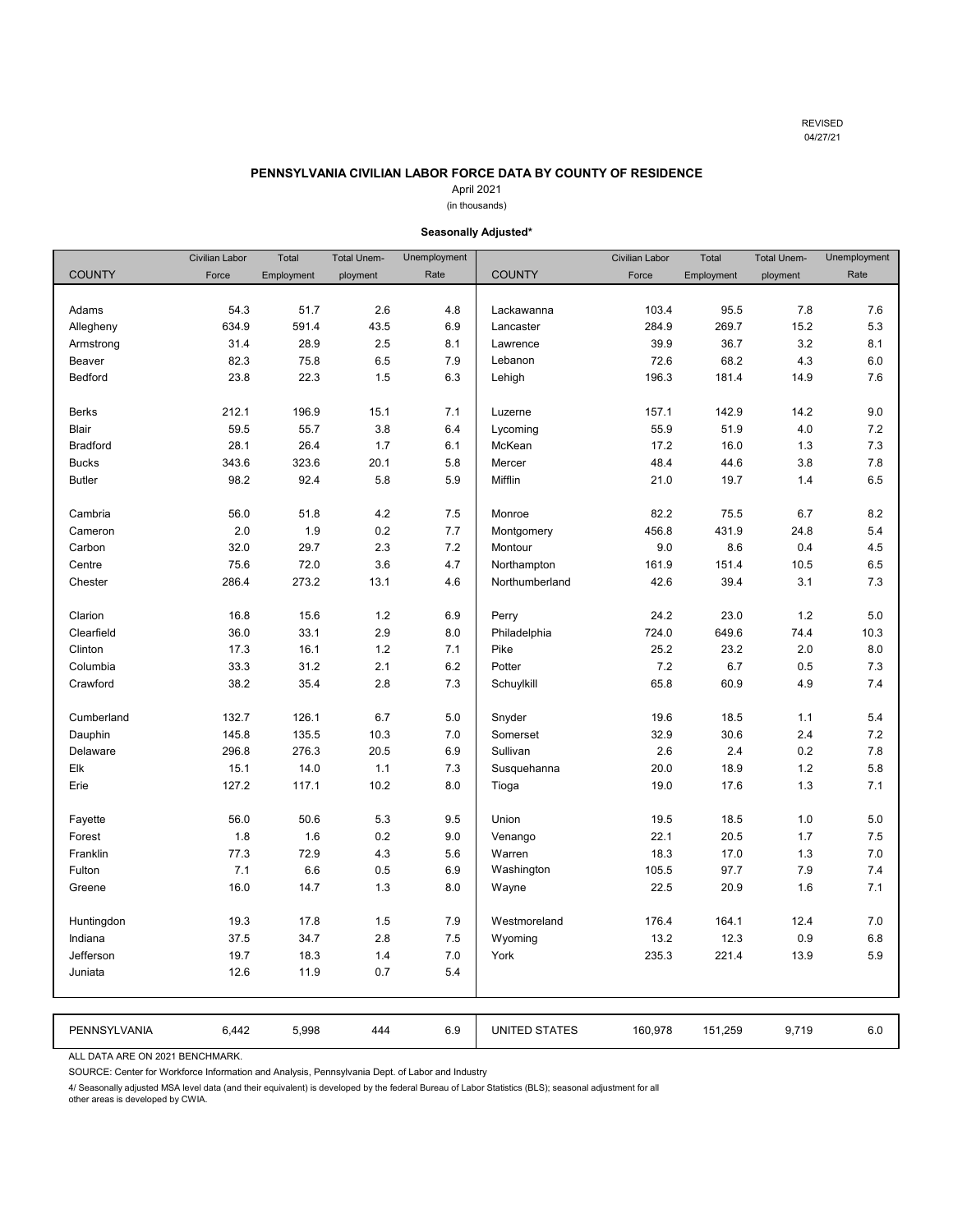# **PENNSYLVANIA CIVILIAN LABOR FORCE DATA BY COUNTY OF RESIDENCE**

# April 2021

# (in thousands)

<span id="page-18-0"></span>

|                 | <b>Civilian Labor</b> | Total      | <b>Total Unem-</b> | Unemployment |                      | <b>Civilian Labor</b> | Total      | <b>Total Unem-</b> | Unemployment |
|-----------------|-----------------------|------------|--------------------|--------------|----------------------|-----------------------|------------|--------------------|--------------|
| <b>COUNTY</b>   | Force                 | Employment | ployment           | Rate         | <b>COUNTY</b>        | Force                 | Employment | ployment           | Rate         |
|                 |                       |            |                    |              |                      |                       |            |                    |              |
| Adams           | 53.6                  | 51.2       | 2.4                | 4.5          | Lackawanna           | 102.8                 | 95.4       | 7.3                | 7.1          |
| Allegheny       | 630.3                 | 590.2      | 40.1               | 6.4          | Lancaster            | 282.4                 | 268.4      | 14.0               | 4.9          |
| Armstrong       | 31.1                  | 28.7       | 2.4                | 7.7          | Lawrence             | 39.5                  | 36.5       | 3.0                | 7.6          |
| Beaver          | 81.5                  | 75.6       | 6.0                | 7.3          | Lebanon              | 71.8                  | 67.7       | 4.1                | 5.7          |
| Bedford         | 23.4                  | 22.0       | 1.4                | 6.0          | Lehigh               | 194.6                 | 180.4      | 14.1               | 7.3          |
|                 |                       |            |                    |              |                      |                       |            |                    |              |
| <b>Berks</b>    | 209.8                 | 195.6      | 14.2               | 6.8          | Luzerne              | 156.1                 | 142.8      | 13.3               | 8.5          |
| <b>Blair</b>    | 59.1                  | 55.5       | 3.6                | 6.1          | Lycoming             | 55.6                  | 51.8       | 3.8                | 6.8          |
| <b>Bradford</b> | 27.5                  | 25.9       | 1.6                | 5.8          | McKean               | 17.0                  | 15.8       | 1.2                | 6.9          |
| <b>Bucks</b>    | 341.3                 | 322.8      | 18.5               | 5.4          | Mercer               | 47.8                  | 44.3       | 3.5                | 7.3          |
| <b>Butler</b>   | 97.5                  | 92.2       | 5.3                | 5.5          | Mifflin              | 20.8                  | 19.5       | 1.2                | 5.9          |
|                 |                       |            |                    |              |                      |                       |            |                    |              |
| Cambria         | 55.8                  | 51.9       | 3.9                | 6.9          | Monroe               | 81.0                  | 74.6       | 6.4                | 7.9          |
| Cameron         | 2.0                   | 1.9        | 0.1                | 7.2          | Montgomery           | 453.9                 | 430.9      | 22.9               | 5.0          |
| Carbon          | 31.7                  | 29.5       | 2.2                | 6.9          | Montour              | 9.0                   | 8.6        | 0.4                | 4.1          |
| Centre          | 76.0                  | 72.7       | 3.3                | 4.3          | Northampton          | 160.2                 | 150.5      | 9.7                | 6.1          |
| Chester         | 283.5                 | 271.6      | 12.0               | 4.2          | Northumberland       | 41.7                  | 38.9       | 2.9                | 6.9          |
|                 |                       |            |                    |              |                      |                       |            |                    |              |
| Clarion         | 16.7                  | 15.7       | 1.0                | 6.3          | Perry                | 23.8                  | 22.7       | 1.1                | 4.6          |
| Clearfield      | 35.5                  | 32.9       | 2.6                | 7.4          | Philadelphia         | 721.0                 | 650.9      | 70.1               | 9.7          |
| Clinton         | 17.2                  | 16.0       | 1.1                | 6.5          | Pike                 | 24.9                  | 23.0       | 1.9                | 7.6          |
| Columbia        | 33.2                  | 31.3       | 1.9                | 5.7          | Potter               | 7.1                   | 6.6        | 0.5                | 7.0          |
| Crawford        | 37.8                  | 35.2       | 2.5                | 6.7          | Schuylkill           | 64.8                  | 60.3       | 4.5                | 6.9          |
|                 |                       |            |                    |              |                      |                       |            |                    |              |
| Cumberland      | 131.2                 | 125.1      | 6.1                | 4.6          | Snyder               | 19.5                  | 18.5       | 0.9                | 4.8          |
| Dauphin         | 144.3                 | 134.7      | 9.6                | 6.6          | Somerset             | 32.2                  | 30.0       | 2.2                | 6.8          |
| Delaware        | 295.3                 | 276.0      | 19.3               | 6.5          | Sullivan             | 2.5                   | 2.3        | 0.2                | 7.4          |
| Elk             | 14.8                  | 13.8       | 1.0                | 6.7          | Susquehanna          | 19.6                  | 18.5       | 1.1                | 5.6          |
| Erie            | 126.3                 | 116.6      | 9.7                | 7.6          | Tioga                | 18.7                  | 17.5       | 1.3                | 6.7          |
|                 |                       |            |                    |              |                      |                       |            |                    |              |
| Fayette         | 55.3                  | 50.4       | 4.9                | 8.9          | Union                | 19.3                  | 18.5       | 0.8                | 4.4          |
| Forest          | 1.7                   | 1.6        | 0.2                | 8.7          | Venango              | 21.9                  | 20.4       | 1.5                | $7.0$        |
| Franklin        | 76.1                  | 72.0       | 4.1                | 5.4          | Warren               | 18.1                  | 16.9       | 1.2                | 6.6          |
| Fulton          | 7.0                   | 6.6        | 0.4                | 6.3          | Washington           | 104.7                 | 97.4       | 7.3                | 7.0          |
| Greene          | 15.8                  | 14.6       | 1.2                | 7.5          | Wayne                | 22.0                  | 20.4       | 1.5                | 6.9          |
|                 |                       |            |                    |              |                      |                       |            |                    |              |
| Huntingdon      | 19.1                  | 17.8       | 1.4                | 7.1          | Westmoreland         | 174.8                 | 163.5      | 11.3               | 6.4          |
| Indiana         | 37.3                  | 34.8       | 2.5                | 6.6          | Wyoming              | 13.1                  | 12.2       | 0.9                | 6.5          |
| Jefferson       | 19.3                  | 18.1       | 1.3                | 6.5          | York                 | 233.3                 | 220.3      | 13.0               | 5.6          |
| Juniata         | 12.4                  | 11.8       | 0.6                | 4.8          |                      |                       |            |                    |              |
|                 |                       |            |                    |              |                      |                       |            |                    |              |
|                 |                       |            |                    |              |                      |                       |            |                    |              |
| PENNSYLVANIA    | 6,376                 | 5,959      | 417                | 6.5          | <b>UNITED STATES</b> | 160,379               | 151,160    | 9,220              | 5.7          |

# **Not Seasonally Adjusted**

ALL DATA ARE ON 2021 BENCHMARK.

SOURCE: Center for Workforce Information and Analysis, Pennsylvania Dept. of Labor and Industry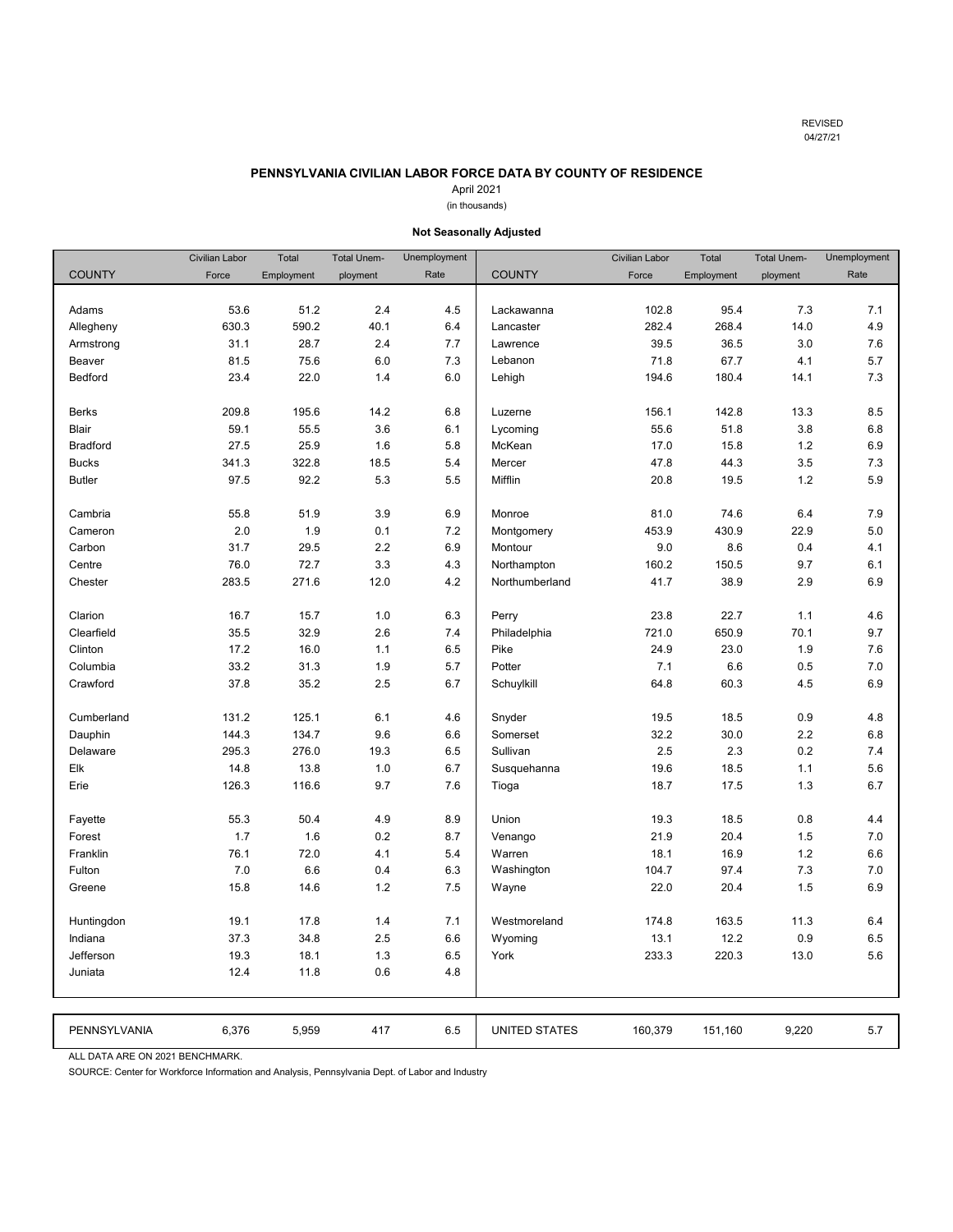# April 2021 (in thousands)

# **Not Seasonally Adjusted**

<span id="page-19-0"></span>

| COUNTY/                                        | Civilian Labor | Total        | <b>Total Unem-</b> |            | COUNTY/                                              | Civilian Labor | Total         | <b>Total Unem-</b> |             |
|------------------------------------------------|----------------|--------------|--------------------|------------|------------------------------------------------------|----------------|---------------|--------------------|-------------|
| CITY, BOROUGH, TOWNSHIP                        | Force          | Employment   | ployment           | Rate       | CITY, BOROUGH, TOWNSHIP                              | Force          | Employment    | ployment           | Rate        |
|                                                |                |              |                    |            |                                                      |                |               |                    |             |
| <b>Adams County</b><br>Gettysburg borough      | 53.6<br>3.4    | 51.2<br>3.2  | 2.4<br>0.2         | 4.5<br>5.1 | Lackawanna County                                    | 102.8<br>35.9  | 95.4<br>33.0  | 7.3<br>2.9         | 7.1<br>8.2  |
| <b>Allegheny County</b>                        | 630.3          | 590.2        | 40.1               | 6.4        | Scranton city<br><b>Lancaster County</b>             | 282.4          | 268.4         | 14.0               | 4.9         |
| <b>Bethel Park municipality</b>                | 16.9           | 16.1         | 0.9                | 5.0        | East Hempfield township                              | 13.3           | 12.7          | 0.6                | 4.2         |
| McCandless township                            | 15.2           | 14.5         | 0.7                | 4.6        | Lancaster city                                       | 27.6           | 24.8          | 2.8                | 10.1        |
| McKeesport city                                | 7.9            | 7.0          | 0.9                | 11.4       | Manheim township                                     | 20.4           | 19.4          | 1.0                | 4.8         |
| Monroeville municipality                       | 14.1           | 13.2         | 0.8                | 6.0        | Manor township                                       | 12.1           | 11.5          | 0.6                | 4.9         |
| Moon township                                  | 13.8           | 13.2         | 0.7                | 4.8        | <b>Lawrence County</b>                               | 39.5           | 36.5          | 3.0                | 7.6         |
| Mount Lebanon township                         | 15.8           | 15.1         | 0.6                | 3.8        | New Castle city                                      | 8.6            | 7.7           | 0.9                | 10.8        |
| Penn Hills township                            | 21.6           | 19.8         | 1.7                | 8.1        | <b>Lebanon County</b>                                | 71.8           | 67.7          | 4.1                | 5.7         |
| Pittsburgh city                                | 152.9          | 142.8        | 10.1               | 6.6        | Lebanon city                                         | 12.1           | 10.7          | 1.4                | 11.9        |
| Plum borough                                   | 14.5<br>17.4   | 13.7<br>16.5 | 0.8<br>0.8         | 5.8<br>4.7 | <b>Lehigh County</b>                                 | 194.6<br>57.9  | 180.4<br>50.7 | 14.1<br>7.3        | 7.3<br>12.6 |
| Ross township<br>Shaler township               | 15.2           | 14.4         | 0.8                | 5.0        | Allentown city<br>Bethlehem city (part)              | 10.9           | 10.3          | 0.6                | 5.5         |
| West Mifflin borough                           | 9.8            | 9.0          | 0.8                | 7.9        | Lower Macungie township                              | 16.8           | 16.1          | 0.7                | 4.3         |
| <b>Berks County</b>                            | 209.8          | 195.6        | 14.2               | 6.8        | Upper Macungie township                              | 14.1           | 13.4          | 0.6                | 4.5         |
| Exeter township                                | 14.2           | 13.6         | 0.7                | 4.6        | Whitehall township                                   | 15.8           | 14.7          | 1.1                | 6.8         |
| Muhlenberg township                            | 10.9           | 10.1         | 0.8                | 7.3        | Lehigh & Northampton Counties                        |                |               |                    |             |
| Reading city                                   | 35.2           | 30.2         | 5.0                | 14.2       | Bethlehem city                                       | 37.9           | 34.9          | 3.0                | 7.8         |
| Spring township                                | 14.4           | 13.7         | 0.8                | 5.3        | <b>Luzerne County</b>                                | 156.1          | 142.8         | 13.3               | 8.5         |
| <b>Blair County</b>                            | 59.1           | 55.5         | 3.6                | 6.1        | Hazleton city                                        | 12.2           | 10.1          | 2.1                | 17.2        |
| Altoona city                                   | 19.8           | 18.4         | 1.4                | 7.1        | Wilkes-Barre city                                    | 18.6           | 16.5          | 2.1                | 11.4        |
| <b>Bradford County</b><br>Sayre borough        | 27.5<br>2.4    | 25.9<br>2.3  | 1.6<br>0.1         | 5.8<br>4.9 | <b>Lycoming County</b><br>Williamsport city          | 55.6<br>13.0   | 51.8<br>11.9  | 3.8<br>1.1         | 6.8<br>8.4  |
| <b>Bucks County</b>                            | 341.3          | 322.8        | 18.5               | 5.4        | <b>McKean County</b>                                 | 17.0           | 15.8          | 1.2                | 6.9         |
| Bensalem township                              | 34.8           | 32.4         | 2.3                | 6.7        | Bradford city                                        | 3.3            | 3.1           | 0.2                | 7.4         |
| <b>Bristol township</b>                        | 29.4           | 27.1         | 2.3                | 7.8        | <b>Mercer County</b>                                 | 47.8           | 44.3          | 3.5                | 7.3         |
| Buckingham township                            | 10.2           | 9.8          | 0.4                | 4.2        | Sharon city                                          | 5.1            | 4.6           | 0.5                | 9.2         |
| Falls township                                 | 18.4           | 17.3         | 1.1                | 5.8        | <b>Mifflin County</b>                                | 20.8           | 19.5          | 1.2                | 5.9         |
| Lower Makefield township                       | 17.2           | 16.5         | 0.6                | 3.8        | Lewistown borough                                    | 3.5            | 3.2           | 0.3                | 9.1         |
| Middletown township                            | 25.3           | 24.0         | 1.4                | 5.4        | <b>Monroe County</b>                                 | 81.0           | 74.6          | 6.4                | 7.9         |
| Northampton township                           | 21.4           | 20.3         | 1.1                | 5.1        | Coolbaugh township                                   | 9.3            | 8.3           | 1.0                | 10.4        |
| Warminster township                            | 15.9           | 14.9         | 1.0                | 6.1        | East Stroudsburg borough                             | 4.6            | 4.2           | 0.4                | 8.9         |
| Warrington township                            | 12.5           | 11.9         | 0.6                | 4.4        | Stroud township                                      | 9.6            | 8.9           | 0.7                | 7.0         |
| <b>Butler County</b><br>Cranberry township     | 97.5<br>17.6   | 92.2<br>16.9 | 5.3<br>0.7         | 5.5<br>3.9 | <b>Montgomery County</b><br>Abington township        | 453.9<br>30.0  | 430.9<br>28.4 | 22.9<br>1.6        | 5.0<br>5.3  |
| <b>Cambria County</b>                          | 55.8           | 51.9         | 3.9                | 6.9        | Cheltenham township                                  | 20.5           | 19.4          | 1.1                | 5.5         |
| Johnstown city                                 | 7.1            | 6.4          | 0.7                | 10.1       | Horsham township                                     | 14.8           | 14.2          | 0.7                | 4.5         |
| <b>Centre County</b>                           | 76.0           | 72.7         | 3.3                | 4.3        | Lower Merion township                                | 30.3           | 29.1          | 1.1                | 3.8         |
| State College borough                          | 15.4           | 14.8         | 0.6                | 4.1        | Lower Providence township                            | 13.2           | 12.6          | 0.6                | 4.4         |
| <b>Chester County</b>                          | 283.5          | 271.6        | 12.0               | 4.2        | Montgomery township                                  | 15.2           | 14.6          | 0.6                | 3.8         |
| Tredyffrin township                            | 15.9           | 15.3         | 0.6                | 4.0        | Norristown borough                                   | 18.4           | 17.0          | 1.4                | 7.9         |
| West Goshen township                           | 13.1           | 12.6         | 0.5                | 3.7        | Pottstown borough                                    | 12.1           | 11.0          | 1.1                | 9.3         |
| <b>Clearfield County</b>                       | 35.5           | 32.9         | 2.6                | 7.4        | Upper Dublin township                                | 14.3           | 13.7          | 0.6                | 4.4         |
| Clearfield borough<br>Dubois city              | 2.9            | 2.6          | 0.3                | 8.8<br>7.6 | Upper Merion township                                | 19.3           | 18.4          | 0.9                | 4.6         |
| <b>Clinton County</b>                          | 3.5<br>17.2    | 3.2<br>16.0  | 0.3<br>1.1         | 6.5        | Upper Moreland township<br>Upper Providence township | 13.3<br>13.2   | 12.6<br>12.7  | 0.8<br>0.6         | 5.9<br>4.2  |
| Lock Haven city                                | 3.6            | 3.4          | 0.3                | 7.6        | <b>Northampton County</b>                            | 160.2          | 150.5         | 9.7                | 6.1         |
| <b>Columbia County</b>                         | 33.2           | 31.3         | 1.9                | 5.7        | Bethlehem city (part)                                | 27.0           | 24.6          | 2.4                | 8.7         |
| Berwick borough                                | 5.2            | 4.8          | 0.4                | 7.9        | Bethlehem township                                   | 12.8           | 12.3          | 0.6                | 4.5         |
| Bloomsburg town                                | 6.0            | 5.7          | 0.4                | 6.1        | Easton city                                          | 12.3           | 11.2          | 1.1                | 8.6         |
| <b>Crawford County</b>                         | 37.8           | 35.2         | 2.5                | 6.7        | Palmer township                                      | 11.1           | 10.5          | 0.6                | 5.1         |
| Meadville city                                 | 5.4            | 5.0          | 0.4                | 7.1        | <b>Northumberland County</b>                         | 41.7           | 38.9          | 2.9                | 6.9         |
| Cumberland County                              | 131.2          | 125.1        | 6.1                | 4.6        | Sunbury city                                         | 4.U            | 3.6           | U.4                | 9.4         |
| Carlisle borough                               | 9.7            | 9.1          | 0.6                | 6.2        | <b>Schuylkill County</b><br>Pottsville city          | 64.8           | 60.3          | 4.5                | 6.9         |
| East Pennsboro township<br>Hampden township    | 11.4<br>17.4   | 10.9<br>16.8 | 0.5<br>0.6         | 4.7<br>3.4 | <b>Snyder County</b>                                 | 5.9<br>19.5    | 5.4<br>18.5   | 0.5<br>0.9         | 9.0<br>4.8  |
| <b>Dauphin County</b>                          | 144.3          | 134.7        | 9.6                | 6.6        | Selinsgrove borough                                  | 2.6            | 2.5           | 0.1                | 4.9         |
| Derry township                                 | 13.0           | 12.5         | 0.5                | 3.7        | <b>Somerset County</b>                               | 32.2           | 30.0          | 2.2                | 6.8         |
| Harrisburg city                                | 22.6           | 19.6         | 3.0                | 13.2       | Somerset borough                                     | 2.5            | 2.3           | 0.2                | 8.1         |
| Lower Paxton township                          | 29.0           | 27.6         | 1.4                | 5.0        | <b>Union County</b>                                  | 19.3           | 18.5          | 0.8                | 4.4         |
| Susquehanna township                           | 14.1           | 13.2         | 0.9                | 6.1        | Lewisburg borough                                    | 2.5            | 2.4           | 0.1                | 4.1         |
| Swatara township                               | 12.5           | 11.7         | 0.9                | 6.9        | <b>Venango County</b>                                | 21.9           | 20.4          | 1.5                | 7.0         |
| <b>Delaware County</b>                         | 295.3          | 276.0        | 19.3               | 6.5        | Oil City city                                        | 3.9            | 3.6           | 0.3                | 8.6         |
| Chester city                                   | 13.6           | 11.8         | 1.8                | 13.3       | <b>Warren County</b>                                 | 18.1           | 16.9          | 1.2                | 6.6         |
| Haverford township                             | 27.1           | 26.0         | 1.1                | 4.2        | Warren city                                          | 4.3            | 4.0           | 0.3                | 6.8         |
| Marple township<br>Radnor township             | 12.2<br>15.4   | 11.6<br>14.7 | 0.6<br>0.6         | 5.0<br>4.1 | <b>Washington County</b><br>Peters township          | 104.7<br>10.9  | 97.4<br>10.5  | 7.3<br>0.4         | 7.0<br>3.8  |
| Ridley township                                | 18.0           | 16.9         | 1.1                | 6.2        | <b>Westmoreland County</b>                           | 174.8          | 163.5         | 11.3               | 6.4         |
| Springfield township                           | 12.9           | 12.3         | 0.6                | 4.3        | Hempfield township                                   | 19.8           | 18.7          | 1.1                | 5.3         |
| Upper Darby township                           | 44.8           | 41.2         | 3.6                | 8.0        | Murrysville municipality                             | 10.3           | 9.8           | 0.4                | 4.1         |
| <b>Erie County</b>                             | 126.3          | 116.6        | 9.7                | 7.6        | North Huntingdon township                            | 16.1           | 15.2          | 0.8                | 5.2         |
| Erie city                                      | 42.9           | 38.9         | 4.0                | 9.4        | Penn township                                        | 10.6           | 10.1          | 0.6                | 5.2         |
| Millcreek township                             | 25.9           | 24.4         | 1.5                | 5.9        | Unity township                                       | 11.0           | 10.4          | 0.6                | 5.3         |
| <b>Franklin County</b>                         | 76.1           | 72.0         | 4.1                | 5.4        | <b>York County</b>                                   | 233.3          | 220.3         | 13.0               | 5.6         |
| Chambersburg borough                           | 9.8            | 9.0          | 0.8                | 8.6        | Dover township                                       | 11.8           | 11.3          | 0.6                | 4.8         |
| Waynesboro borough                             | 5.3            | 5.0          | 0.3                | 5.4        | Hanover borough                                      | 8.4            | 7.8           | 0.6                | 6.9         |
| <b>Huntingdon County</b><br>Huntingdon borough | 19.1<br>3.2    | 17.8<br>3.0  | 1.4<br>0.2         | 7.1<br>5.4 | Springettsbury township<br>York city                 | 12.8<br>18.7   | 12.0<br>15.8  | 0.7<br>2.9         | 5.8<br>15.5 |
| <b>Indiana County</b>                          | 37.3           | 34.8         | 2.5                | 6.6        | York township                                        | 14.7           | 14.1          | 0.7                | 4.5         |
| Indiana borough                                | 5.7            | 5.4          | 0.3                | 5.4        |                                                      |                |               |                    |             |
|                                                |                |              |                    |            |                                                      |                |               |                    |             |

ALL DATA ARE ON 2021 BENCHMARK.

Rate computed using unrounded data and may not add to totals due to rounding. SOURCE: Center for Workforce Information and Analysis, Pennsylvania Dept. of Labor and Industry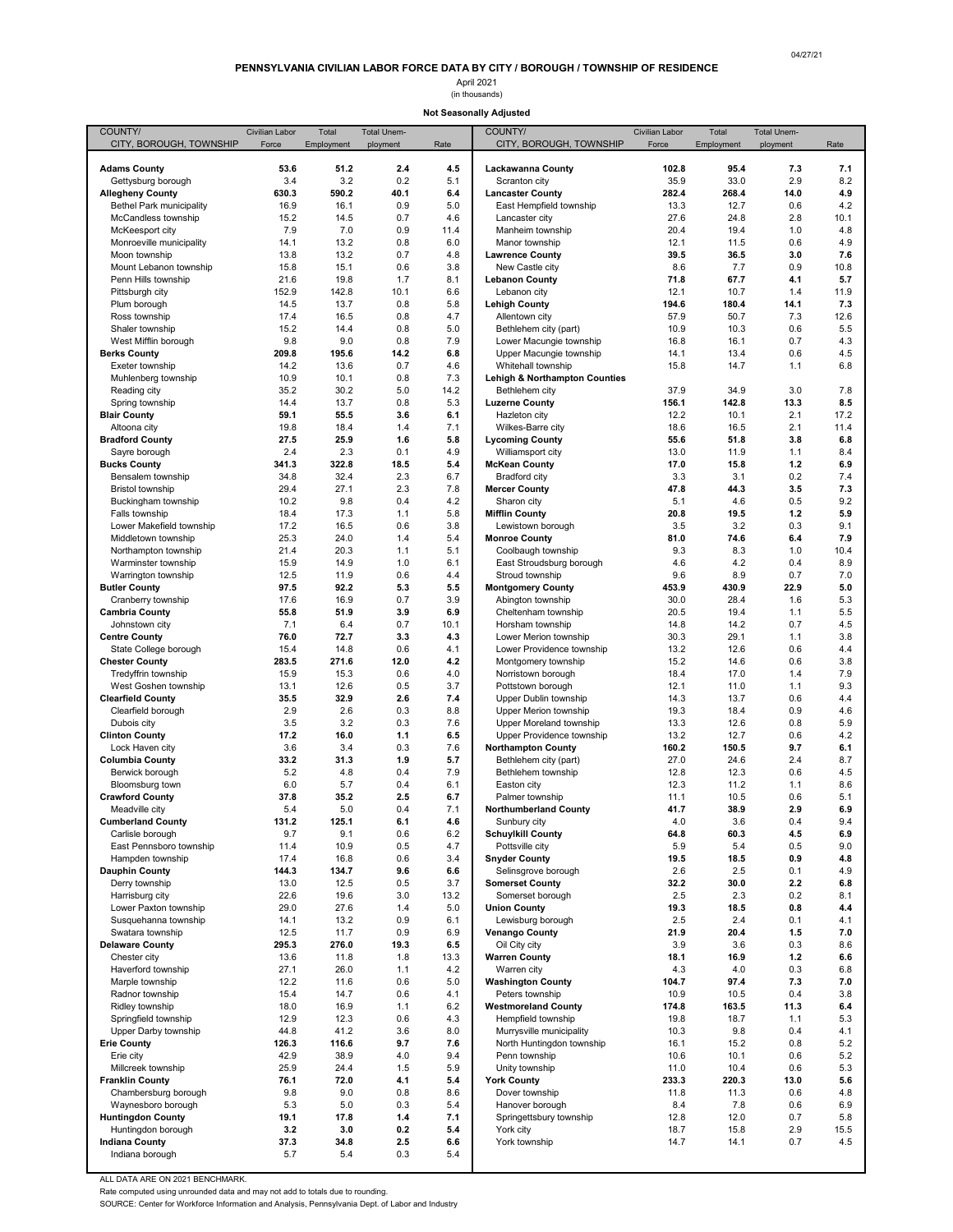#### REVISED 04/27/21

#### **PENNSYLVANIA CIVILIAN LABOR FORCE DATA BY WORKFORCE DEVELOPMENT AREA OF RESIDENCE**

April 2021

(in thousands)

#### **Seasonally Adjusted\***

<span id="page-20-0"></span>

| <b>WORKFORCE</b>        | Civilian Labor | Total      | <b>Total Unem-</b> |      | <b>WORKFORCE</b>         | Civilian Labor | Total      | Total Unem- |      |
|-------------------------|----------------|------------|--------------------|------|--------------------------|----------------|------------|-------------|------|
| DEVELOPMENT AREA        | Force          | Employment | ployment           | Rate | DEVELOPMENT AREA         | Force          | Employment | ployment    | Rate |
|                         |                |            |                    |      |                          |                |            |             |      |
| <b>BERKS COUNTY WDA</b> | 212.1          | 196.9      | 15.1               | 7.1  | NORTHWEST WDA (cont'd)   |                |            |             |      |
|                         |                |            |                    |      | Venango                  | 22.1           | 20.5       | 1.7         | 7.5  |
| <b>BUCKS COUNTY WDA</b> | 343.6          | 323.6      | 20.1               | 5.8  | Warren                   | 18.3           | 17.0       | 1.3         | 7.0  |
|                         |                |            |                    |      |                          |                |            |             |      |
| <b>CENTRAL WDA</b>      | 293.1          | 275.2      | 17.9               | 6.1  | PENNSYLVANIA             | 6,441.8        | 5,997.7    | 444.1       | 6.9  |
| Centre                  | 75.6           | 72.0       | 3.6                | 4.7  |                          |                |            |             |      |
| Clinton                 | 17.3           | 16.1       | 1.2                | 7.1  | PHILADELPHIA COUNTY WDA  | 724.0          | 649.6      | 74.4        | 10.3 |
| Columbia                | 33.3           | 31.2       | 2.1                | 6.2  |                          |                |            |             |      |
| Lycoming                | 55.9           | 51.9       | 4.0                | 7.2  | POCONO COUNTIES WDA      | 162.1          | 149.3      | 12.8        | 7.9  |
| Mifflin                 | 21.0           | 19.7       | 1.4                | 6.5  | Carbon                   | 32.0           | 29.7       | 2.3         | 7.2  |
| Montour                 | 9.0            | 8.6        | 0.4                | 4.5  | Monroe                   | 82.2           | 75.5       | 6.7         | 8.2  |
| Northumberland          | 42.6           | 39.4       | 3.1                | 7.3  | Pike                     | 25.2           | 23.2       | 2.0         | 8.0  |
| Snyder                  | 19.6           | 18.5       | 1.1                | 5.4  | Wayne                    | 22.5           | 20.9       | 1.6         | 7.1  |
| Union                   | 19.5           | 18.5       | 1.0                | 5.0  |                          |                |            |             |      |
|                         |                |            |                    |      | SOUTH CENTRAL WDA        | 756.8          | 711.9      | 45.0        | 5.9  |
| CHESTER COUNTY WDA      | 286.4          | 273.2      | 13.1               | 4.6  | Adams                    | 54.3           | 51.7       | 2.6         | 4.8  |
|                         |                |            |                    |      | Cumberland               | 132.7          | 126.1      | 6.7         | 5.0  |
| DELAWARE COUNTY WDA     | 296.8          | 276.3      | 20.5               | 6.9  | Dauphin                  | 145.8          | 135.5      | 10.3        | 7.0  |
|                         |                |            |                    |      | Franklin                 | 77.3           | 72.9       | 4.3         | 5.6  |
|                         | 103.4          |            |                    | 7.6  |                          |                |            |             | 5.4  |
| LACKAWANNA COUNTY WDA   |                | 95.5       | 7.8                |      | Juniata                  | 12.6           | 11.9       | 0.7         |      |
|                         |                |            |                    |      | Lebanon                  | 72.6           | 68.2       | 4.3         | 6.0  |
| LANCASTER COUNTY WDA    | 284.9          | 269.7      | 15.2               | 5.3  | Perry                    | 24.2           | 23.0       | 1.2         | 5.0  |
|                         |                |            |                    |      | York                     | 235.3          | 221.4      | 13.9        | 5.9  |
| LEHIGH VALLEY WDA       | 358.2          | 332.9      | 25.3               | 7.1  |                          |                |            |             |      |
| Lehigh                  | 196.3          | 181.4      | 14.9               | 7.6  | SOUTHERN ALLEGHENIES WDA | 198.8          | 184.8      | 14.0        | 7.1  |
| Northampton             | 161.9          | 151.4      | 10.5               | 6.5  | Bedford                  | 23.8           | 22.3       | 1.5         | 6.3  |
|                         |                |            |                    |      | Blair                    | 59.5           | 55.7       | 3.8         | 6.4  |
| LUZERNE-SCHUYLKILL WDA  | 223.0          | 203.7      | 19.3               | 8.7  | Cambria                  | 56.0           | 51.8       | 4.2         | 7.5  |
| Luzerne                 | 157.1          | 142.9      | 14.2               | 9.0  | Fulton                   | 7.1            | 6.6        | 0.5         | 6.9  |
| Schuylkill              | 65.8           | 60.9       | 4.9                | 7.4  | Huntingdon               | 19.3           | 17.8       | 1.5         | 7.9  |
|                         |                |            |                    |      | Somerset                 | 32.9           | 30.6       | 2.4         | 7.2  |
| MONTGOMERY COUNTY WDA   | 456.8          | 431.9      | 24.8               | 5.4  |                          |                |            |             |      |
|                         |                |            |                    |      | SOUTHWEST CORNER WDA     | 203.8          | 188.0      | 15.7        | 7.7  |
| NORTH CENTRAL WDA       | 97.0           | 89.8       | 7.2                | 7.5  | Beaver                   | 82.3           | 75.8       | 6.5         | 7.9  |
| Cameron                 | 2.0            | 1.9        | 0.2                | 7.7  | Greene                   | 16.0           | 14.7       | 1.3         | 8.0  |
| Clearfield              | 36.0           | 33.1       | 2.9                | 8.0  | Washington               | 105.5          | 97.7       | 7.9         | 7.4  |
| Elk                     | 15.1           | 14.0       | 1.1                | 7.3  |                          |                |            |             |      |
| Jefferson               | 19.7           | 18.3       | 1.4                | 7.0  | THREE RIVERS WDA         | 634.9          | 591.4      | 43.5        | 6.9  |
| McKean                  | 17.2           | 16.0       | 1.3                | 7.3  |                          |                |            |             |      |
| Potter                  | 7.2            | 6.7        | 0.5                | 7.3  | TRI COUNTY WDA           | 167.1          | 155.8      | 11.2        | 6.7  |
|                         |                |            |                    |      | Armstrong                | 31.4           | 28.9       | 2.5         | 8.1  |
| NORTHERN TIER WDA       | 83.0           | 77.6       | 5.4                | 6.5  | <b>Butler</b>            | 98.2           | 92.4       | 5.8         | 5.9  |
| <b>Bradford</b>         | 28.1           | 26.4       | 1.7                | 6.1  | Indiana                  | 37.5           | 34.7       | 2.8         | 7.5  |
| Sullivan                | 2.6            | 2.4        | 0.2                | 7.8  |                          |                |            |             |      |
| Susquehanna             | 20.0           | 18.9       | 1.2                | 5.8  | <b>UNITED STATES</b>     | 160,978.0      | 151,259.0  | 9,719.0     | 6.0  |
| Tioga                   | 19.0           | 17.6       | 1.3                | 7.1  |                          |                |            |             |      |
| Wyoming                 | 13.2           | 12.3       | 0.9                | 6.8  | <b>WEST CENTRAL WDA</b>  | 88.2           | 81.2       | 7.0         | 7.9  |
|                         |                |            |                    |      | Lawrence                 | 39.9           | 36.7       | 3.2         | 8.1  |
| NORTHWEST WDA           | 224.8          | 207.3      | 17.5               | 7.8  | Mercer                   | 48.4           | 44.6       | 3.8         | 7.8  |
| Clarion                 | 16.8           | 15.6       | 1.2                | 6.9  |                          |                |            |             |      |
| Crawford                | 38.2           | 35.4       | 2.8                | 7.3  | WESTMORELAND/FAYETTE WDA | 230.8          | 214.7      | 16.1        | 7.0  |
| Erie                    | 127.2          | 117.1      | 10.2               | 8.0  | Fayette                  | 56.0           | 50.6       | 5.3         | 9.5  |
| Forest                  | 1.8            | 1.6        | 0.2                | 9.0  | Westmoreland             | 176.4          | 164.1      | 12.4        | 7.0  |
|                         |                |            |                    |      |                          |                |            |             |      |

ALL DATA ARE ON 2021 BENCHMARK.

SOURCE: Center for Workforce Information and Analysis, Pennsylvania Dept. of Labor and Industry<br>4/ Seasonally adjusted MSA level data (and their equivalent) is developed by the federal Bureau of Labor Statistics (BLS); sea